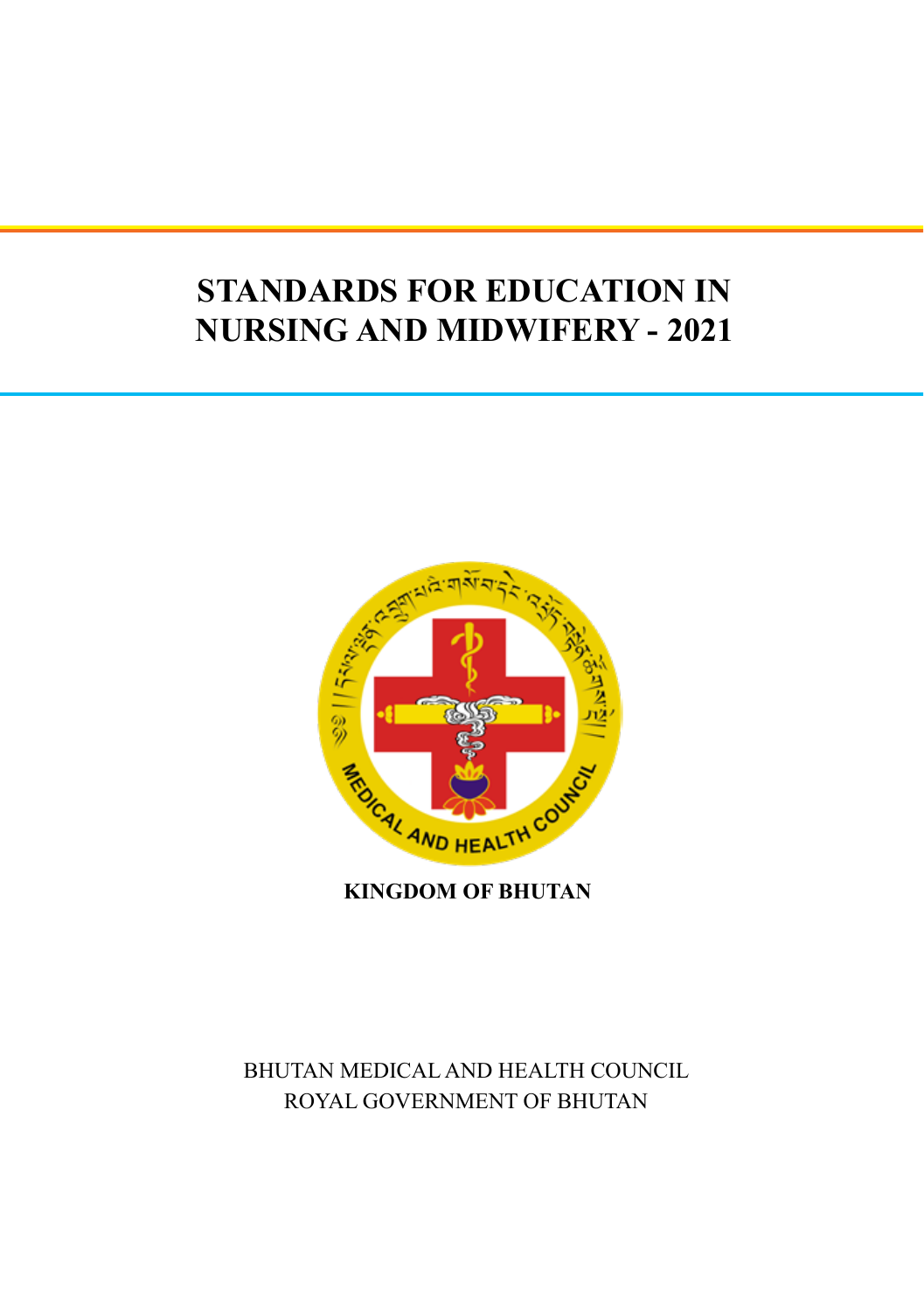# **STANDARDS FOR EDUCATION IN NURSING AND MIDWIFERY**



**KINGDOM OF BHUTAN** 

Bhutan Medical and Health Council Royal Government of Bhutan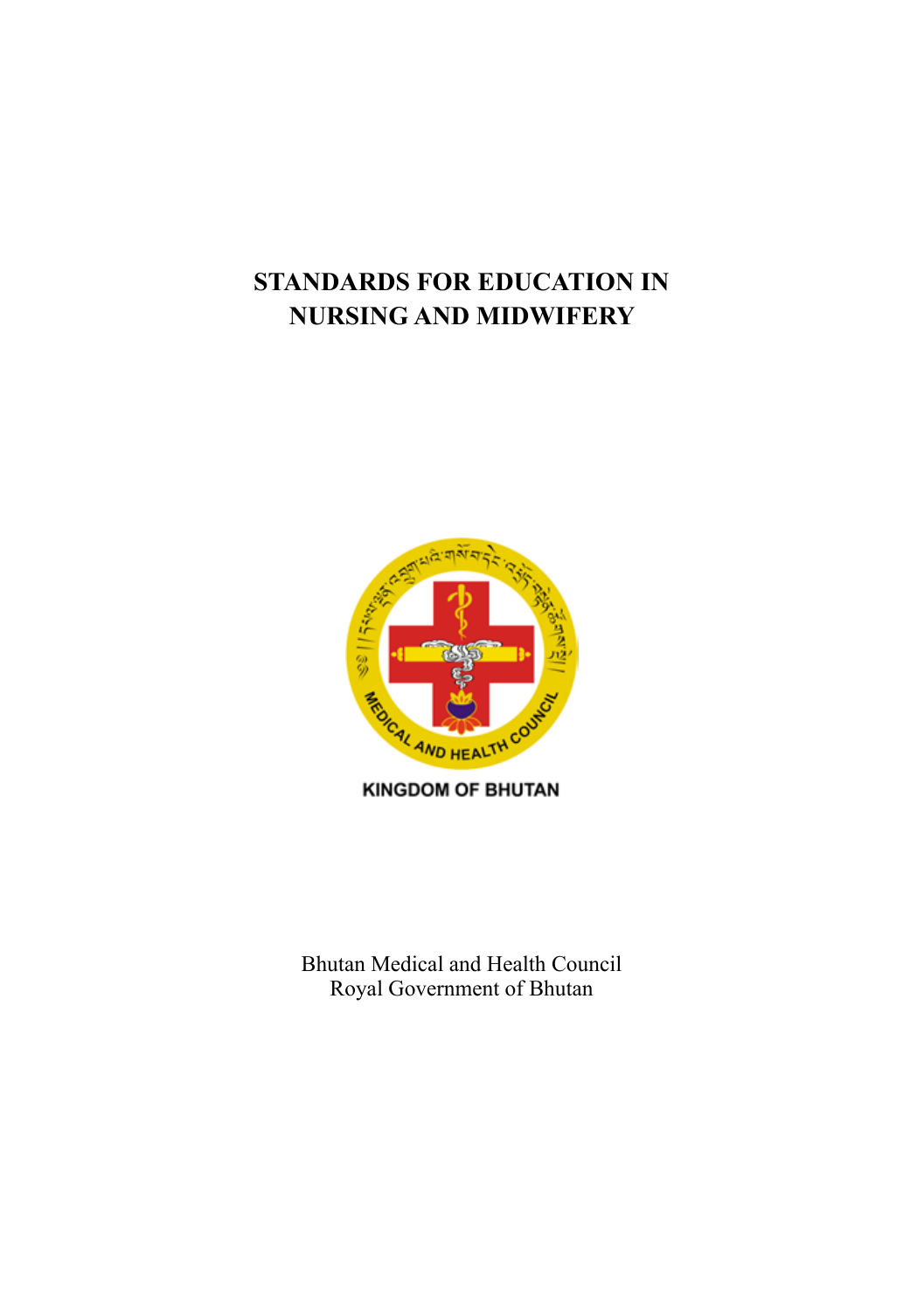©2021 Bhutan Medical and Health Council Autonomous Government Agency Tel: +975-2-331102 www.bmhc.gov.bt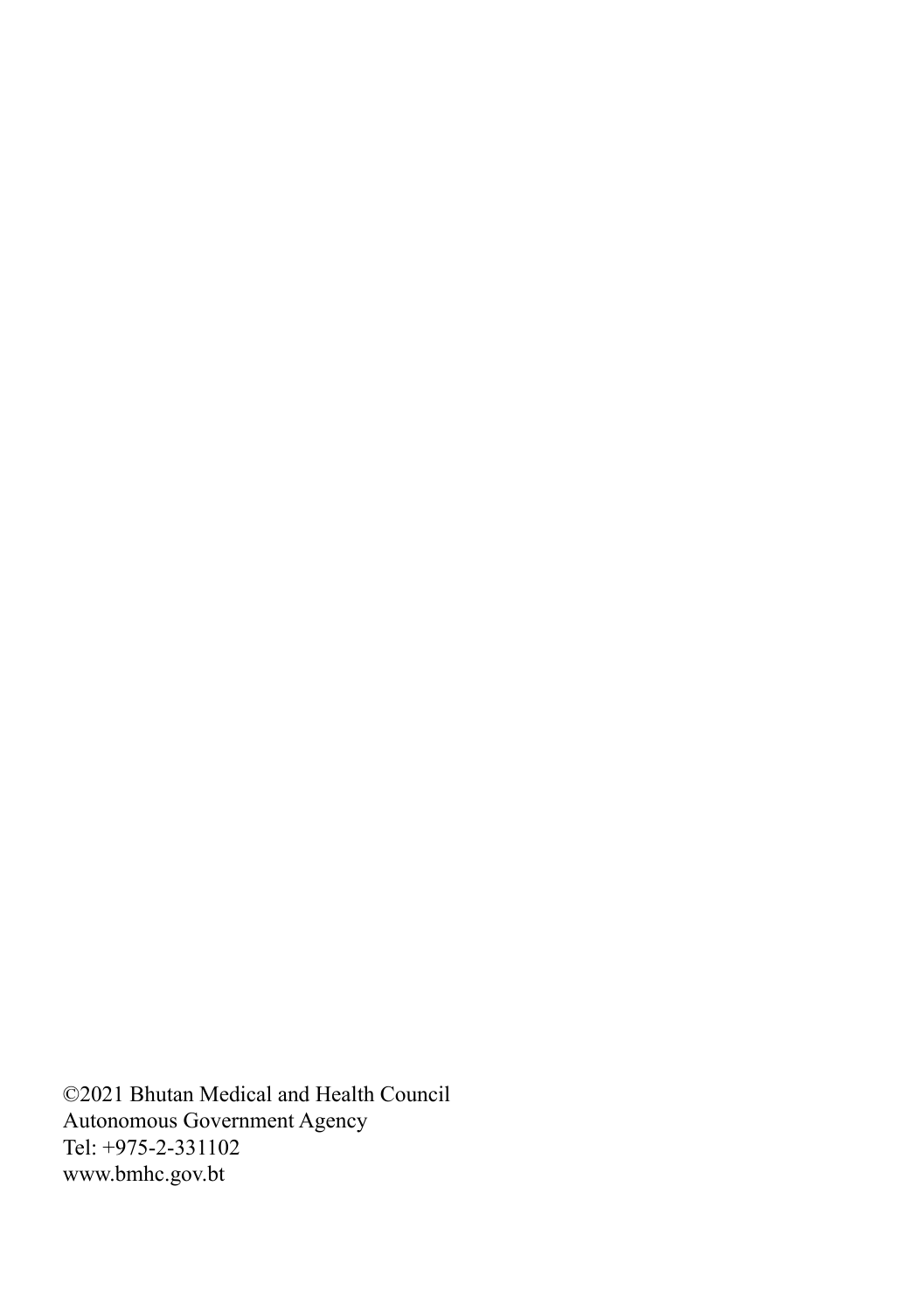# **Table of Contents**

| <b>ACKNOWLEDGEMENT</b>                       | $\overline{\mathbf{4}}$ |
|----------------------------------------------|-------------------------|
| <b>PREAMBLE</b>                              | 5                       |
| <b>SCOPE AND APPLICATION</b>                 | 5                       |
| <b>LEGAL CONTEXT</b>                         | 5                       |
| <b>PRINCIPLES</b>                            | 6                       |
| <b>EXPECTED OUTCOMES</b>                     | $\overline{7}$          |
| <b>STANDARD I: GOVERNANCE AND MANAGEMENT</b> | $\overline{7}$          |
| <b>STANDARD II: CURRICULUM</b>               | 11                      |
| <b>STANDARD III: ASSESSMENT</b>              | 13                      |
| <b>STANDARD IV-TEACHING FACULTY</b>          | 16                      |
| <b>STANDARD V: STUDENTS</b>                  | 22                      |
| <b>STANDARD VI: RESOURCES</b>                | 24                      |
| STANDARD VII: PROGRAM EVALUATION AND QUALITY | 43                      |
| <b>ASSURANCE</b>                             | 46                      |
| <b>REFERENCES</b>                            |                         |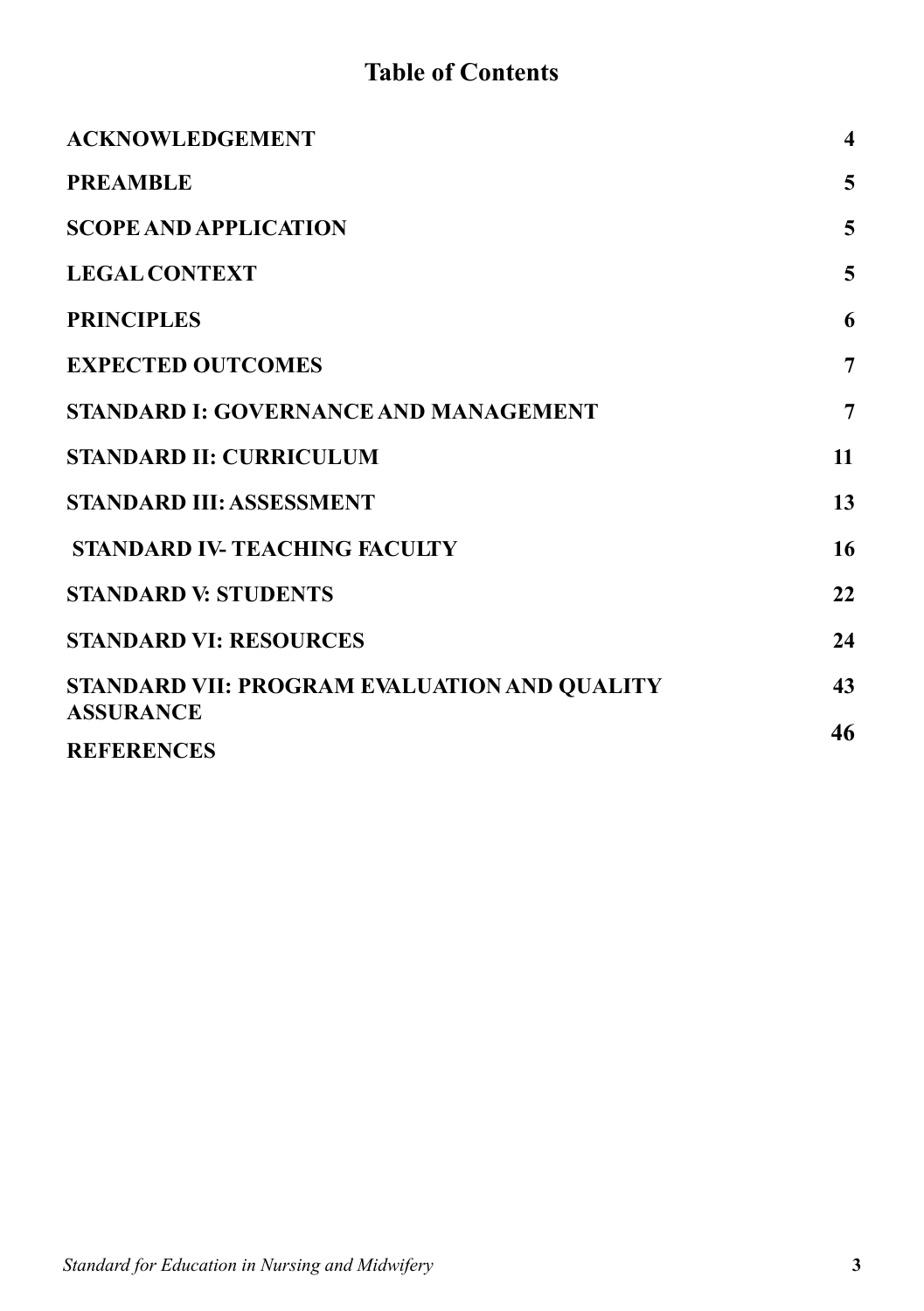# **ACKNOWLEDGEMENT**

This document was developed during a workshop in Thimphu from 24-27 November 2020. The following officials actively contributed in the development of this document:

- 1. Dr. Karma Tenzin, Dy. Dean KGUMSB
- 2. Mr. Gem Tshering, Sr. Lecturer, FoNPH
- 3. Ms. Sangay Zangmo, Staff Nurse, JDWNRH
- 4. Ms. Bimla Thapa, Staff Nurse, JDWNRH
- 5. Mr. Nguldup Gyeltshen, Associate Lecture, FoNPH
- 6. Mr. Krsihna Singh Mongar, Chief Nurse, Punakha Hospital
- 7. Mr. Kinga Jamphel, Registrar, BMHC
- 8. Mr. Nima Sangay, Dy. Registrar, BMHC
- 9. Ms. Gaga Dukpa, Dy. Registrar, BMHC
- 10. Ms. Deki Yangzom, Sr. Program Officer, BMHC
- 11. Mr. Karma Tenzin, Program Officer, BMHC
- 12. Mr. Sonam Dorji,Sr. ICTA, BMHC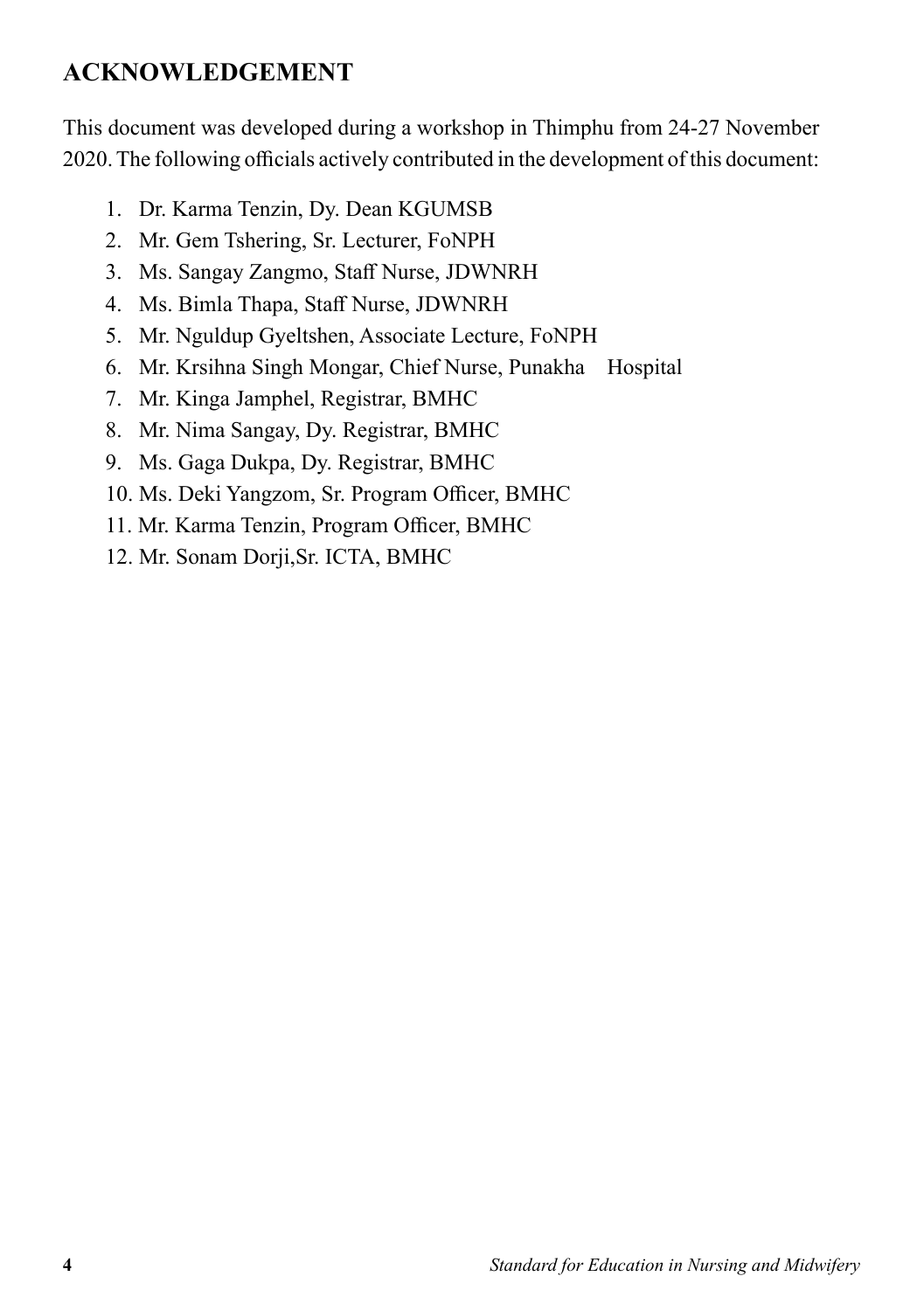# **PREAMBLE**

Under the power vested in the General Body by the Chapter VI Section (i) of the Medical and Health Council Act 2002, Kingdom of Bhutan, the General Body of the Council during its 14th General Body Meeting held on 25th August 2021 approved this document.

## **Short Title**

Standard for Education in Nursing and Midwifery (2021).

### **Commencement**

This standard shall come into effect from 1st January 2022.

### **Supersession**

This Standard shall supersede the provisions of existing standards, guideline, notifications and circulars that are inconsistent with this Standard.

# **SCOPE AND APPLICATION**

These standards shall apply to all the institutes providing education and training in the nursing and midwifery field. The checklists provided at the end of the standards are applicable only for intake of maximum up to 100 students. Any increase in the number of students above hundred will require adoption of a new checklist for all the standards.

## **LEGAL CONTEXT**

As per the powers granted under Chapter III Section 1a, 1b and 2 and Chapter VI (h) of the Medical and Health Council Act 2002, the Bhutan Medical and Health Council hereby frames the following standards:

Standard I: Governance and Management Standard II: Curriculum Standard III: Assessment Standard IV: Teaching Faculty Standard V: Students Standard VI: Resources Standard VII: Program Evaluation and Quality Assurance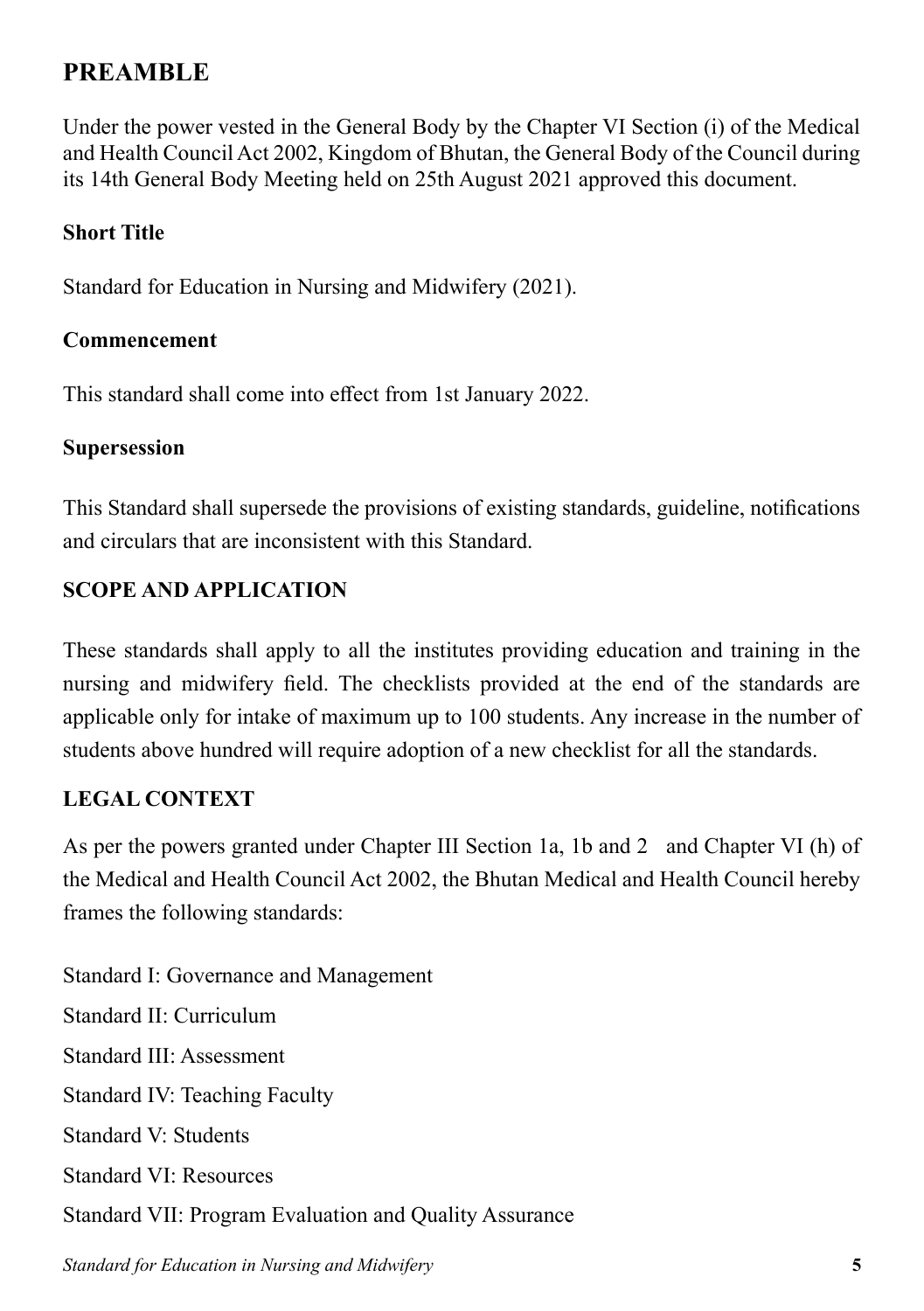

### **PRINCIPLES**

These standards for education of nurses and midwives are based on the following principles:

- 1. Establishment of quality objectives provides a clear direction for the measurement of standards;
- 2. Identification of competencies provides a sound basis to build curricula that meet health needs of the population;
- 3. Provision of adequate resources is key towards ensuring availability of appropriate facilities for education and learning;
- 4. Interaction between the students and the clients is the primary focus of quality education and care;
- 5. An inter-professional approach to education and practice is critical in nursing and midwifery education;
- 6. The standards will serve as benchmarks and promote uniformity in the teaching and learning systems.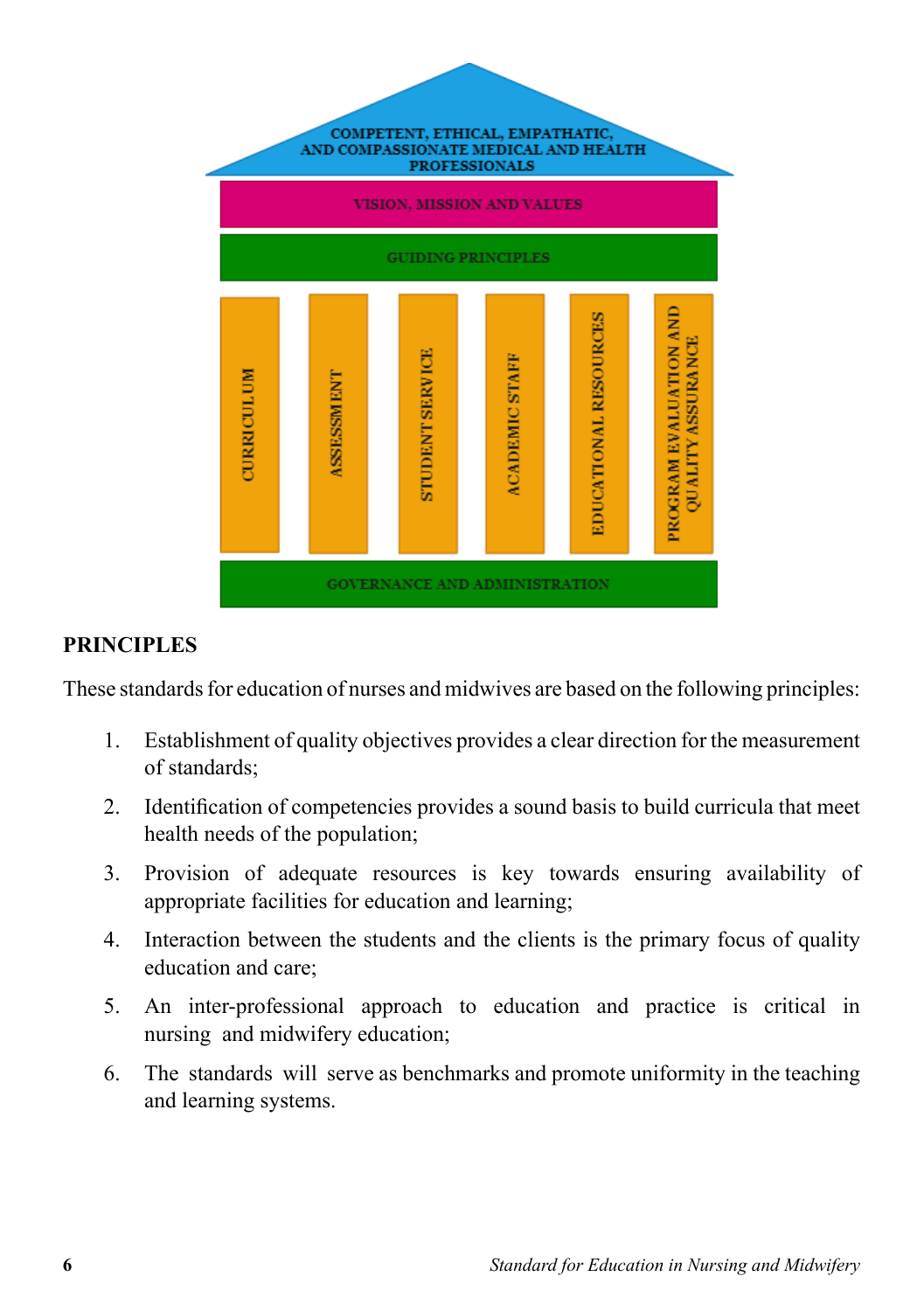# **EXPECTED OUTCOMES**

- 1. Graduates demonstrate established competencies in nursing and midwifery practice with a sound understanding of the determinants of health;
- 2. Graduates are awarded a professional degree and meet the regulatory standards set by the Bhutan Medical and Health Council.

# **STANDARD I: GOVERNANCE AND MANAGEMENT**

This standard is set to establish governance and management structures to provide effective leadership. The institute that provides educational programmes shall ensure a clear mechanism (policies and practices) of leadership and management. The area includes leadership; resource planning and allocation, and organizational structure. These must reflect professional standards and meet the needs and expectations of the community of interest. Policies and practices shall be consistent with the requirements of Bhutan Medical and Health Council and service standards of the Ministry of Health. The proponent shall ensure "plan of governance" in the institute.

# **1.1. Objective**

To delineate the functional and structural governance in the institute with clear vision, mission, and expected outcomes.

## **1.2. Quality indicators**

- 1.2.1. There is clearly stated vision, mission, objectives and expected outcomes in congruence with the proposed institution's regulations or rationale for its establishment;
- 1.2.2. There is defined governance and administrative structure including relevant boards, and committees with clear terms of reference (Annexure 1);
- 1.2.3. There is defined academic and clinical outcomes of the programme;
- 1.2.4. There is an identified teaching hospitals/primary health centers and other hospital for specialized clinical training;
- 1.2.5. There is quality assurance unit/committee to ensure effective monitoring of academic programme;
- 1.2.6. There is a defined mechanism to ensure adequate and regular financial resources to sustain the educational programs;
- 1.2.7. There is dedicated allocation of the resources necessary for the implementation of the curriculum and educational needs;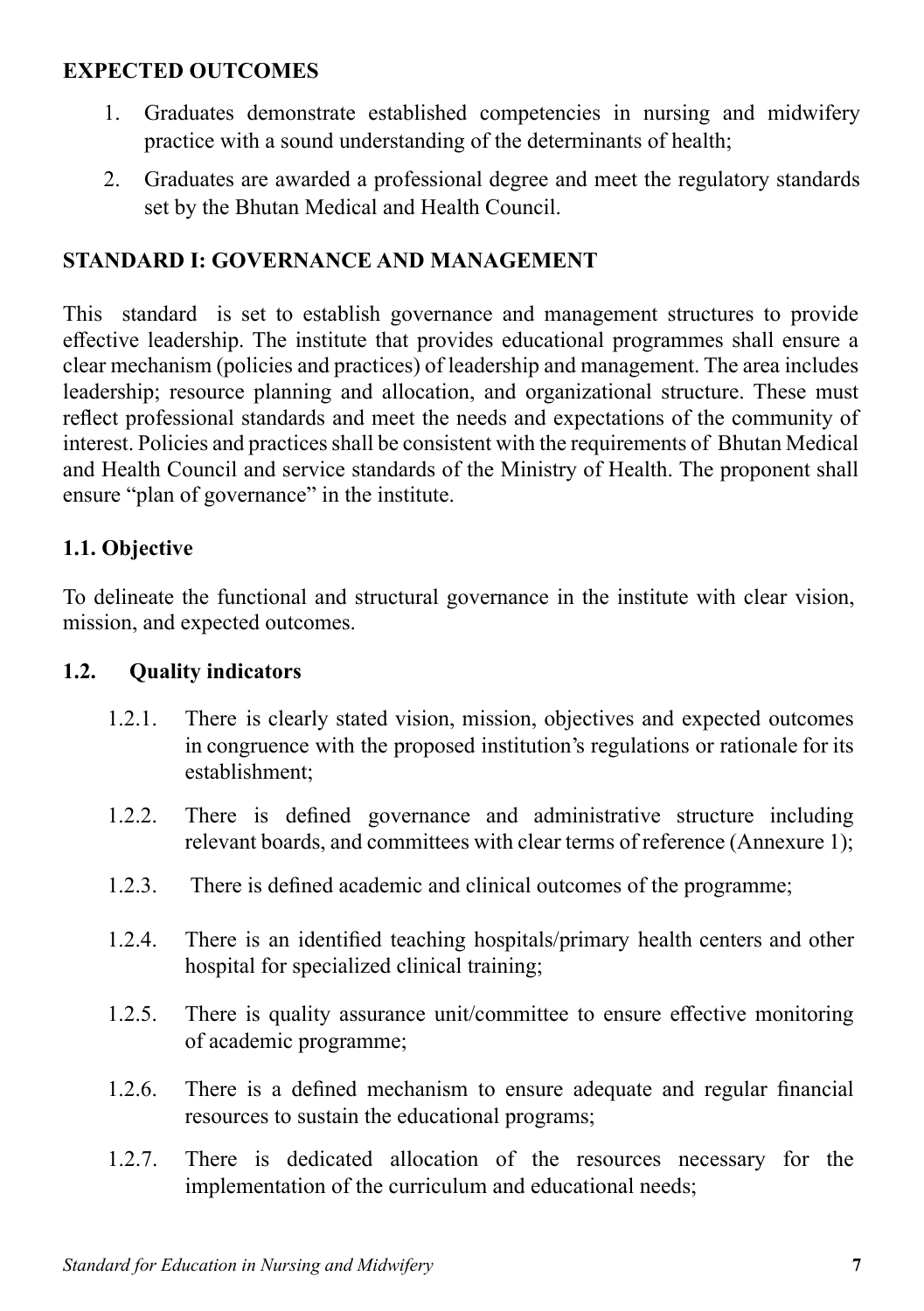- 1.2.8. There is a clear organizational structure for administrative and professional staff;
- 1.2.9. There is a mandate in place to notify the BMHC for any major changes that affects the direction of the training program such as title of the award, program content, admission criteria and number of student intake, and suspension of program;
- 1.2.10. The organogram, responsibilities and functions of the institute is clearly written and displayed in an organizational chart;
- 1.2.11. The Head of the institute shall be a Bhutanese preferably a Nursing background holding a minimum of Masters' degree in Nursing/Midwifery/ Nursing related speciality, experienced and registered with the Bhutan Medical and Health Council;
- 1.2.12. The management of the institute is implemented, monitored and evaluated by the relevant committees/boards;
- 1.2.13. The institute has at least one Academic Committee with clear Terms of Reference;
- a. The administrative body holds regular meetings, keeps minutes, and communicates pertinent information to staff and students of the institute, and public
- b. Institute refers to those institutes offering only Nursing and Midwifery programs.

### **Annexure I: Sample of the Governance Structure of the Institute**



**<sup>8</sup>** *Standard for Education in Nursing and Midwifery*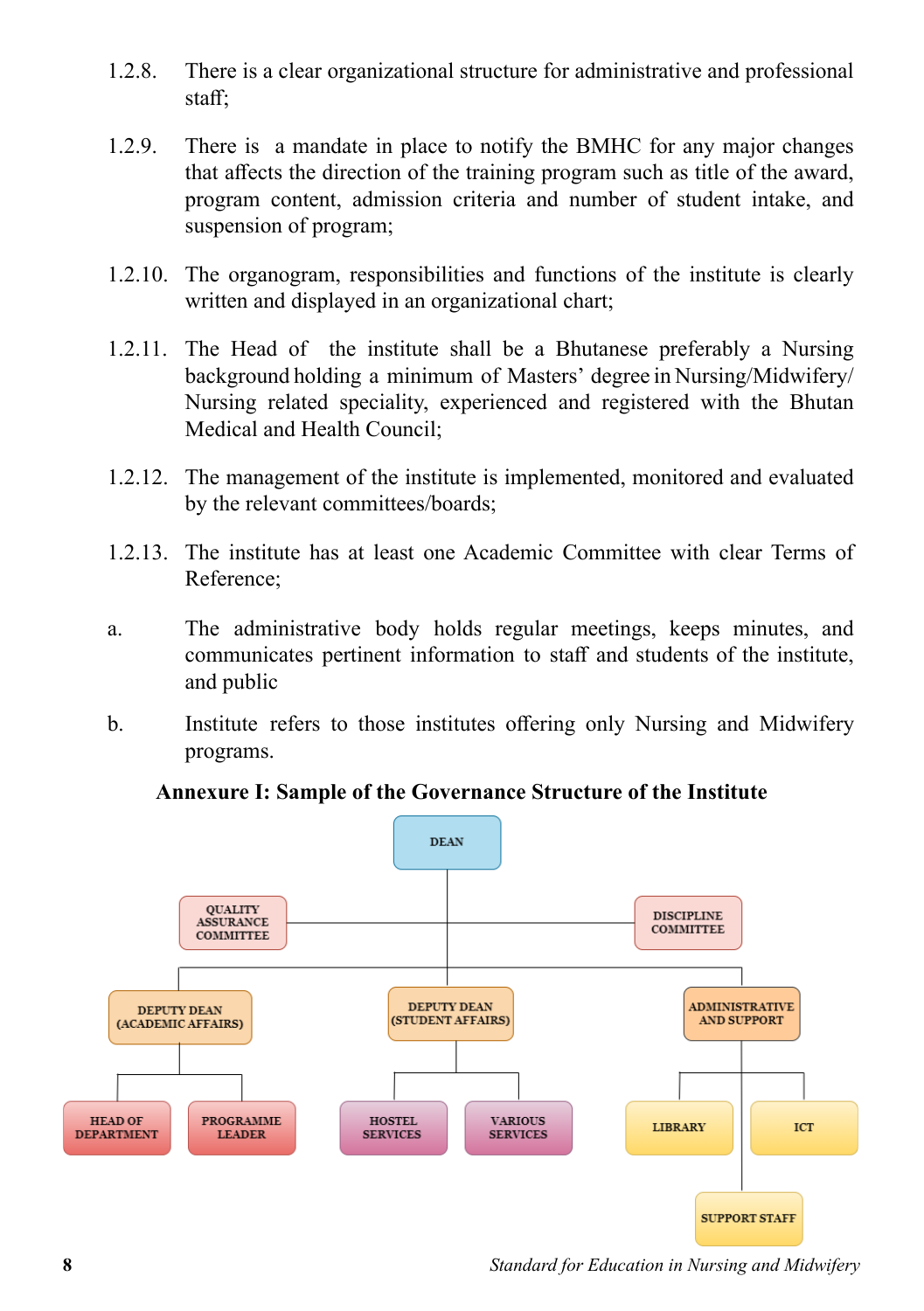# **Annexure 2 - CHECKLIST FOR STANDARD I: GOVERNANCE AND MANAGEMENT**

### **Direction:**

*Assess the available resources, put tick*  $(\sqrt{})$  *in the appropriate column.* 

**Date of Assessment:** ……………………………………………………….…………….. **Name of the institute/college:** ……………………………………………….……………..

### **Address:** …………………………………………………………………………………..

| SI.<br>No. | <b>Items</b>                                                                                                                                                                                                                                                | Yes | N <sub>0</sub> | <b>Remarks</b> |
|------------|-------------------------------------------------------------------------------------------------------------------------------------------------------------------------------------------------------------------------------------------------------------|-----|----------------|----------------|
| 1.         | Is there clearly defined vision, missions and expected<br>outcomes?                                                                                                                                                                                         |     |                |                |
| 2.         | Is there a clearly defined governance and administrative<br>structure including relevant boards, and committees with<br>clear terms of reference?                                                                                                           |     |                |                |
| 3.         | Are the academic and clinical outcomes clearly defined?                                                                                                                                                                                                     |     |                |                |
| 4.         | Is there an identified teaching hospital, primary health<br>centers and other hospitals for specialized clinical training?                                                                                                                                  |     |                |                |
| 5.         | Is there a quality assurance unit for monitoring and<br>evaluation?                                                                                                                                                                                         |     |                |                |
| 6.         | Is there a defined mechanism for allocation of adequate and<br>regular financial resources?                                                                                                                                                                 |     |                |                |
| 7.         | Is there a clear organizational structure for the administrative<br>and management staff?                                                                                                                                                                   |     |                |                |
| 8.         | Is there a mandate in place to notify the BMHC for any<br>major changes that affect the direction of the training<br>program such as title of the award, program content,<br>admission criteria and number of student intake, and<br>suspension of program. |     |                |                |
| 9.         | Is the management body of the institute monitored and<br>evaluated by the relevant committee/body?                                                                                                                                                          |     |                |                |
| 10.        | Is the organogram, responsibilities and functions of the<br>institute clearly written and displayed in an organizational<br>chart?                                                                                                                          |     |                |                |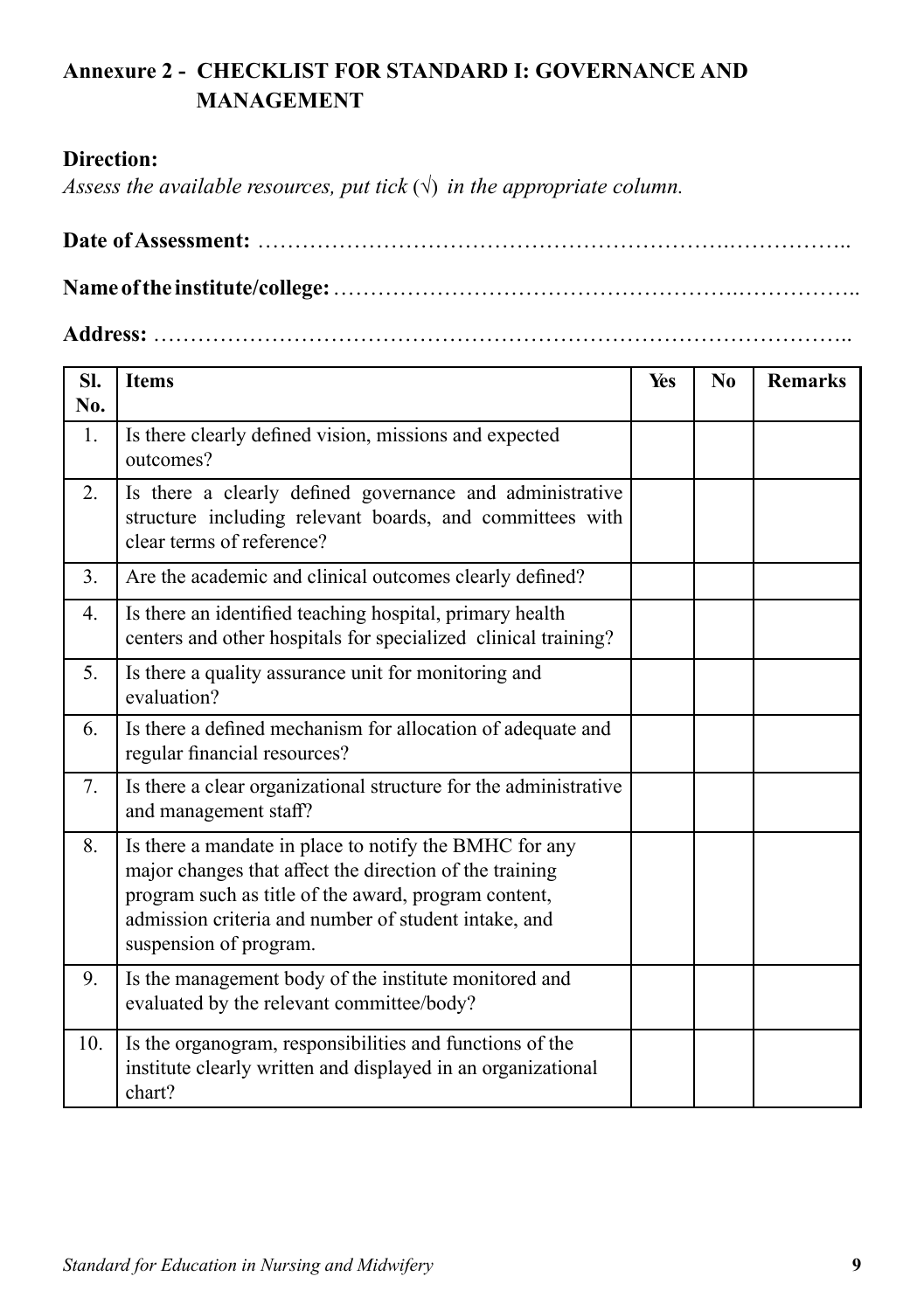| 11. I Is there an Academic Committee with clear ToR?                                                                                                |  |  |
|-----------------------------------------------------------------------------------------------------------------------------------------------------|--|--|
| 12.   Has the administrative body conducted regular meetings,<br>recorded minutes, and communicated pertinent information<br>to staff and students? |  |  |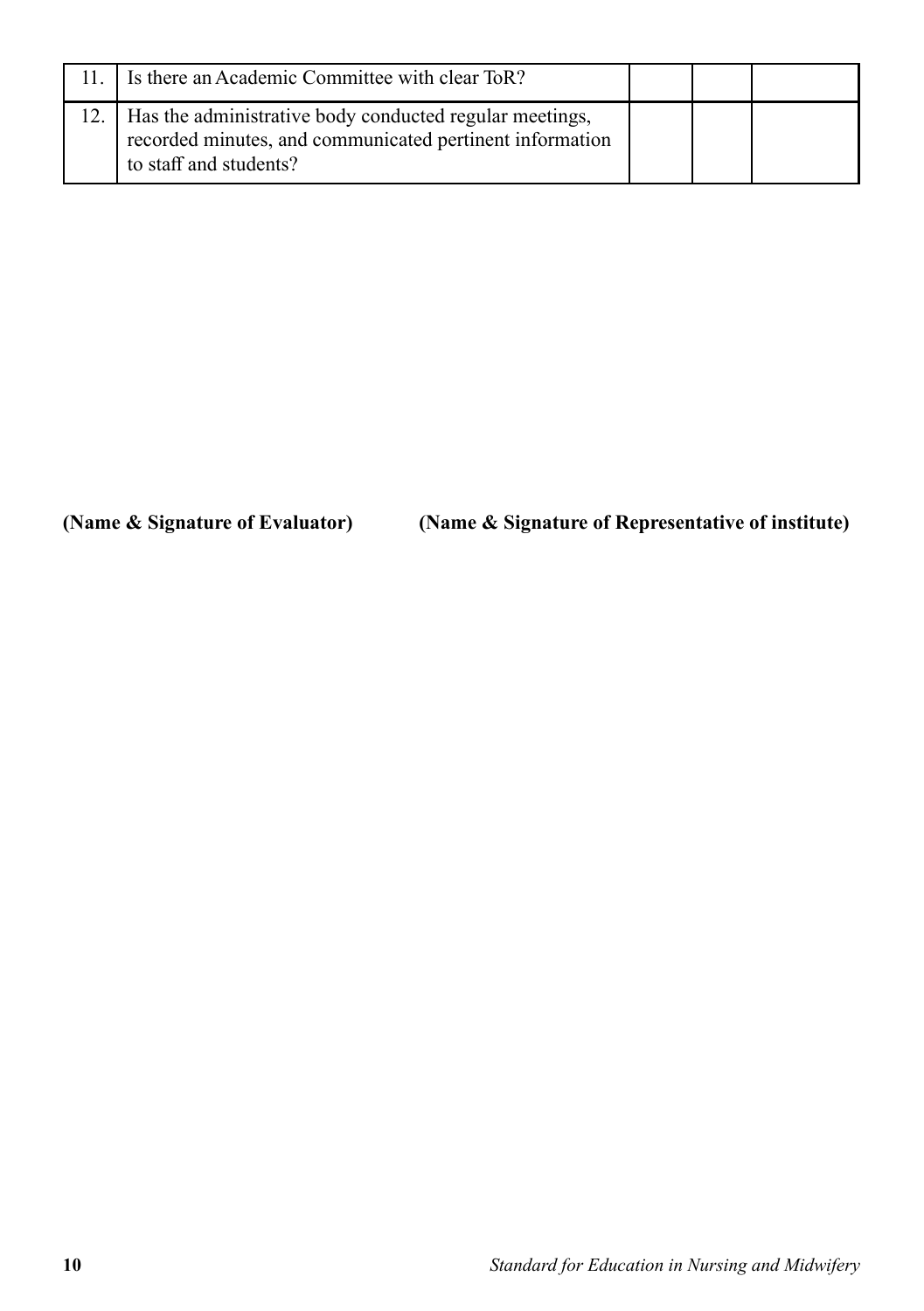# **STANDARD II: CURRICULUM**

This standard is set to ensure that the outcome of the programme is consistent with the mission and philosophy of the institute. The curriculum shall provide correlated theory and practice to prepare the graduates with a level of competence required for safe and effective care at the level relevant to the programme offered. The curriculum should accomplish its educational and related purposes.

# **2.1. Objective**

To have a dynamic curriculum that leads to graduates who demonstrate competencies and skills with sound understanding of the determinants of health and adhere to the code of ethics and standards of the profession.

# **2.2. Quality Indicators**

- 2.2.1. The institution has a defined curriculum including the nature of the course, course content, duration, modes of delivery, aims and learning outcomes of the programme and academic structure which is validated and approved by the affiliated university/relevant boards;
- 2.2.2. The curriculum meets national and international education criteria, and professional and regulatory requirements for practice;
- 2.2.3. There is a clear plan for the review of the curriculum;
- 2.2.4. The institution teaches the principles of scientific method and evidencedbased practices, including analytical, critical thinking and competencies required for the profession throughout the curriculum;
- 2.2.5. The curriculum includes current concepts in the basic and clinical sciences, including therapy and technology, changes in the disease pattern, and the effects of social needs and the demands on care;
- 2.2.6. The duration of the training program is a minimum 4 years for Bachelors course and 3 years for a Diploma course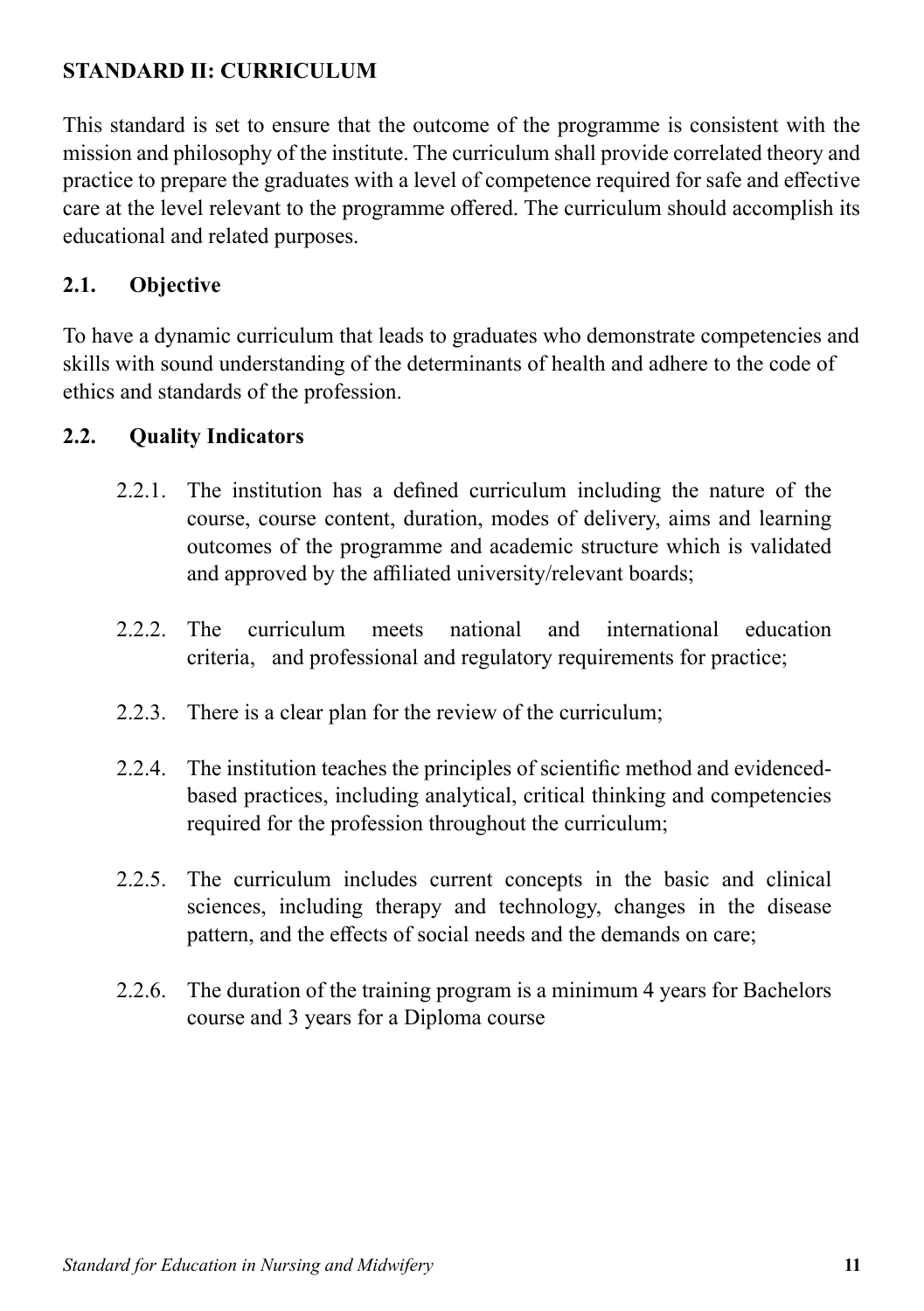# **Annexure 1 - CHECKLIST FOR STANDARD II: CURRICULUM**

### **Direction:**

*Assess the available resources, put tick*  $(\sqrt{})$  *in the appropriate column.* 

**Date of Assessment:** ……………………………………………………….…………….. **Name of the institute/college:** ……………………………………………….……………..

**Address:** …………………………………………………………………………………..

| SI.<br>No. | <b>Items</b>                                                                                                                             | Yes | N <sub>0</sub> | <b>Remarks</b> |
|------------|------------------------------------------------------------------------------------------------------------------------------------------|-----|----------------|----------------|
| 1.         | Is the curriculum validated and approved by the affiliated<br>university/relevant boards?                                                |     |                |                |
| 2.         | Does the curriculum meet national and international education<br>criteria, and professional and regulatory requirements for<br>practise? |     |                |                |
| 3.         | Is there a clear plan for the review of the curriculum?                                                                                  |     |                |                |
| 4.         | Is there a clear mention of core competencies in the<br>curriculum?                                                                      |     |                |                |
| 5.         | Is the teaching-learning methods clearly outlined for both<br>practical and theory modules?                                              |     |                |                |
| 6.         | Are the learning outcomes and objectives clearly stated?                                                                                 |     |                |                |
| 7.         | Is there a clear semester-wise description of course content?                                                                            |     |                |                |
| 8.         | Is the hour distribution for theory and practical components<br>in accordance with the module requirement?                               |     |                |                |
| 9.         | Is the duration of the course clearly stated according to the<br>program offered?                                                        |     |                |                |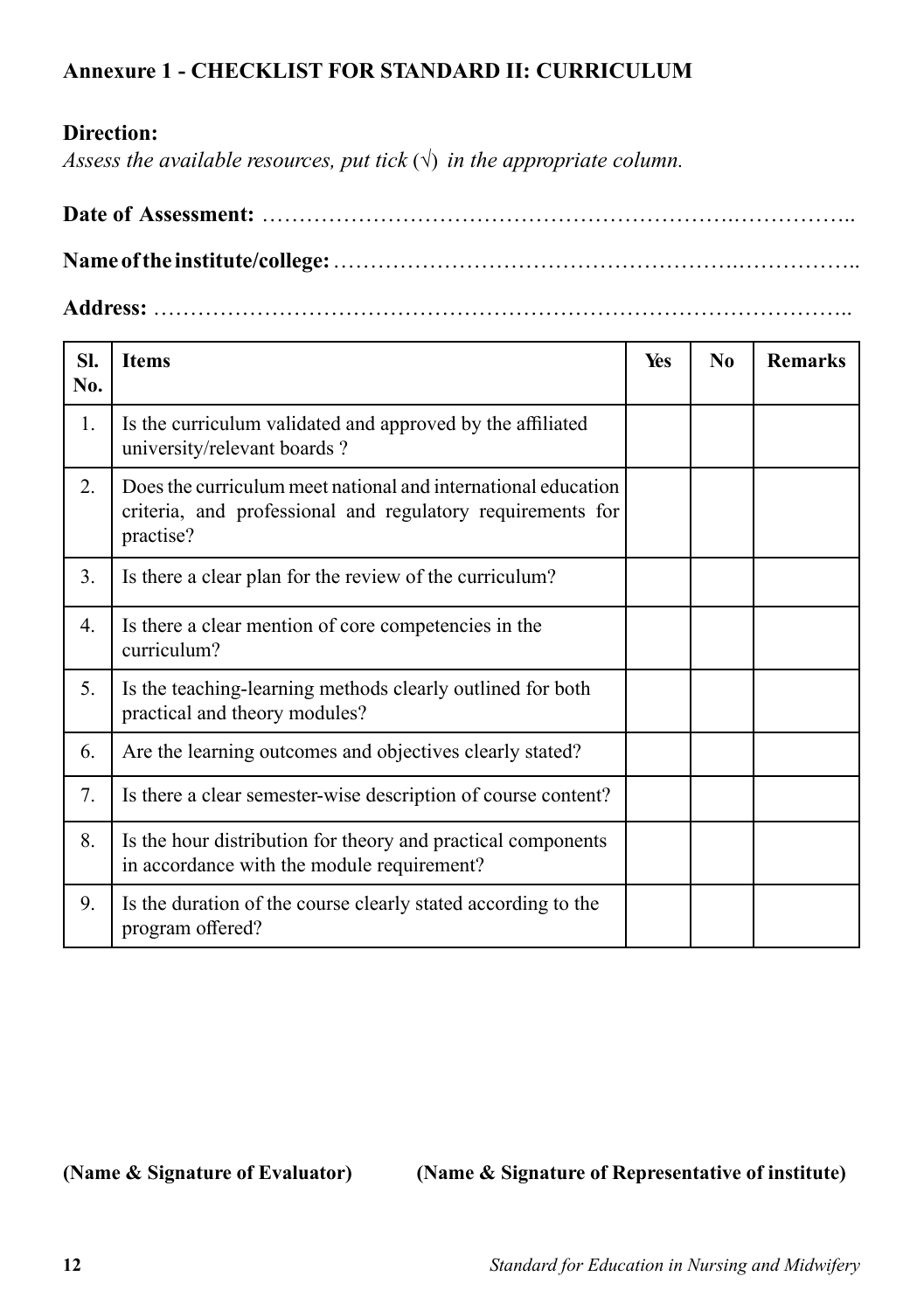# **STANDARD III: ASSESSMENT**

This standard is set to have a clear examination policy and process. Assessment for learning is an approach that creates feedback for continuous improvement of the performance of students. The institute shall put in place mechanisms for appeal and scrutiny by the external experts.

# **3.1. Objectives**

To have a fair, transparent and reliable assessment system with formative, continuous and summative methods to continuously assess the learning, knowledge and skill development of the students.

## **3.2. Quality Indicators**

- 3.2.1. The institute has a clear policy/regulation/guideline for examination/ assessment including criteria for passing examinations;
- 3.2.2. Assessment system encompasses formative, continuous and summative modes;
- 3.2.3. Assessment is open to scrutiny by the external experts;
- 3.2.4. There is a method of assessment to avoid conflict of interest;
- 3.2.5. There is a system for appeal of assessment results;
- 3.2.6. There is consistent approach to assessment across modules that are periodically reviewed and updated;
- 3.2.7. The faculty conducting the assessment adopts a formal preparation in assessment and evaluation;
- 3.2.8. The assessors have experience/expertise in the subject area;
- 3.2.9. The assessment is fair, reliable and valid enabling students to demonstrate what proficiencies they achieved;
- 3.2.10. The assessment is mapped to the curriculum and occurs throughout the programme;
- 3.2.11. Practical assessment is facilitated and evidenced by observations and other appropriate methods;
- 3.2.12. The assessment of practice and theory is weighted appropriately to the programme.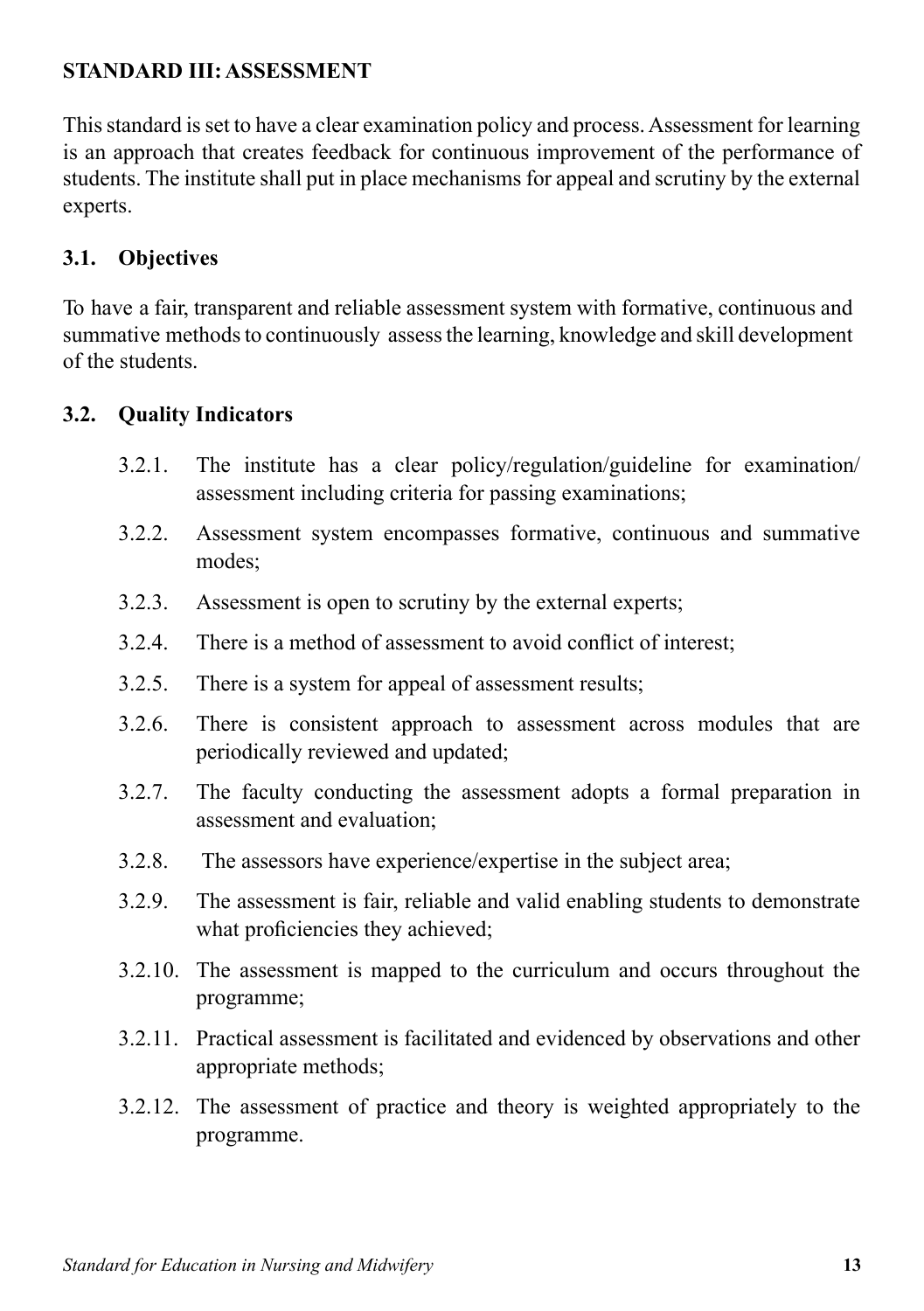### **Annexure 1 - CHECKLIST FOR STANDARD III: ASSESSMENT**

# **Direction:**

*Assess the available resources, put tick*  $(\sqrt{})$  *in the appropriate column.* 

**Date of Assessment:** ……………………………………………………….…………….. **Name of the institute/college:** ……………………………………………….……………..

**Address:** …………………………………………………………………………………..

| SI.<br>No. | <b>Items</b>                                                                                                                                                                                      | Yes | N <sub>0</sub> | <b>Remarks</b> |
|------------|---------------------------------------------------------------------------------------------------------------------------------------------------------------------------------------------------|-----|----------------|----------------|
| 1.         | Is there a clear exam policy/regulation/ guideline for the<br>smooth conduct of the exam?                                                                                                         |     |                |                |
| 2.         | Are the modes of assessment clearly mentioned against<br>each module?                                                                                                                             |     |                |                |
| 3.         | Does the assessment system encompasse formative,<br>continuous and summative modes?                                                                                                               |     |                |                |
| 4.         | Are the varieties of recent formative assessment methods<br>(observation, questioning, quizzes, feedback) adopted?                                                                                |     |                |                |
| 5.         | Are the varieties of recent continuous assessment<br>(competency signout, assignment, reflective journal,<br>performance evaluation, presentation, unit test and drug<br>book, log book) adopted? |     |                |                |
| 6.         | Are the elements of summative assessment (practical<br>structured<br>clinical/practical (OSCE/OSPE)<br>objective<br>examination and theory exam) clearly indicated?                               |     |                |                |
| 7.         | Is there a system to involve external experts during the<br>assessment?                                                                                                                           |     |                |                |
| 8.         | Is there a feedback mechanism for the teaching faculties<br>from peers?                                                                                                                           |     |                |                |
| 9.         | Is there a system to avoid conflict of interest?                                                                                                                                                  |     |                |                |
| 10.        | Is there a system to appeal for the assessment results?                                                                                                                                           |     |                |                |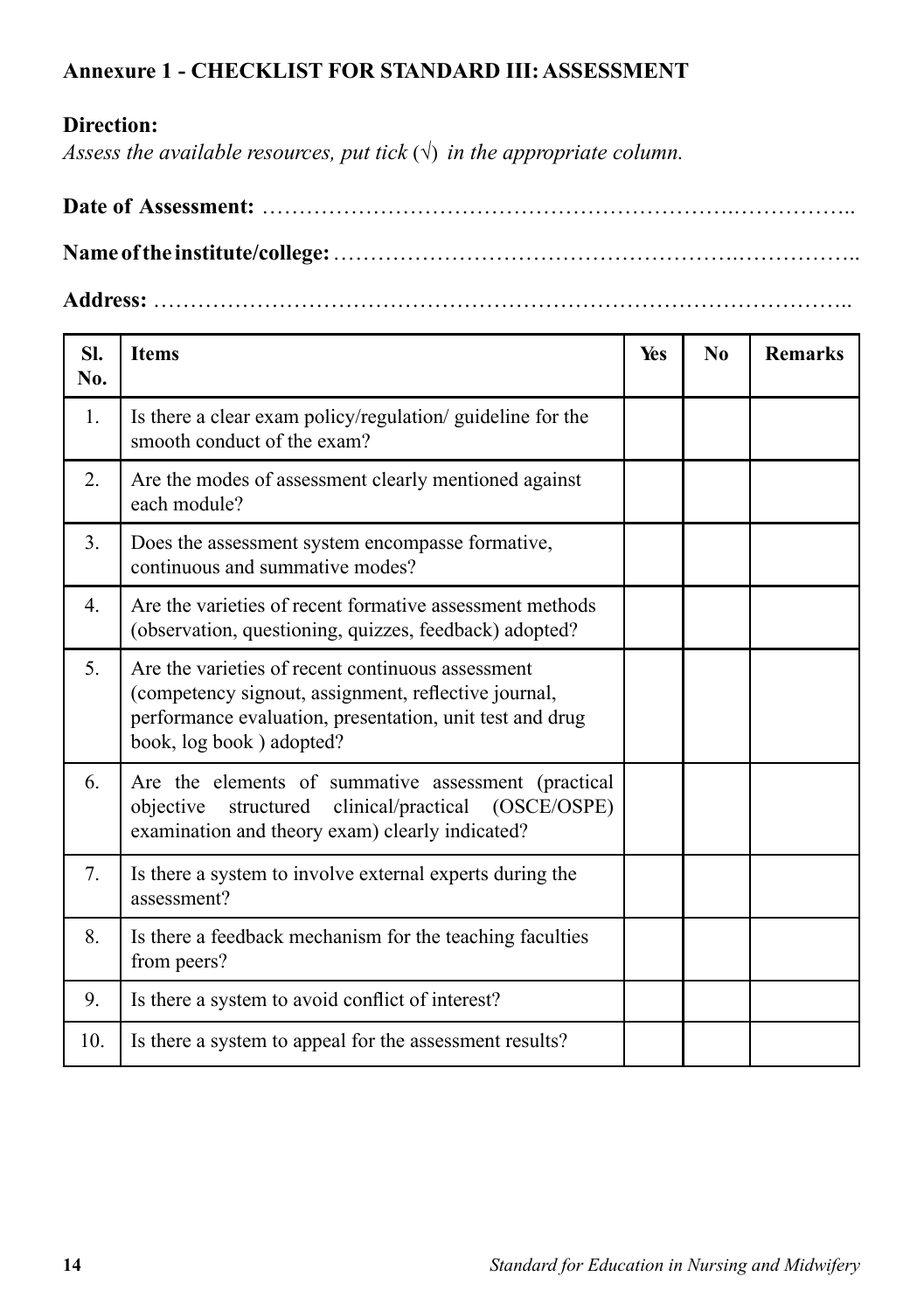| 11. | Do the faculty members conducting the assessment adopt a<br>formal preparation in assessment and evaluation?     |  |  |
|-----|------------------------------------------------------------------------------------------------------------------|--|--|
| 12. | Do the assessors have experience/expertise in the subject<br>area?                                               |  |  |
| 13. | Is the assessment fair, reliable and valid enabling students<br>to demonstrate what proficiencies they achieved? |  |  |
| 14. | Is the assessment mapped to the curriculum and occurs<br>throughout the programme?                               |  |  |
| 15. | Is the practical assessment facilitated and evidenced by<br>observations and other appropriate methods?          |  |  |
| 16. | Is the assessment of practice and theory weighted<br>appropriately to the programme?                             |  |  |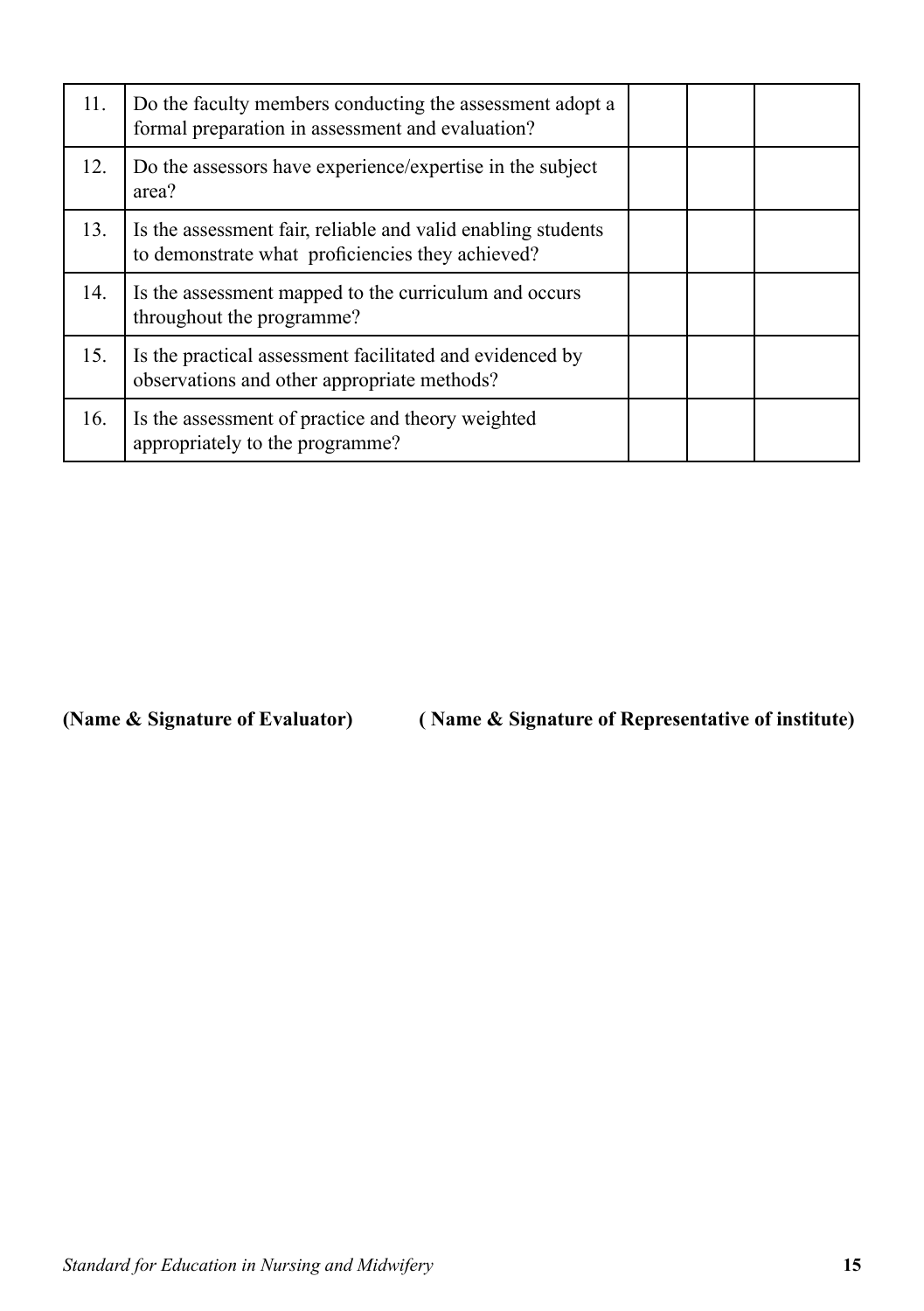# **4. STANDARD IV- TEACHING FACULTY**

The institute shall recruit adequate faculty members with relevant qualifications and experience wherever required. The faculty members will strive to provide quality teachinglearning, build research culture and facilitate student research and academic leadership. Faculty members with all these attributes will assist the institute to attain the goals and outcomes of the educational programme.

# **4.1. Objective**

To promote recruitment of appropriate and adequate (strength, qualification, competency) faculty members to deliver the programme effectively.

# **4.2. Quality Indicators**

- 4.2.1. There is a clear policy and robust process of faculty recruitment (Annex 01);
- 4.2.2. The faculty members are registered with the Bhutan Medical and Health Council;
- 4.2.3. The faculty is provided with all the basic resources for teaching-learning (Annex 02);
- 4.2.4. The faculty members are trained in basic pedagogy and basic biomedical research;
- 4.2.5. There is a good plan for continuing professional education for academic and clinical faculty to maintain their expertise and competence;
- 4.2.6. There is a robust mechanism for evaluating the faculty periodically (Annex 03);
- 4.2.7. There is a required number of teaching faculty members as per the standard (Annex 04)
- 4.2.8. The institute has more than 60% full time faculty at all times.
- 4.2.9. The institute meets the teacher: student ratios (Annex 01):
- 4.2.10. The faculty members teaching clinical subjects are involved in clinical practice for at least 20% of the time (at least one day in a week);
- 4.2.11. The faculty members teaching non-nursing subjects possess appropriate professional qualification and experience relevant to the areas of their expertise (Annex 01);
- 4.2.12. The institution has a policy to promote research activities by the faculty, trainees and the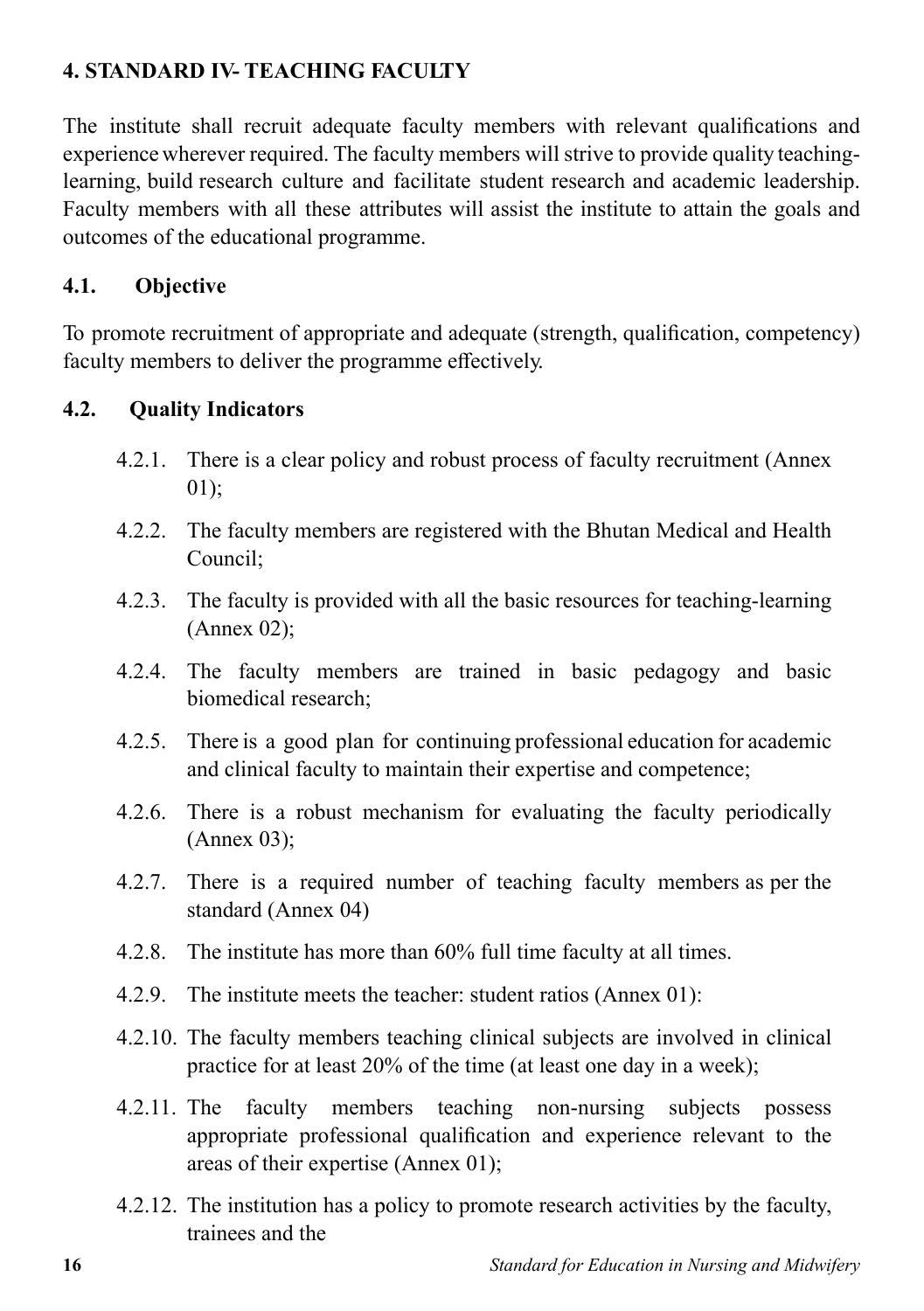# **Annexure 1 - CHECKLIST FOR STANDARD IV: TEACHING FACULTY PERFORMANCE EVALUATION**

### **Direction:**

*Assess the available resources, put tick*  $(\sqrt{})$  *in the appropriate column.* 

**Address:** …………………………………………………………………………………..

| SI.<br>No. | <b>Items</b>                                                                                                                                                                                                                                     | Yes | N <sub>0</sub> | <b>Remarks</b> |
|------------|--------------------------------------------------------------------------------------------------------------------------------------------------------------------------------------------------------------------------------------------------|-----|----------------|----------------|
| 1.         | Is there a clear policy and robust process for faculty<br>recruitment?                                                                                                                                                                           |     |                |                |
| 2.         | Are all the faculty members registered with the<br>BMHC?                                                                                                                                                                                         |     |                |                |
| 3.         | Are all the faculty members trained in basic pedagogy and<br>basic medical research (Faculty development programme *)?                                                                                                                           |     |                |                |
| 4.         | Does the institute meet the teacher: student ratio as follows?<br>1. For large group teaching: 1:25<br>1.1. Theory class<br>2. For small group teaching: 1: upto 12<br>Tutorial<br>2.1.<br>2.2. Clinical teaching<br>Laboratory teaching<br>2.3. |     |                |                |
| 5.         | Do the faculty members who are teaching non-nursing subjects<br>possess appropriate professional qualification and experience<br>relevant to the areas of their expertise?                                                                       |     |                |                |

Note: \* *Essential CPD, basic pedagogy and research course planned for faculty members periodically.*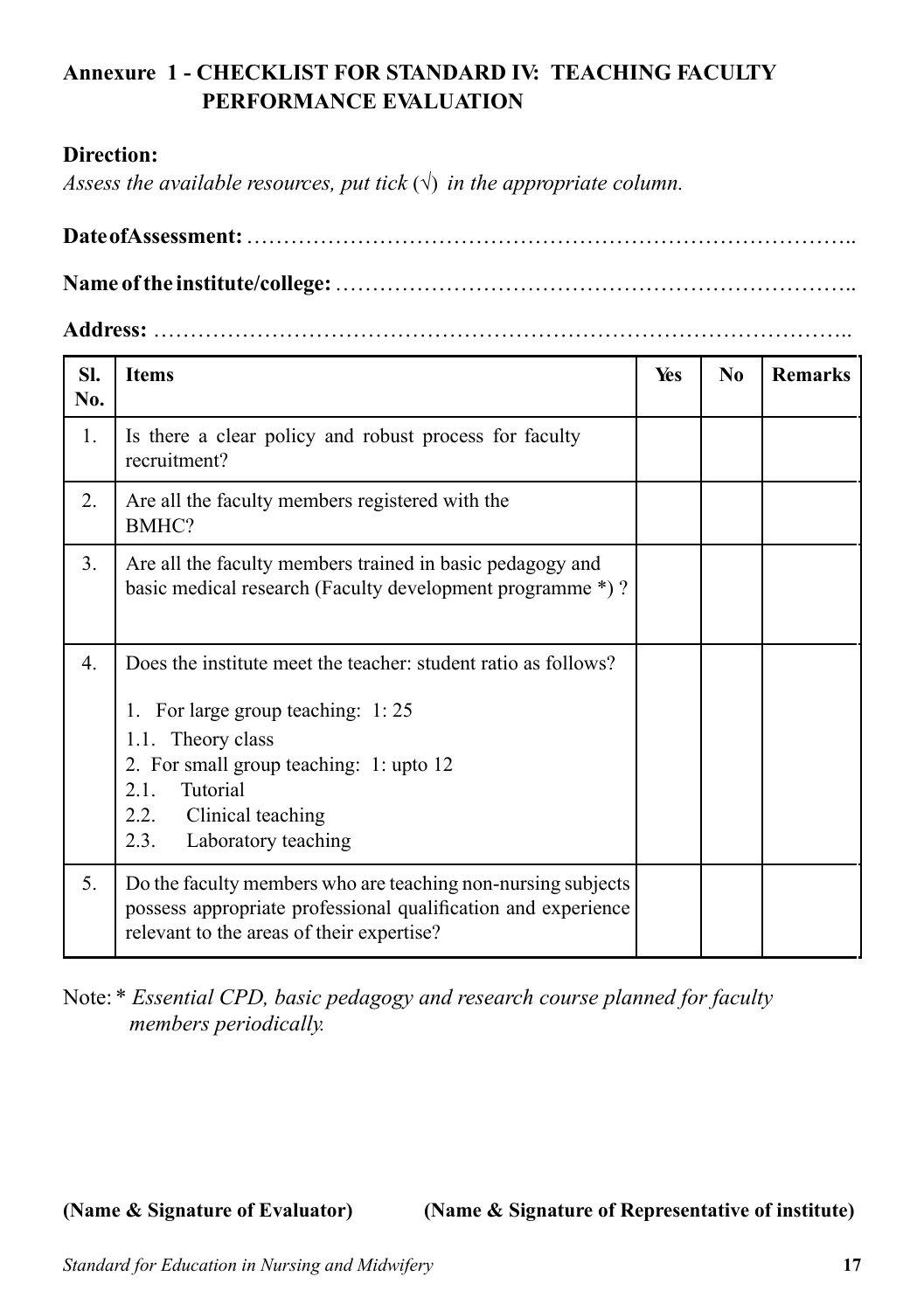# **Annexure 2 - CHECKLIST FOR STANDARD IV: FACILITIES AND TEACHING RESOURCES FOR TEACHING FACULTY**

### **Direction:**

*Assess the available resources, put tick*  $(\sqrt{})$  *in the appropriate column.* 

| <b>SI</b><br>No. | <b>Items</b>                                                                                                | Yes | N <sub>0</sub> | <b>Remarks</b> |
|------------------|-------------------------------------------------------------------------------------------------------------|-----|----------------|----------------|
| 1.               | Is there a designated space or workstation with<br>privacy?                                                 |     |                |                |
| 2.               | Are there personal resources such as laptops and<br>teaching accessories?                                   |     |                |                |
| 3.               | Is there a designated library service and referencing<br>resources?                                         |     |                |                |
| 4.               | Is there access to internet services?                                                                       |     |                |                |
| 5.               | Are there designated rooms or spaces for students<br>counselling and interaction?                           |     |                |                |
| 6.               | Are there designated common room(s) for teachers<br>meetings?                                               |     |                |                |
| 7.               | Is there access to various skills laboratories for<br>T-L purpose, in particular for clinical teaching.     |     |                |                |
| 8.               | Is there a plan in place for the review of the curriculum<br>clearly stating the review period and process? |     |                |                |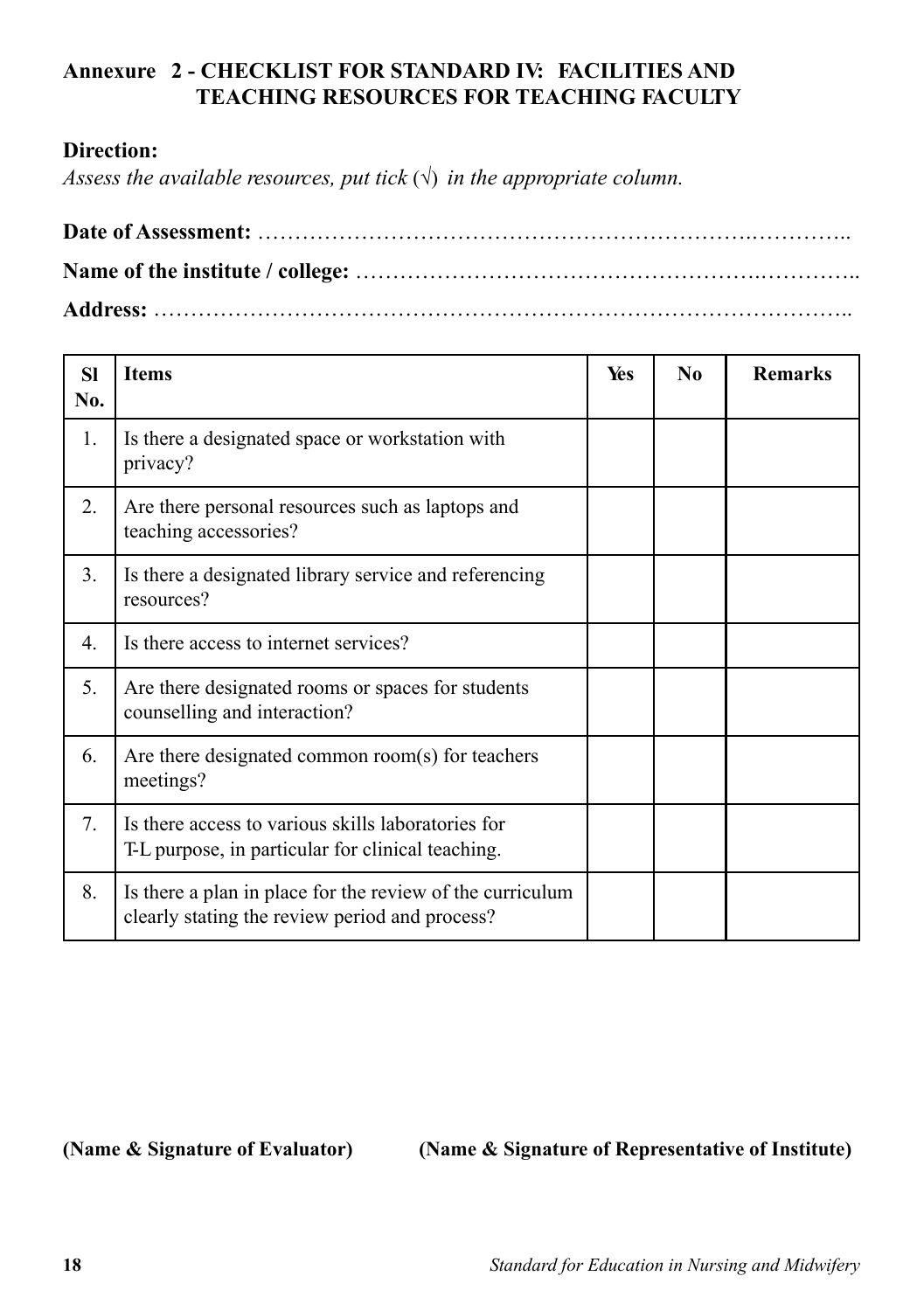## **Annexure 3 - CHECKLIST FOR STANDARD IV: TEACHING FACULTY PERFORMANCE EVALUATION**

# **Direction:**

*Assess the available resources, put tick*  $(\sqrt{})$  *in the appropriate column.* 

**Date of Assessment:** ……………………………………………………….……………..

**Name of the institute/college:** ……………………………………………….……………..

### **Address:** …………………………………………………………………………………..

| SI.<br>No. | <b>Items</b>                                                          | Yes | No. | <b>Remarks</b> |
|------------|-----------------------------------------------------------------------|-----|-----|----------------|
| 1.         | Is there evidence of teaching - learning activities?                  |     |     |                |
| 2.         | Is there evidence of academic activities?                             |     |     |                |
| 3.         | Is there evidence of research and scholarly<br>activities?            |     |     |                |
| 4.         | Is there evidence of academic leadership activities?                  |     |     |                |
| 5.         | Is there evidence of co-curricular and<br>extracurricular activities? |     |     |                |
| 6.         | Is there a system for feedback (Peer and student<br>feedback)?        |     |     |                |

Note:*\*\*\*It is of utmost importance to evaluate the performance of teaching faculty members. In this line, the institute must have a robust mechanism of evaluating the faculty on a 6 monthly or annually basis.*

Note:

- 1. Weightage for each of the domains can be determined by the institute as per the needs.
- 2. Specific indicators under each domain can be determined by the institute as per the needs.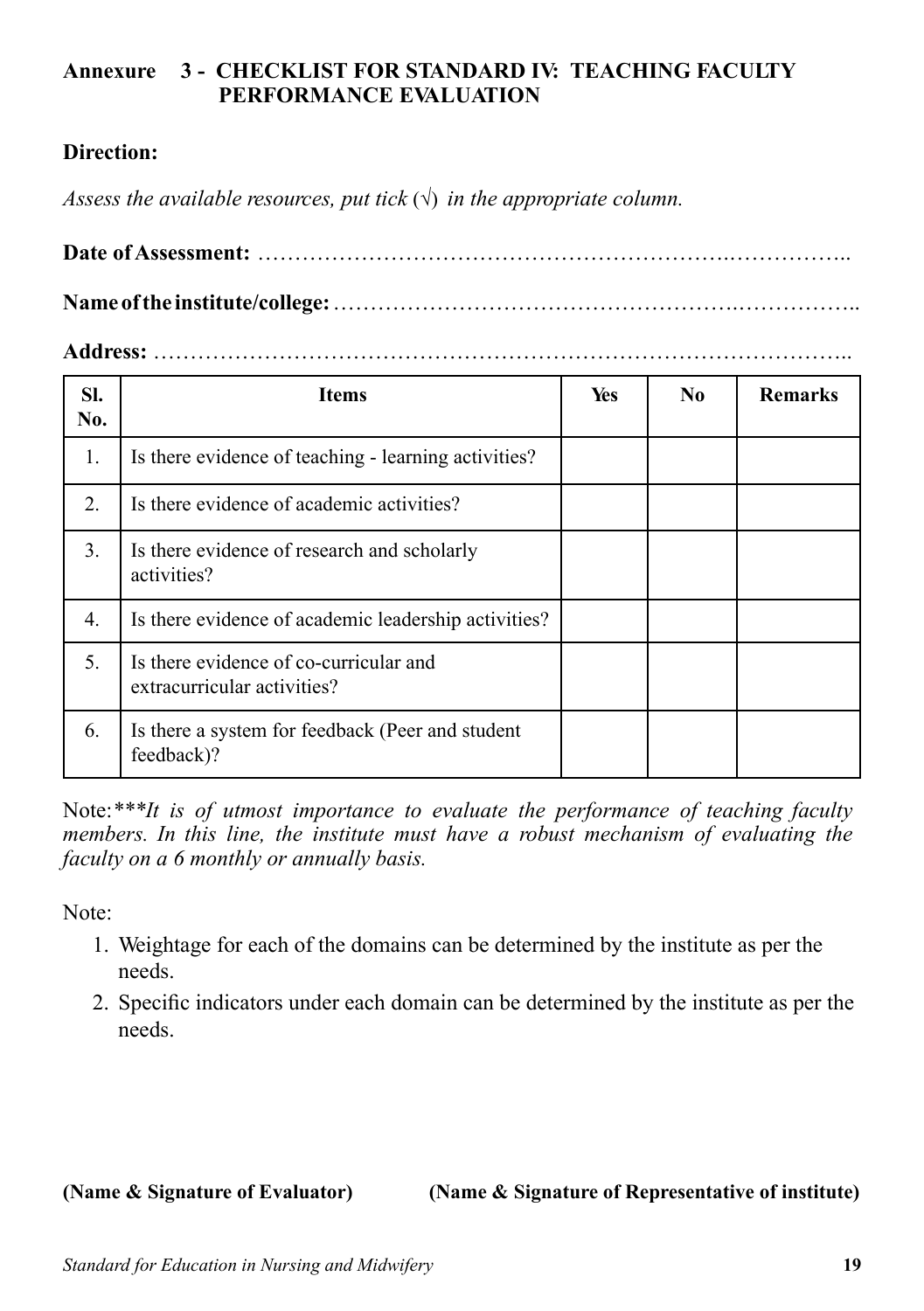# **Annexure 4 - CHECKLIST FOR STANDARD IV: TEACHING FACULTY STRENGTH**

### **Direction:**

*Assess the available resources, put tick*  $(\sqrt{})$  *in the appropriate column.* 

**Name of the institute/college:** …………………………………………….……………..

**Address:** …………………………………………………………………………………..

| SI.<br>No. | <b>Items</b>                                   | No. of<br>faculty<br>required<br>$($ upto 50<br>students) | No. of<br>faculty<br>required<br><b>(upto 100)</b><br>students) | Yes | No | <b>Remarks</b>                                                 |  |  |  |
|------------|------------------------------------------------|-----------------------------------------------------------|-----------------------------------------------------------------|-----|----|----------------------------------------------------------------|--|--|--|
|            | <b>Basic Science and academic skills</b><br>A. |                                                           |                                                                 |     |    |                                                                |  |  |  |
| 1.         | Anatomy and Physiology                         | $\overline{2}$                                            | $\overline{3}$                                                  |     |    |                                                                |  |  |  |
| 2.         | Biochemistry and Microbiology                  | $\overline{2}$                                            | $\overline{3}$                                                  |     |    |                                                                |  |  |  |
| 3.         | Pharmacology                                   | 1                                                         | $\overline{2}$                                                  |     |    |                                                                |  |  |  |
| 4.         | Psychology and Sociology                       | 1                                                         | 2                                                               |     |    |                                                                |  |  |  |
| 5.         | Academic skills                                | 1                                                         | $\overline{2}$                                                  |     |    |                                                                |  |  |  |
| 6.         | <b>ICT</b>                                     | $\mathbf{1}$                                              | $\overline{2}$                                                  |     |    |                                                                |  |  |  |
| 7.         | Dzongkha                                       | 1                                                         | $\overline{2}$                                                  |     |    |                                                                |  |  |  |
|            |                                                | <b>B.</b> Nursing                                         |                                                                 |     |    |                                                                |  |  |  |
| 1.         | <b>Fundamental Nursing</b>                     | 3                                                         | $\overline{4}$                                                  |     |    | $(780$ hours of                                                |  |  |  |
| 2.         | Medical and Surgical Nursing                   | $\overline{2}$                                            | $\overline{3}$                                                  |     |    | clinical and<br>105 hours of<br>Lab based<br><i>learning</i> ) |  |  |  |
| 3.         | Psychiatric Nursing                            | 1                                                         | 2                                                               |     |    |                                                                |  |  |  |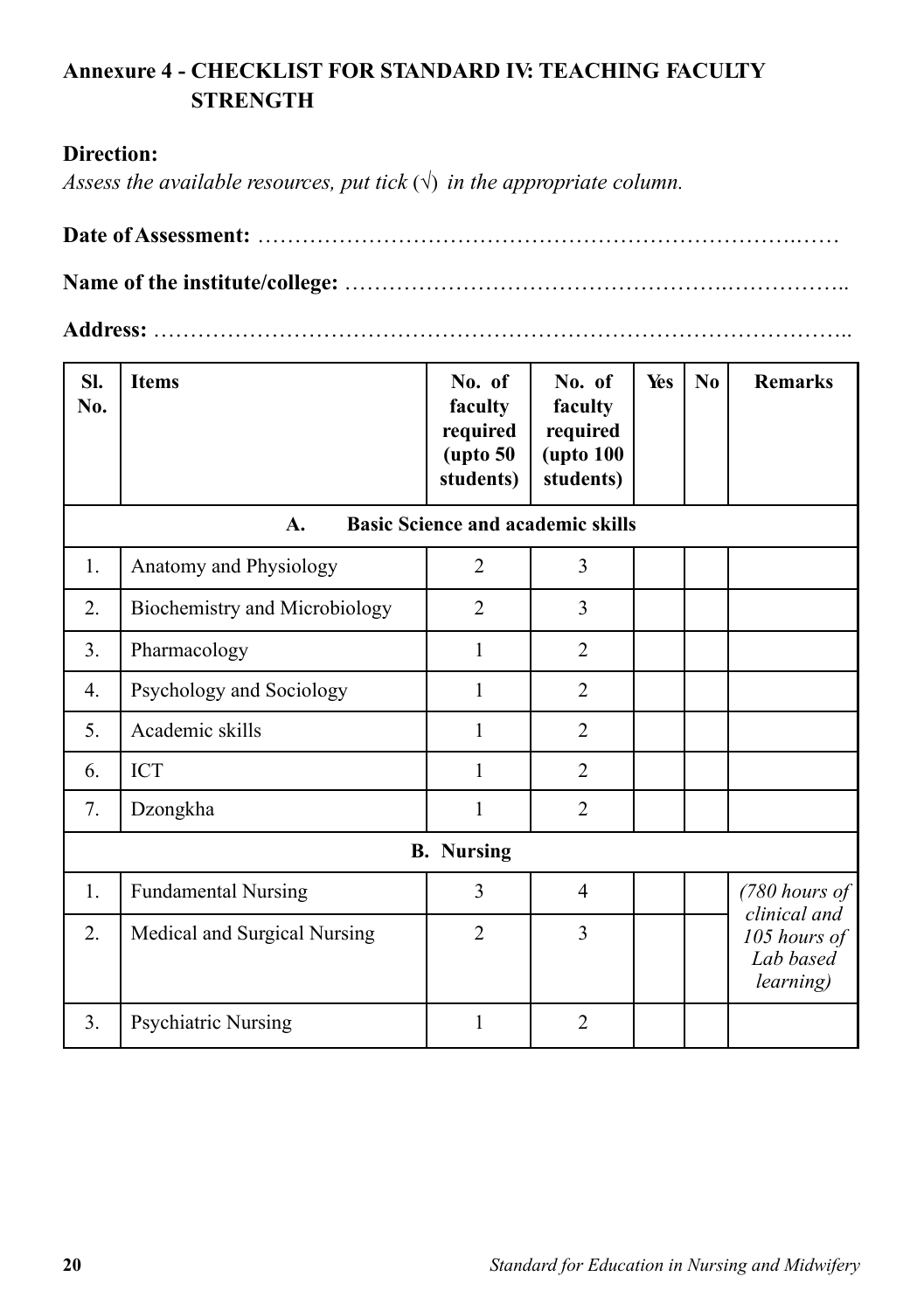| 4.             | <b>Emergency Nursing</b>                 | $\mathbf{1}$   | $\overline{2}$ |  |  |                                                                           |  |  |
|----------------|------------------------------------------|----------------|----------------|--|--|---------------------------------------------------------------------------|--|--|
| C. Midwifery   |                                          |                |                |  |  |                                                                           |  |  |
| 1.             | Midwifery                                | $\overline{2}$ | $\overline{4}$ |  |  | $(800$ hours of<br>clinical and<br>165 hours of<br>Lab based<br>learning) |  |  |
| $\overline{2}$ | Gynaecology                              | $\mathbf{1}$   | $\overline{2}$ |  |  |                                                                           |  |  |
| 2.             | Pediatric nursing                        | $\mathbf{1}$   | $\overline{2}$ |  |  |                                                                           |  |  |
| D.             | <b>Community Nursing</b>                 |                |                |  |  |                                                                           |  |  |
| 1.             | Health promotion                         | $\mathbf{1}$   | $\overline{2}$ |  |  |                                                                           |  |  |
| 2.             | Biostatics, Epidemiology and<br>research | 1              | $\overline{2}$ |  |  |                                                                           |  |  |
| $\overline{3}$ | Nutrition                                | 1              | $\overline{2}$ |  |  |                                                                           |  |  |
|                | <b>Total</b>                             | 23             | 41             |  |  |                                                                           |  |  |

*Note:*

*Category A - There MAY be visiting faculty with right qualifications and experiences*

*Category B to D - Institute should mandatorily recruit the reflected number as full-time faculty.*

*- The institute shall not have less than 60% full time faculty at all times.*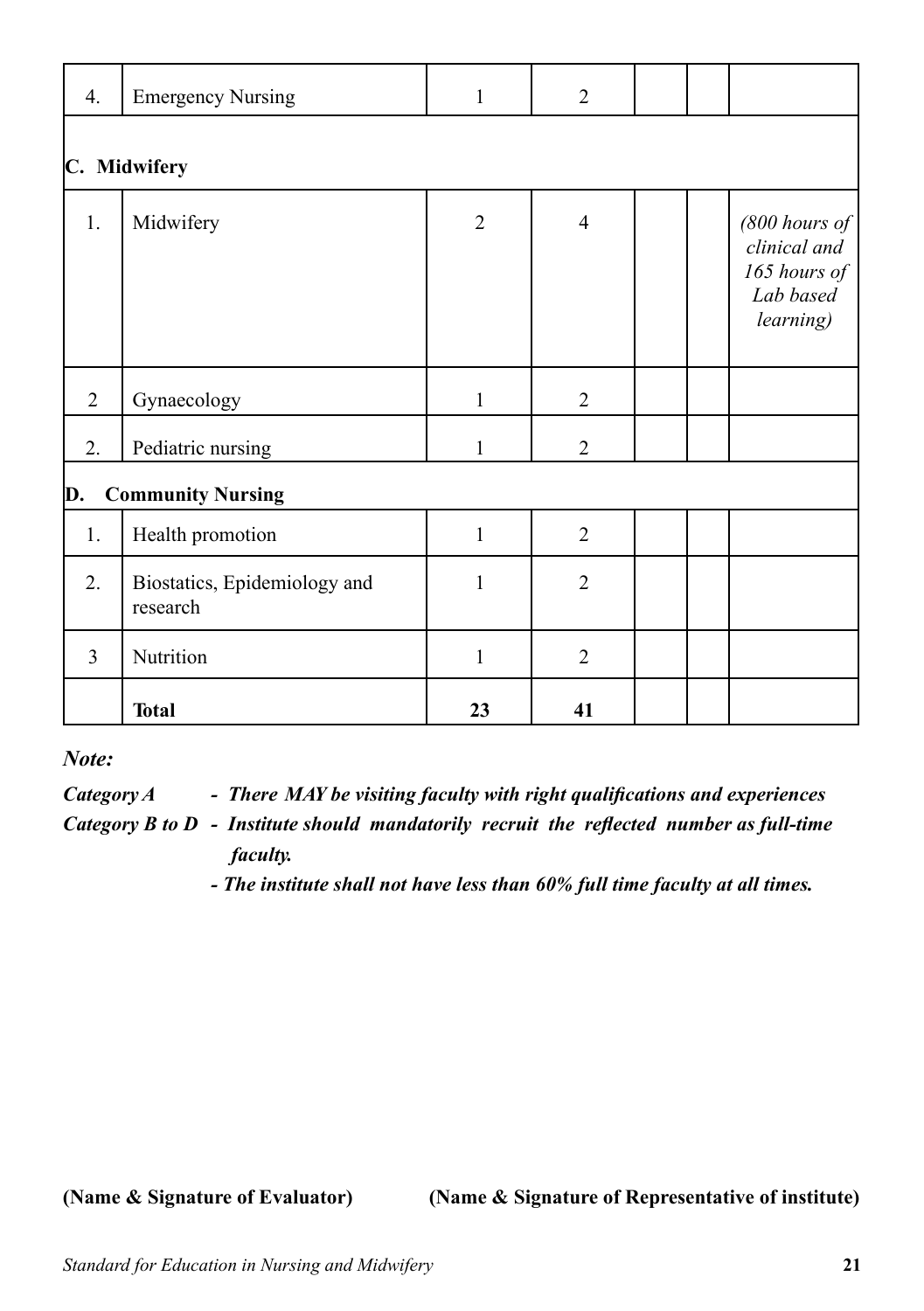# **STANDARD V: STUDENTS**

The teaching and learning environment should be a conducive learning environment for the students. Strategies should be in place to ensure that admission requirements are in line with the proposed program's academic demands and the academic level of the student intake.

# **5.1. Objective**

To have strategies in place to ensure that admission requirements are in line with the proposed program's academic demands and level of student intake.

# **5.2. Quality Indicators**

- 5.2.1. There is a written document outlining the policy on admission, eligibility criteria, selection procedures, and fee structure to ensure fair, transparent student admission;
- 5.2.2. The institute has a mechanism in place to support progression, student support, and student representation in place for the completion of the programme;
- 5.2.3. Students have access to support services which includes but are not limited to health, counselling, extracurricular activities, advice on academics, career placement and financial aid;
- 5.2.4. The institute defines the size of student intake and relate it to its capacity at all stages of the programme;
- 5.2.5. In case of an increase in its admission capacity, the institution obtains approval from the Bhutan Medical and Health Council.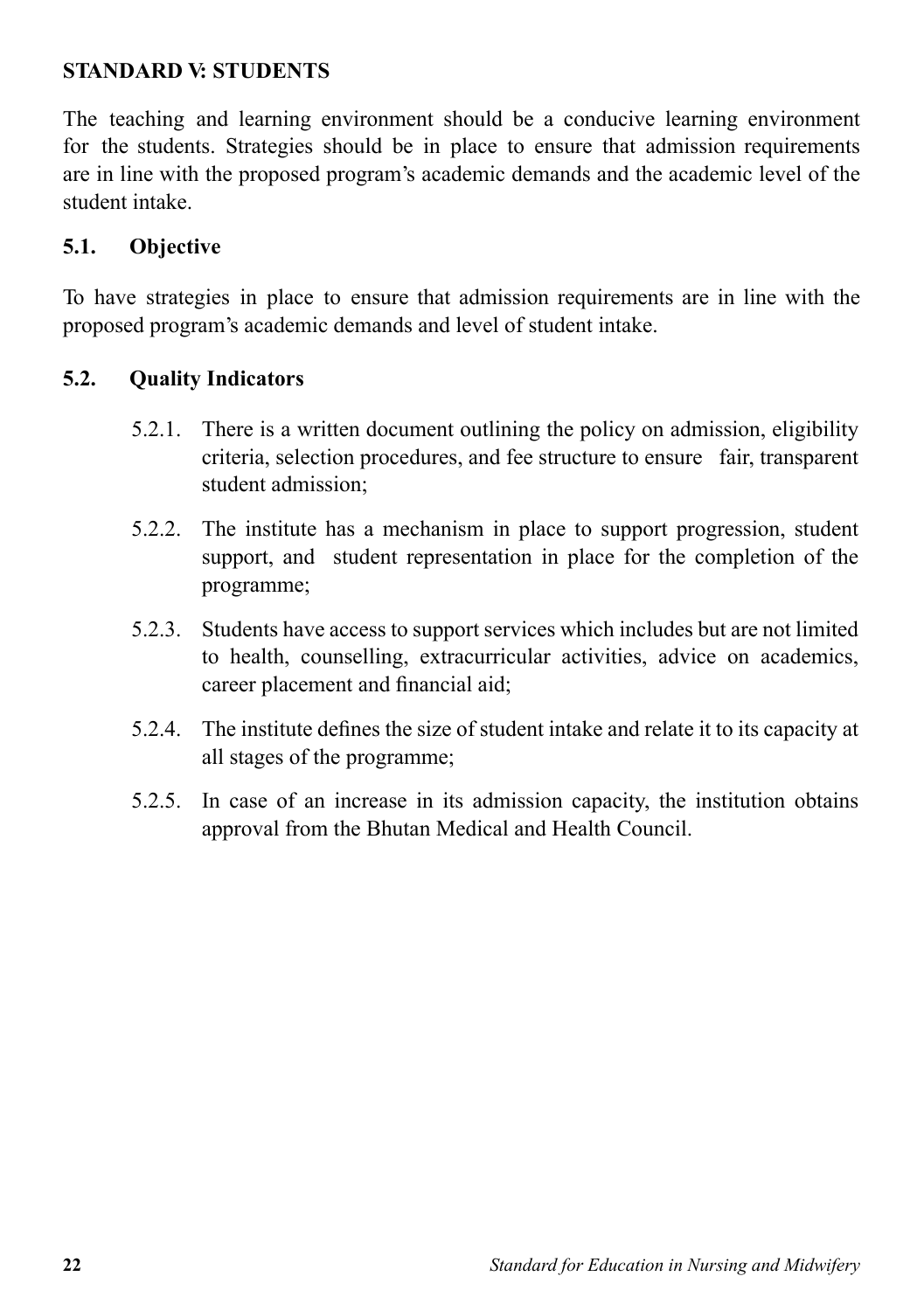# **Annexure 1: CHECKLIST FOR STANDARD V: STUDENTS**

# **Direction:**

*Assess the available resources, put tick*  $(\sqrt{})$  *in the appropriate column.* 

**Date of Assessment:** ……………………………………………………….……………..

**Name of the institute/college:** ……………………………………………….……………..

**Address:** …………………………………………………………………………………..

| SI. No           | <b>Items</b>                                                                                                                                                                                 | Yes | N <sub>0</sub> | <b>Remarks</b> |
|------------------|----------------------------------------------------------------------------------------------------------------------------------------------------------------------------------------------|-----|----------------|----------------|
| 1.               | Is there written documents outlining its policy on<br>admission criteria and processes in place to ensure<br>fair and transparent student admission?                                         |     |                |                |
| 2.               | Are there strategies in place to ensure that admission<br>requirements are in line with the proposed program's<br>academic demands and academic level of student<br>intake?                  |     |                |                |
| 3.               | Is there a mechanism in place to support progression,<br>student support, student representation in place for<br>the completion of the programme?                                            |     |                |                |
| $\overline{4}$ . | Is there access to support services which includes but<br>are not limited to health, counselling, extracurricular<br>activities, advice on academics, career placement<br>and financial aid? |     |                |                |
| 5.               | Has the institute defined the size of student intake and<br>related its capacity at all stages of the programme?                                                                             |     |                |                |
| 6.               | Is there policy on student representation in<br>decision making bodies or committees relating to<br>academic, administrative and disciplinary matters?                                       |     |                |                |
| 7.               | Is the programme of student support addressing<br>social, financial and personal and special needs?                                                                                          |     |                |                |
| 8.               | there a mechanism in place to maintain<br><b>Is</b><br>confidentiality in relation to counselling and support?                                                                               |     |                |                |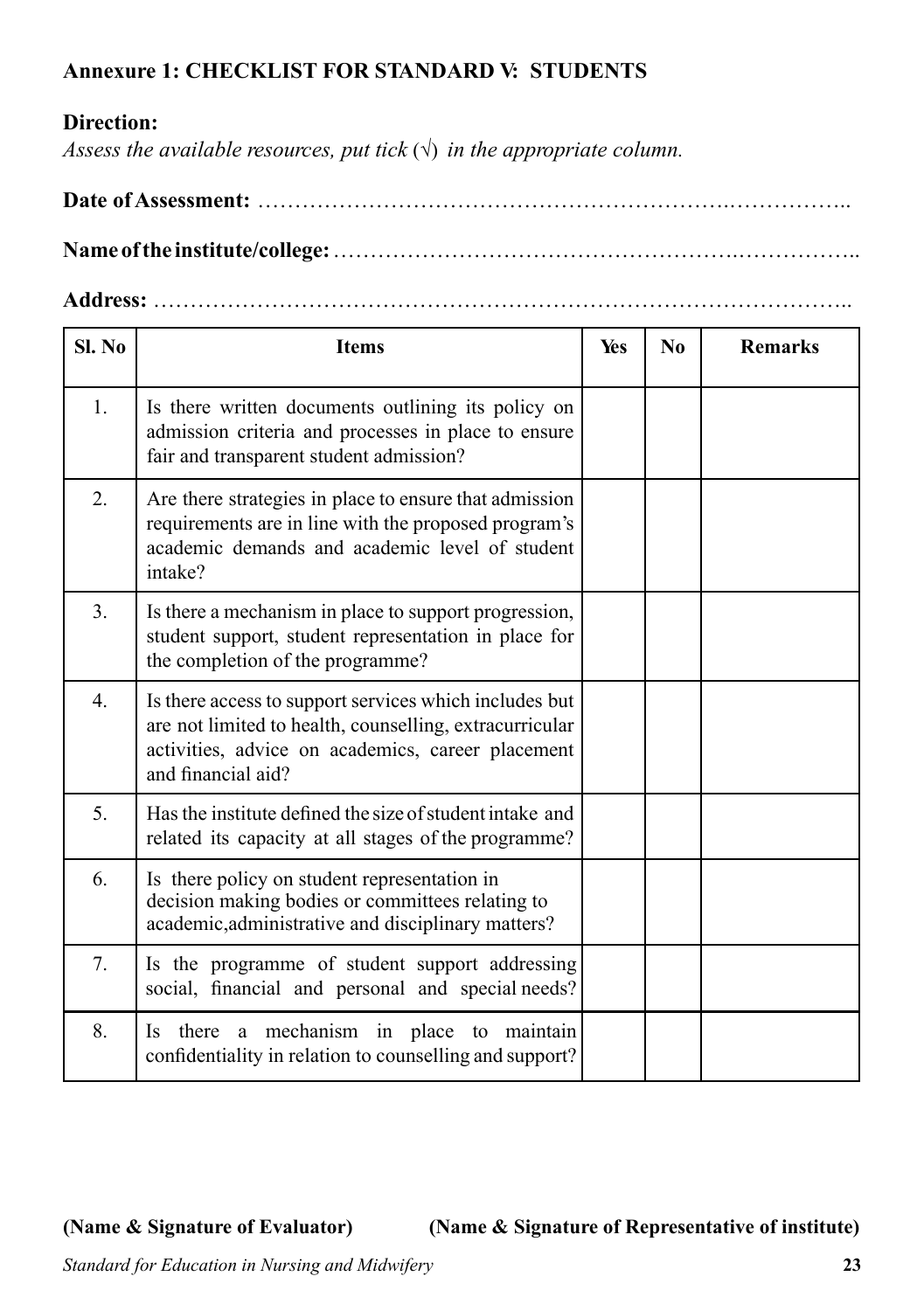# **STANDARD VI: RESOURCES**

This standard seeks to set the minimum requirement of resources to maintain the quality of academic and other programs. The institute should have sufficient resources to fulfill the purposes of the institute. The allocation of the resources should be based on the number of students, academic faculty, type of programs, infrastructure facilities, etc. to support in achieving the programs objectives and outcomes.

# **6.1. Objective**

To allocate adequate resources (physical infrastructure, human resources, curriculum, equipment and other teaching and learning facilities) to ensure that the curriculum can be delivered

# **6.2. Quality Indicators**

# *Physical facilities*

- 6.2.1. The institution has required physical facilities (lecture rooms, office space, practical rooms, laboratories, libraries, information technology) for the staff and students to ensure proper delivery of the curriculum;
- 6.2.2. There is adequate human resource to support the development and implementation of the programme;
- 6.2.3. The institute offering a training program leading to the award of Diploma has Basic Science, Nursing, Midwifery and Community Health departments;
- 6.2.4. The institute offering the training program leading to the award of Bachelor Degree has Medicine, Pediatrics, Surgery, Obstetrics and Gynecology, and Orthopedic departments;
- 6.2.5. The institute complies with the other relevant laws (Bhutan Medicines Act, Narcotic Drugs and Psychotropic Substances and Substance Abuse Act) and regulations;
- 6.2.6. Resource allocation is in keeping with the academic development of the institution and increasing number of students;
- 6.2.7. There is a mechanism for effective maintenance and optimal use of infrastructures.
- 6.2.8. The institute has adequate facilities for the students with special needs.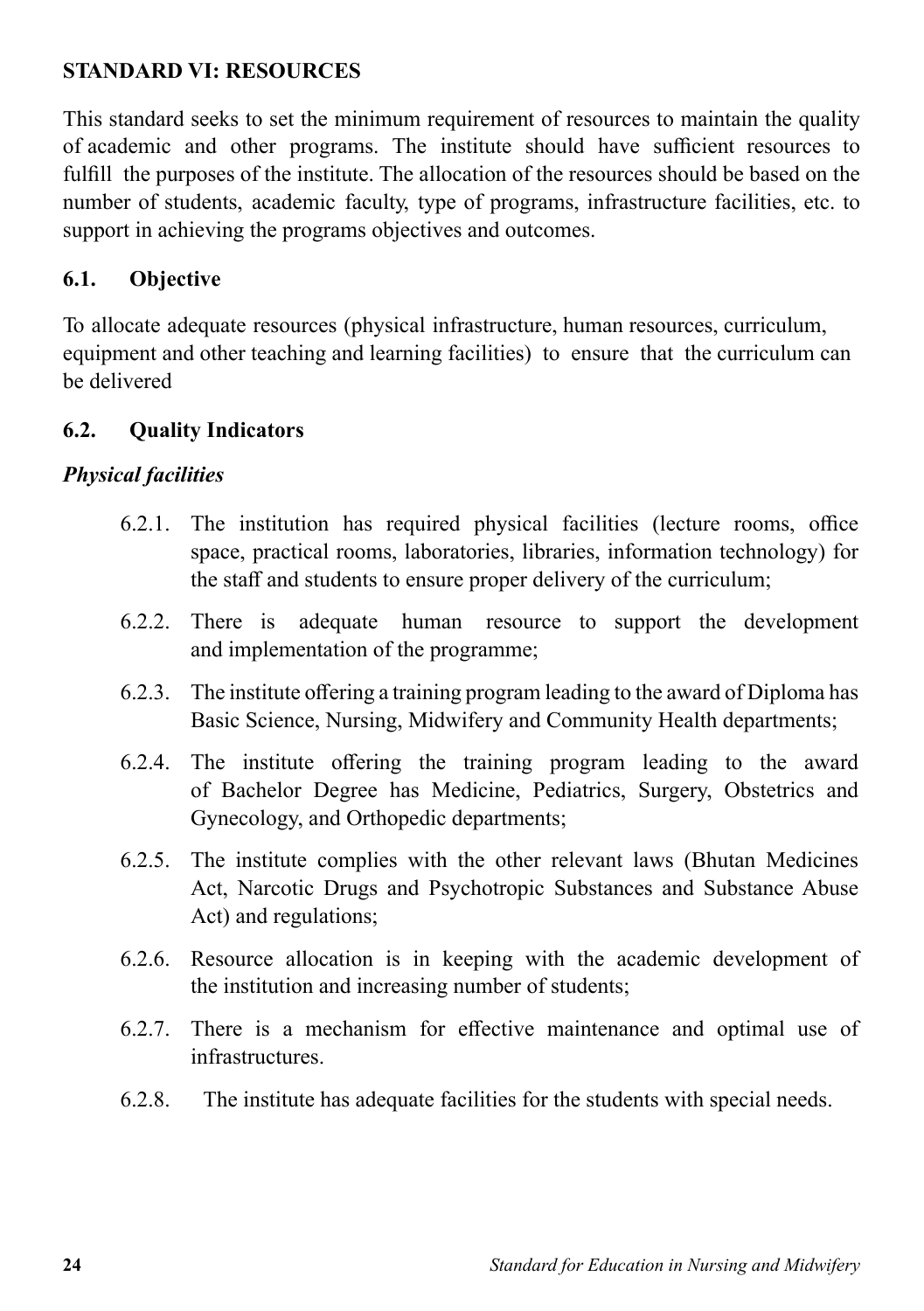### *Clinical training resources*

- 6.2.9. The institute has an identified teaching hospital, primary healthcare center and other hospital for specialized clinical training;
- 6.2.10. There are provisions of necessary resources (number and categories of patients, clinical training facilities, and supervision of their clinical practice) for students to acquire adequate clinical experience;
- 6.2.11. The institute has access to medical equipment for their teaching and learning activities to the student

# *Information technology*

- 6.2.12. Formulates and implements a policy which addresses effective and ethical use;
- 6.2.13. There are accessible information technology services including computer and electronic facilities;
- 6.2.14. Have access to learning resources such as e-learning programs and platforms, web-based or other electronic media and current collection of literature on nursing and midwifery related subjects;
- 6.2.15. There are sufficient and relevant books, e-journals and other learning materials;
- 6.2.16. There is provision for technology and professional support services for hardware and software technical personnel employed;
- 6.2.17. There are qualified staff to manage ICT facilities and services available.

## *Research and development*

- 6.2.18. The institute promotes research and development activities both by the faculty and students;
- 6.2.19. Interaction between research and learning is reflected in the curriculum, influences current teaching, and encourages and prepares students for engagement in research, scholarship and development;
- 6.2.20. Reviews periodically its research resources and facilities and take appropriate action to enhance its research capabilities and to promote a conducive research environment;
- 6.2.21. Meets the needs of teaching, learning college wide communications, research and operational system.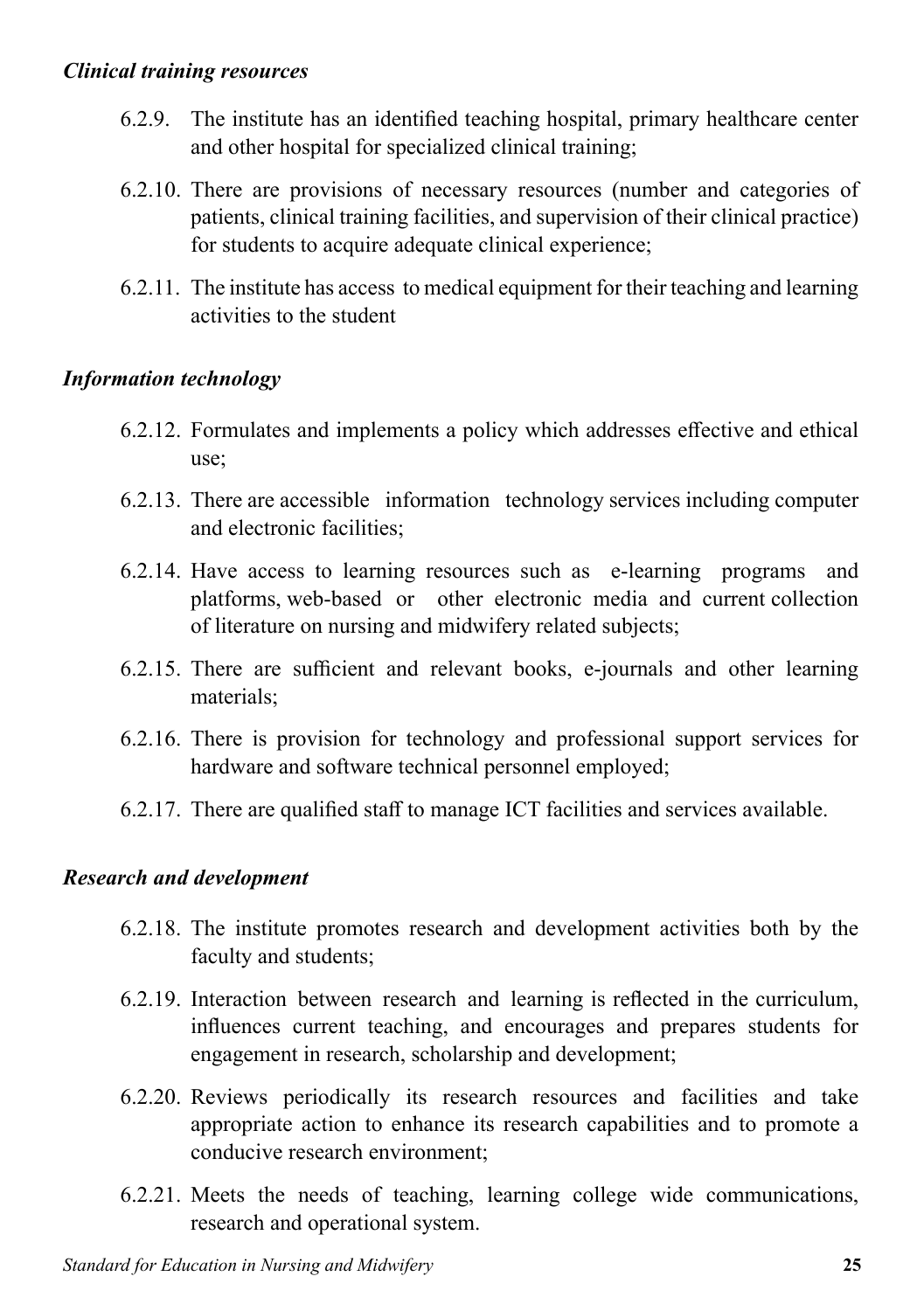### *Educational expertise*

- 6.2.22. There is a clear policy on the use of educational expertise in curriculum with access to educational expertise;
- 6.2.23. There is a system to develop teaching-learning and assessment methods;
- 6.2.24. There is evidence to demonstrate the use of in-house or external educational expertise in staff development.

### *Educational exchanges*

- 6.2.25. Formulates and implements a policy for national and international collaboration with other educational institutions, including staff and student mobility, and transfer of educational credits;
- 6.2.26. Encourages provision of scholarship and has documented understanding for the student exchange program;
- 6.2.27. Formulates and implements a policy that fosters the relationship between medical research and education;
- 6.2.28. Describes the research facilities and priorities at the institution.

### *Financial resources*

- 6.2.29. There is financial viability and sustainability for the programme;
- 6.2.30. There is a clear procedure to ensure that its financial resources are sufficient and managed efficiently;
- 6.2.31. There is a clear line of responsibility and authority for resourcing the curriculum, including a dedicated educational budget;
- 6.2.32. There is a clear procedure to ensure its financial resources are sufficient for the implementation of the curriculum and distribute the educational resources in relation to the educational needs.

## *Recreational facilities*

6.2.33. There are sports and other recreational facilities.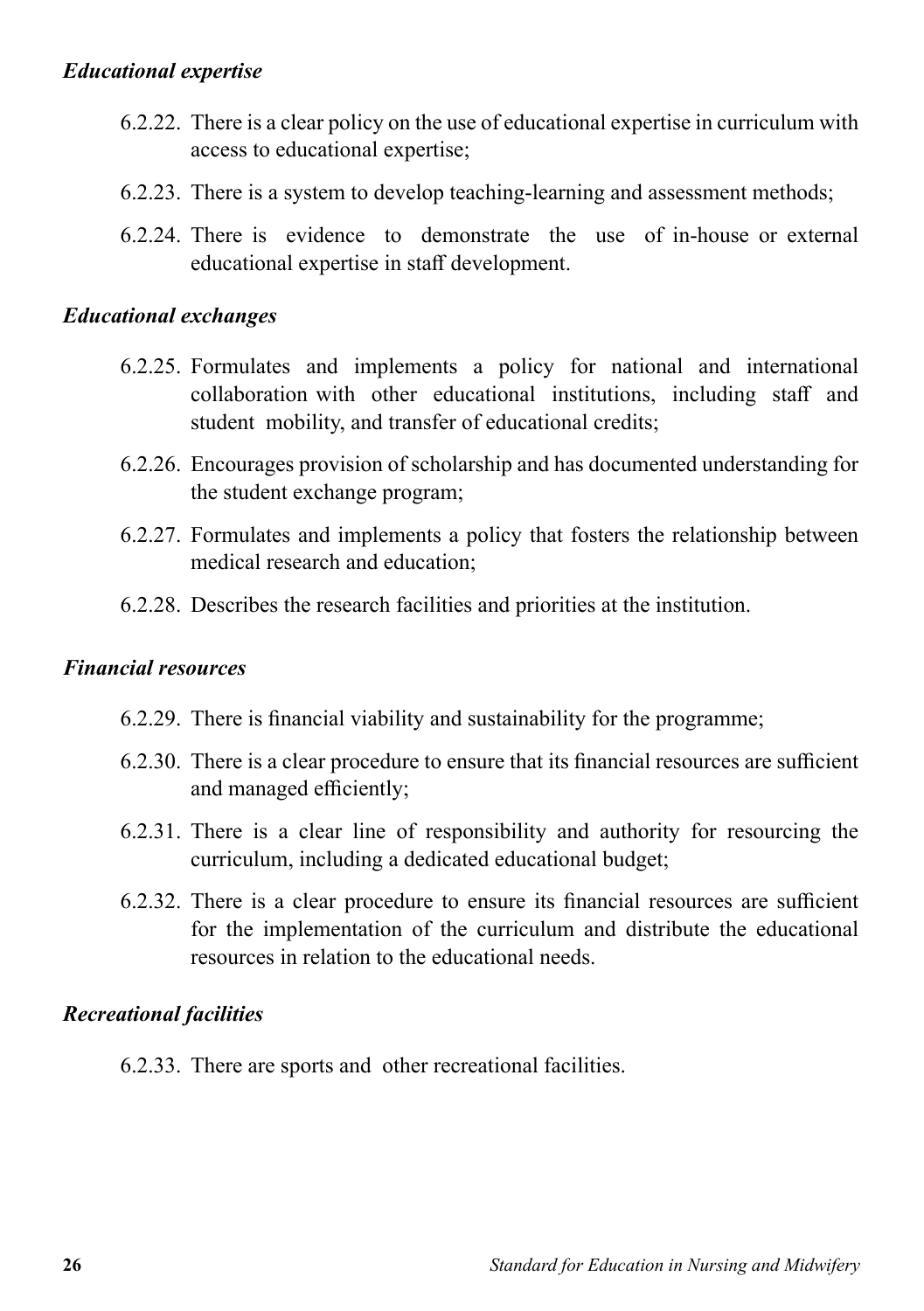# **Annexure 1 - CHECKLIST FOR STANDARD VI: RESOURCES**

# **Direction:**

*Assess the available resources, put tick*  $(\sqrt{})$  *in the appropriate column.* 

**Date of Assessment:** ……………………………………………………….……………..

**Name of the institute / college:** …………………………………………….……………..

**Address:** …………………………………………………………………………………..

| SI.<br>No.     | <b>Items</b>                                                                                                                             | <b>Number</b><br>required (upto<br>50 admission) | <b>Number.</b><br>required<br><b>(upto 100)</b><br>admission) | Yes | No | <b>Remarks</b> |
|----------------|------------------------------------------------------------------------------------------------------------------------------------------|--------------------------------------------------|---------------------------------------------------------------|-----|----|----------------|
| A.             | <b>Physical Facilities</b>                                                                                                               |                                                  |                                                               |     |    |                |
| 1.             | Administrative block                                                                                                                     | $\mathbf{1}$                                     | $\mathbf{1}$                                                  |     |    |                |
| 2.             | Offices (equipped with table,<br>chair & computer)                                                                                       | As required                                      | As required                                                   |     |    |                |
| 3 <sub>1</sub> | Conference hall                                                                                                                          | 1                                                | $\overline{2}$                                                |     |    |                |
| 4.             | Examination hall                                                                                                                         | 1                                                | As required                                                   |     |    |                |
| 5.             | Multipurpose hall                                                                                                                        | 1                                                | $\mathbf{1}$                                                  |     |    |                |
| 6.             | Lecture and tutorial room<br>equipped with blackboard/<br>white board/LCD projector,<br>desk, table and chairs<br>Area as per standard   | As required                                      | As required                                                   |     |    |                |
| 7.             | Hostel                                                                                                                                   | As required                                      | As required                                                   |     |    |                |
|                | Separate hostel for boys<br>and girls with toilet and<br>bathroom facilities<br>Hygienic kitchen<br>with adequate sitting<br>arrangement |                                                  |                                                               |     |    |                |
| 8.             | Are there facilities for students<br>with special needs (staircase,<br>bathroom, classroom)?                                             | As required                                      | As required                                                   |     |    |                |
| 9.             | Are there sports and other<br>recreational facilities?                                                                                   | As required                                      | As required                                                   |     |    |                |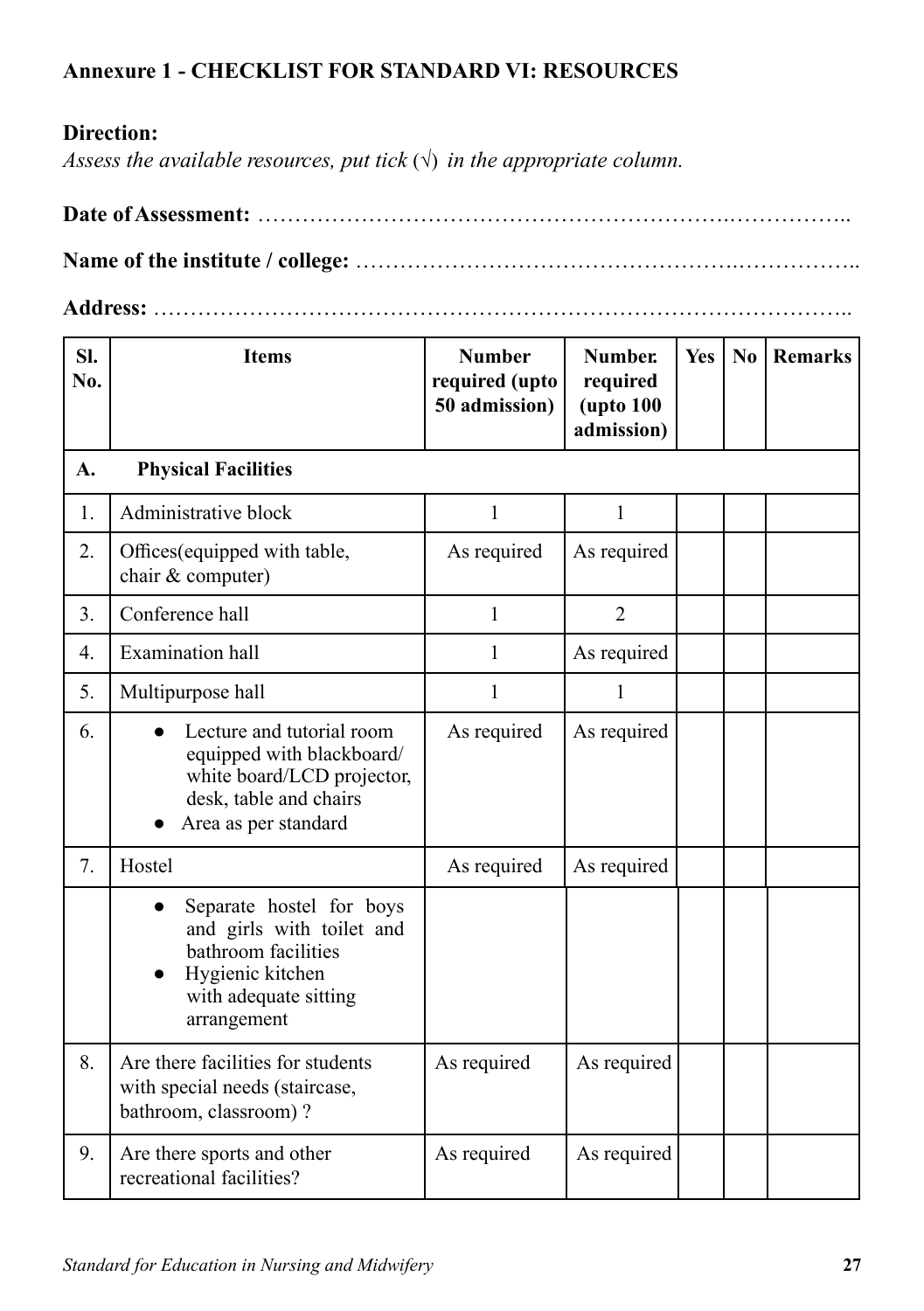|                | <b>B.</b> Clinical training resources                                                                                                                                                                                                                    |                                                                                           |                                                                                                  |  |  |
|----------------|----------------------------------------------------------------------------------------------------------------------------------------------------------------------------------------------------------------------------------------------------------|-------------------------------------------------------------------------------------------|--------------------------------------------------------------------------------------------------|--|--|
| 1.             | Has the institute identified<br>teaching hospitals, primary<br>healthcare centers and other<br>hospitals for specialized<br>training?                                                                                                                    | As per<br>SOP for<br>Recognition<br>of Teaching<br>Hospital (for<br>teaching<br>hospital) | As per<br>SOP for<br>Recognitio<br>n of<br>Teaching<br>Hospital<br>(for<br>teaching<br>hospital) |  |  |
| 2.             | Has the institute kept necessary<br>resources in place for students to<br>have adequate clinical<br>experience<br>adequate number and<br>a.<br>categories of patients<br>b. clinical training facilities<br>supervision of their<br>c.<br>clinical field | As per<br>SOP for<br>Recognition<br>of Teaching<br>Hospital (for<br>teaching<br>hospital) | As per<br>SOP for<br>Recognitio<br>n of<br>Teaching<br>Hospital<br>(for<br>teaching<br>hospital) |  |  |
|                | <b>C.</b> Information Technology                                                                                                                                                                                                                         |                                                                                           |                                                                                                  |  |  |
| 1.             | Is there access to ICT facilities<br>including computer and<br>electronic facilities?                                                                                                                                                                    |                                                                                           |                                                                                                  |  |  |
| $\overline{2}$ | Is there a reliable Internet<br>connection?                                                                                                                                                                                                              |                                                                                           |                                                                                                  |  |  |
| 3.             | Is there access to e-learning<br>programs and platforms,<br>web-based or other electronic<br>media for faculty and students?                                                                                                                             |                                                                                           |                                                                                                  |  |  |
| 4.             | Are there electronic books,<br>online learning materials and<br>e-journals for references and as<br>study materials?                                                                                                                                     |                                                                                           |                                                                                                  |  |  |
| 5.             | Is there ICT support service and<br>ICT professionals?                                                                                                                                                                                                   |                                                                                           |                                                                                                  |  |  |
|                | D. Research and Development                                                                                                                                                                                                                              |                                                                                           |                                                                                                  |  |  |
| 1.             | Is there any record of research<br>and development activities<br>undertaken by both faculty and<br>students?                                                                                                                                             |                                                                                           |                                                                                                  |  |  |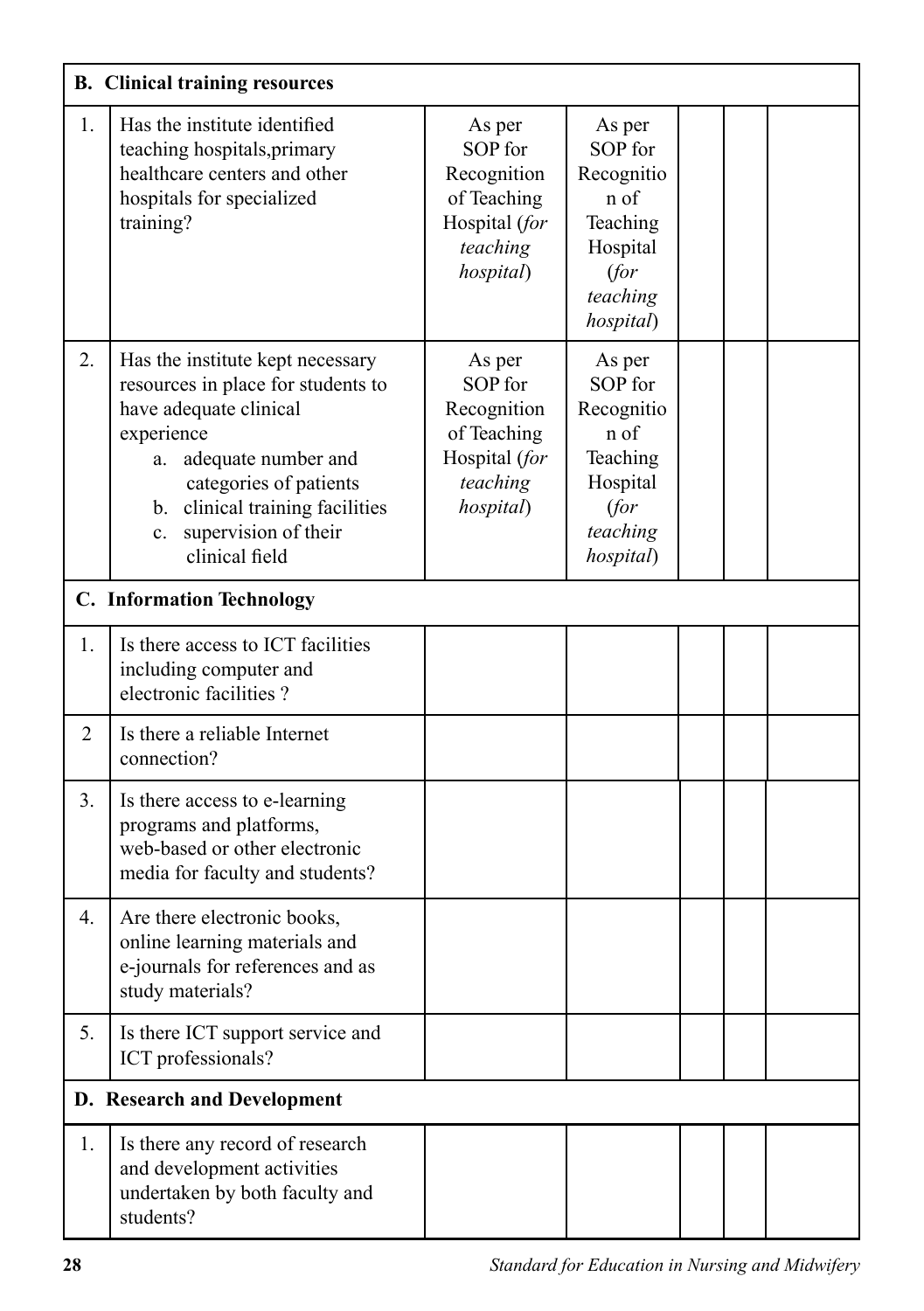| 2. | Are research resources and<br>facilities reviewed periodically<br>to promote a conducive research<br>environment?                                                                           |  |  |  |
|----|---------------------------------------------------------------------------------------------------------------------------------------------------------------------------------------------|--|--|--|
| 3. | Is there a facility in the institute to<br>meet the needs of<br>teaching-learning college-wide<br>communications, research and<br>operational system?                                       |  |  |  |
|    | <b>E.</b> Educational Expertise                                                                                                                                                             |  |  |  |
| 1. | Is there a clear policy on the use of<br>educational expertise in curriculum<br>with access to educational expertise?                                                                       |  |  |  |
| 2. | Is there a system in place to develop<br>teaching-learning and assessment<br>methods?                                                                                                       |  |  |  |
| 3. | Is there evidence to demonstrate<br>the use of in-house or external<br>educational expertise in staff<br>development?                                                                       |  |  |  |
| 4. | Does the institute have access to<br>educational expertise when required?                                                                                                                   |  |  |  |
|    | <b>F.</b> Educational exchanges                                                                                                                                                             |  |  |  |
| 1. | Does the institute have a policy<br>for international collaboration<br>with other educational institutions,<br>including staff and student mobility<br>and transfer of educational credits? |  |  |  |
| 2. | Is there in place a provision of<br>scholarship and have maintained<br>documented understanding of the<br>student exchange program?                                                         |  |  |  |
| 3. | Is there a policy or plan to foster<br>the relationship between medical<br>research and educational exchange<br>programs?                                                                   |  |  |  |
|    | G. Financial resources                                                                                                                                                                      |  |  |  |
| 1. | there financial<br>viability<br>and<br><sup>1</sup> S<br>sustainability for the programme?                                                                                                  |  |  |  |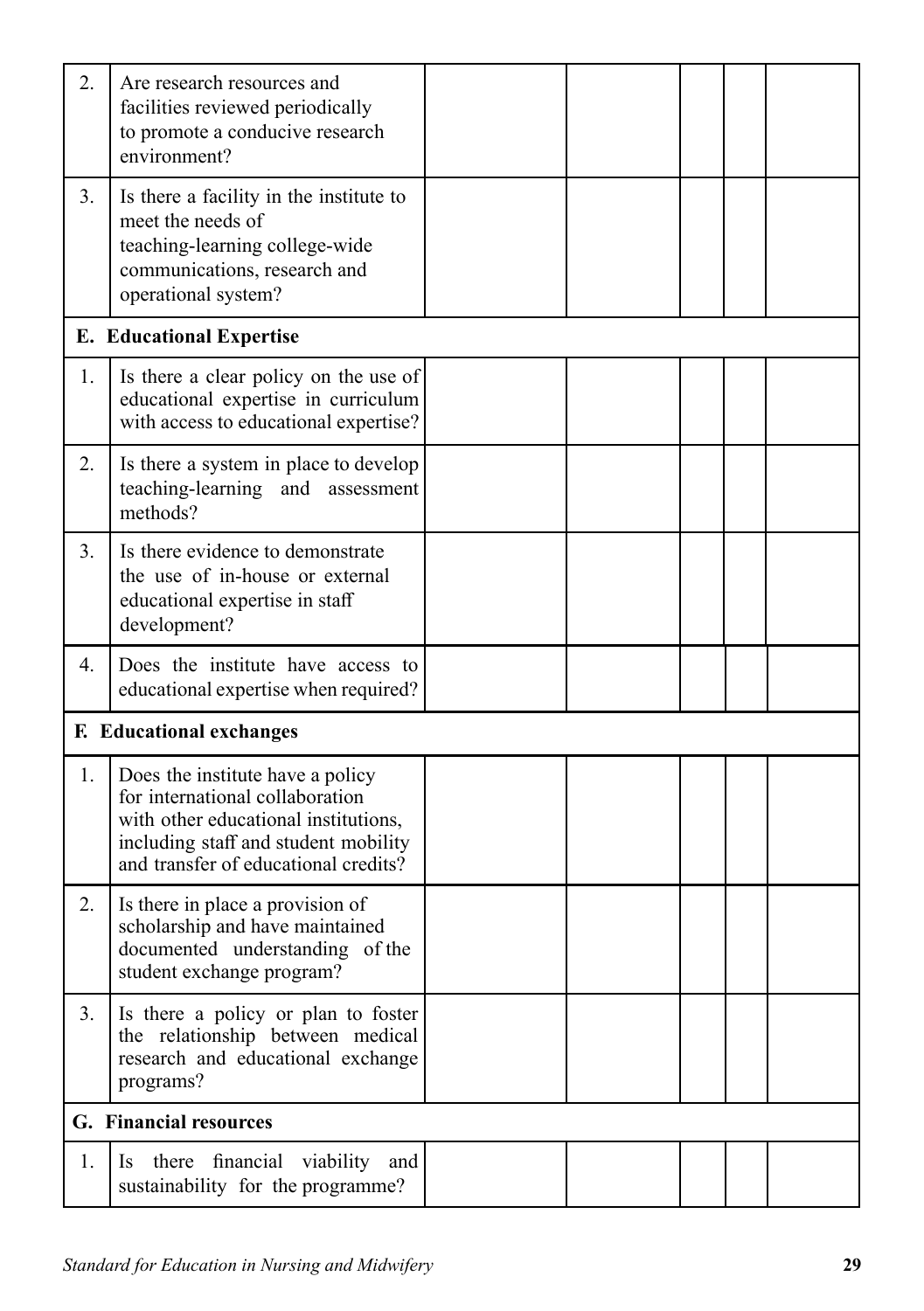| 2.               | there<br>clear<br>procedures<br><b>Is</b><br>to<br>ensure that its financial resources are<br>sufficient and managed efficiently?                                     |  |  |  |  |  |
|------------------|-----------------------------------------------------------------------------------------------------------------------------------------------------------------------|--|--|--|--|--|
| $\overline{3}$   | Is there a clear line of responsibility<br>and authority for resourcing the<br>curriculum, including a dedicated<br>educational budget?                               |  |  |  |  |  |
| 4.               | Is there a clear procedure to ensure<br>its financial resources are sufficiently<br>located for implementation of the<br>curriculum and address educational<br>needs? |  |  |  |  |  |
|                  | <b>H. Educational Resources</b>                                                                                                                                       |  |  |  |  |  |
|                  |                                                                                                                                                                       |  |  |  |  |  |
| 1.               | Is there a library (furnished with recent<br>editions of relevant books; local and<br>international journals) relevant to the<br>individual programme?                |  |  |  |  |  |
| $\overline{2}$ . | Is the library equipped with a<br>comfortable<br>sitting arrangement<br>for users with proper lightning and<br>ventilation?                                           |  |  |  |  |  |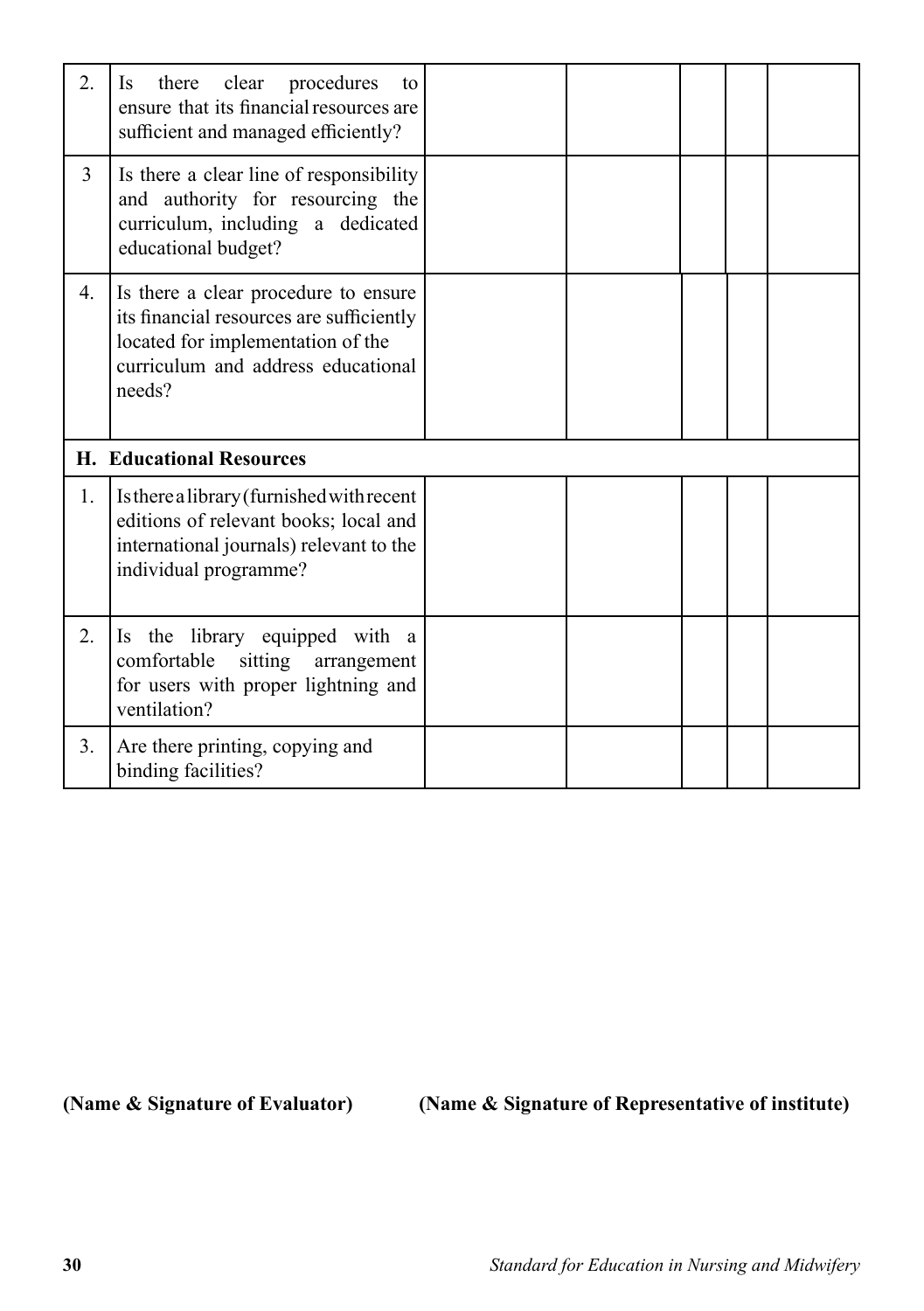# **Annexure 2 - CHECKLIST FOR STANDARD VI: RESOURCES**

## **Direction:**

*Assess the available resources, put tick*  $(\sqrt{})$  *in the appropriate column.* 

# **Date of Assessment:** ……………………………………………………….……………..

**Name of the institute/college:** …………………………………………….……………..

**Address:** …………………………………………………………………………………..

| <b>Sl. No.</b>   | <b>Items</b>                     | <b>Number</b><br>required upto<br>50 admission | <b>Number</b><br>required<br>upto 100<br>admission | Yes   $No$ | <b>Remarks</b> |
|------------------|----------------------------------|------------------------------------------------|----------------------------------------------------|------------|----------------|
|                  | <b>A: Equipment Requirement</b>  |                                                |                                                    |            |                |
|                  | <b>General Equipment</b>         |                                                |                                                    |            |                |
| 1.               | <b>Bed with Mattress</b>         | 10                                             | 15                                                 |            |                |
| 2.               | Bed sheet                        | 10                                             | 15                                                 |            |                |
| 3.               | <b>Blanket</b>                   | 10                                             | 15                                                 |            |                |
| $\overline{4}$ . | Pillow cover                     | 10                                             | 15                                                 |            |                |
| 5.               | Drawsheet                        | 10                                             | 15                                                 |            |                |
| 6.               | Mackintosh                       | 10                                             | 15                                                 |            |                |
| 7.               | Towels                           | 5                                              | 5                                                  |            |                |
| 8.               | Gown                             | As required                                    | As required                                        |            |                |
| 9.               | Mask                             | As required                                    | As required                                        |            |                |
| 10.              | IV stand                         | $\overline{2}$                                 | $\overline{4}$                                     |            |                |
| 11.              | Weighing machine                 | $\overline{2}$                                 | 3                                                  |            |                |
| 12.              | Wall clock                       | As required                                    | As required                                        |            |                |
| 13.              | Stethoscope,<br>sphygmomanometer | 10                                             | 15                                                 |            |                |
| 14.              | Thermometer:<br>Oral<br>Rectal   | 10 each                                        | 15                                                 |            |                |
| 15.              | Wheel chair                      | $\mathbf{1}$                                   | $\overline{2}$                                     |            |                |
| 16.              | Patient trolley                  | $\mathbf{1}$                                   | $\overline{2}$                                     |            |                |
| 17.              | Bucket different color           | As required                                    | As required                                        |            |                |

*Standard for Education in Nursing and Midwifery* **31**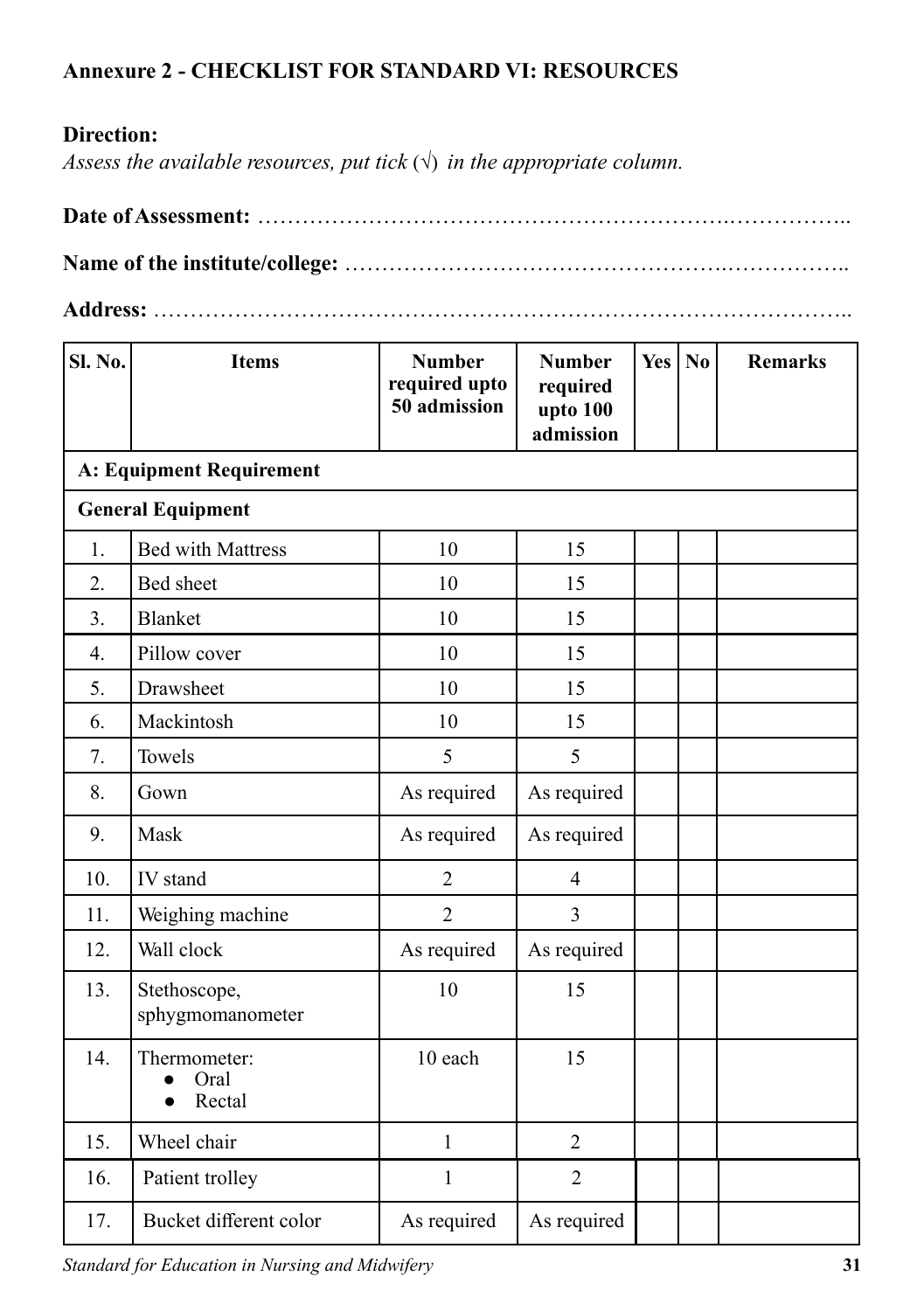| 18. | Instrument trolley                       | As required                | As required                 |  |
|-----|------------------------------------------|----------------------------|-----------------------------|--|
| 19. | Rack                                     | As required                | As required                 |  |
|     | <b>B: Department of Basic Science</b>    |                            |                             |  |
|     | <b>Anatomy and Physiology Laboratory</b> |                            |                             |  |
| 1.  | Skeleton (articulated)                   | $\overline{4}$             | 6                           |  |
| 2.  | Bones (disarticulated set)               | 2 sets                     | 3 sets                      |  |
| 3.  | Specimen jar                             | As required                | As required                 |  |
| 4.  | Special senses model                     | 1 each                     | 2 each                      |  |
| 5.  | Whole body systemic model                | 1 model for<br>each system | 2 models for<br>each system |  |
| 6.  | Snellen's chart                          | $\overline{4}$             | 6                           |  |
| 7.  | Ishihara's chart set                     | As required                | As required                 |  |
| 8.  | Knee hammer                              | 10                         | 10                          |  |
| 9.  | Ophthalmoscope                           | 1                          | 1                           |  |
| 10. | Ear pieces/otoscope                      | 10                         | 10                          |  |
| 11. | Tuning forks                             | 2                          | $\overline{2}$              |  |
| 12. | Kaplin Jars                              | As required                | As required                 |  |
|     | <b>C. Nursing Laboratory</b>             |                            |                             |  |
|     | First year - first semester              |                            |                             |  |
| 1.  | Patient gown                             | 5                          | $\tau$                      |  |
| 2.  | Towels of different size                 | 5                          | 7                           |  |
| 3.  | Air cushion                              | $\overline{2}$             | $\overline{2}$              |  |
| 4.  | Torch light                              | $\overline{2}$             | $\overline{2}$              |  |
| 5.  | Measuring tape                           | 5                          | 5                           |  |
| 6.  | Plastic apron                            | 5                          | 5                           |  |
| 7.  | Gallipot                                 | 10                         | 15                          |  |
| 8.  | Gloves of different size                 | As required                | As required                 |  |
| 9.  | Gauze                                    | As required                | As required                 |  |
| 10. | Cotton                                   | As required                | As required                 |  |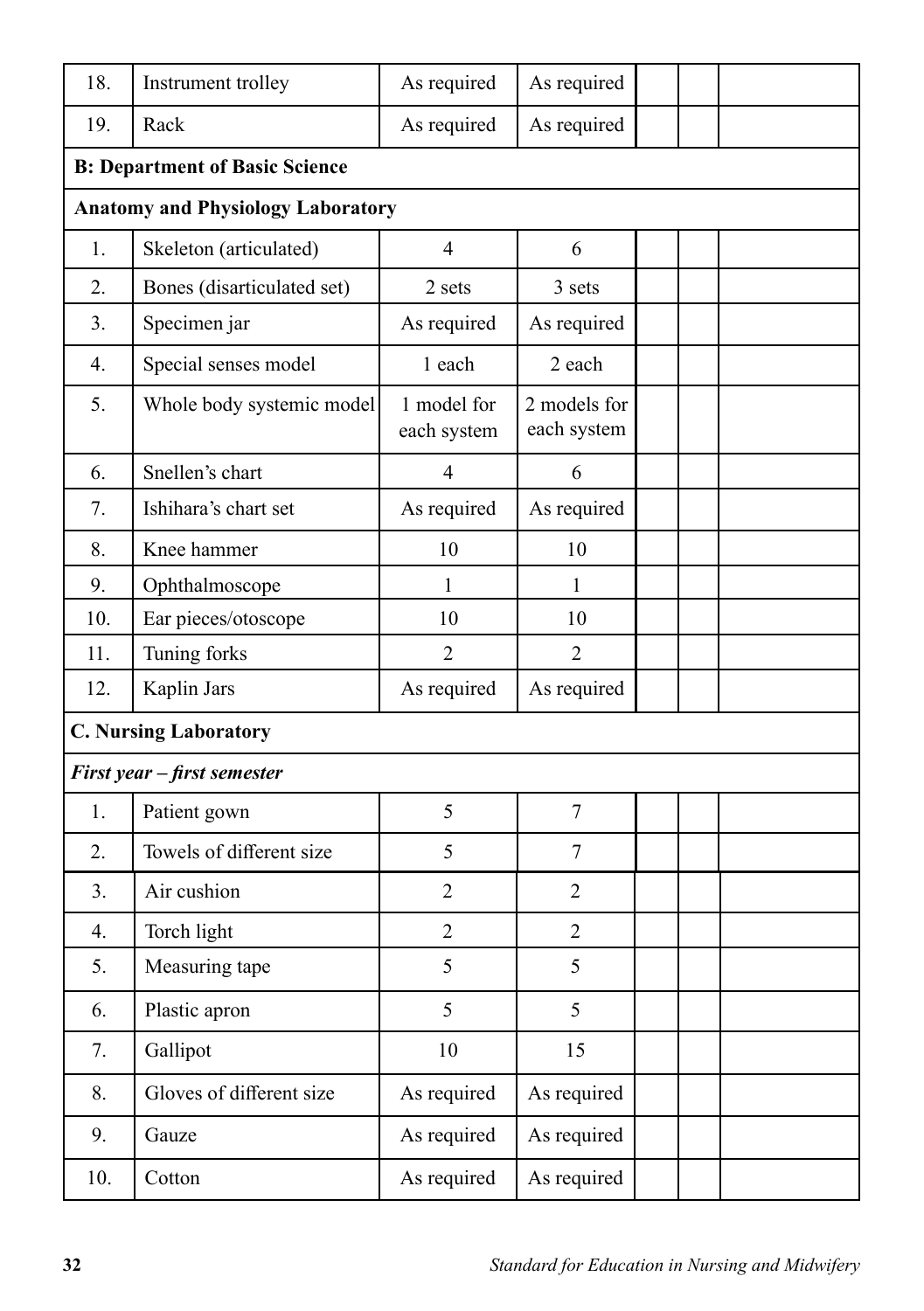| 11. | Kidney tray of different<br>sizes                            | 10 each        | 15 each        |  |  |
|-----|--------------------------------------------------------------|----------------|----------------|--|--|
| 12. | Dressing drum                                                | $\overline{2}$ | $\overline{3}$ |  |  |
| 13. | Cheatle forceps with stand                                   | $\overline{2}$ | 3              |  |  |
| 14. | Tongue spatula                                               | 5              | 5              |  |  |
| 15. | Sputum cup                                                   | $\overline{2}$ | $\overline{3}$ |  |  |
| 16. | Plastic apron                                                | 5              | 5              |  |  |
| 17. | Bedside screen                                               | $\overline{2}$ | $\overline{2}$ |  |  |
| 18. | Hamper/laundry bag                                           | $\overline{2}$ | $\overline{2}$ |  |  |
| 19. | Steam inhaler/nelson                                         | $\overline{2}$ | $\overline{2}$ |  |  |
| 20. | Enema can with set                                           | 5              | 5              |  |  |
| 21. | Oxygen cylinder<br>with regulator, flow<br>meter $\&$ tubing | $\mathbf{1}$   | $\mathbf{1}$   |  |  |
| 22. | Suction machine (manual &<br>electrical)                     | 1 each         | 1 each         |  |  |
| 23. | Pint measure jug                                             | 5              | 5              |  |  |
| 24. | Bowl of different size                                       | 5              | 5              |  |  |
| 25. | Bucket (different colors)                                    | 1 each         | 1 each         |  |  |
| 26. | IV stand                                                     | $\overline{2}$ | 3              |  |  |
| 27. | Weighing machine (adult)                                     | $\mathbf{1}$   | $\mathbf{1}$   |  |  |
| 28. | Hot water bag and cover                                      | $\overline{2}$ | $\overline{2}$ |  |  |
| 29. | Ice bag                                                      | $\overline{2}$ | $\overline{2}$ |  |  |
| 30. | Feeding cup                                                  | 5              | 5              |  |  |
| 31. | Naso-gastric insertion model                                 | 5              | 5              |  |  |
| 32. | Stomach wash tube                                            | 5              | 5              |  |  |
| 33. | Ryles tube of different size                                 | 5              | 5              |  |  |
| 34. | Suction catheter of<br>different size                        | As required    | As<br>required |  |  |
| 35. | Flatus tube of different size                                | 2 each         | 2 each         |  |  |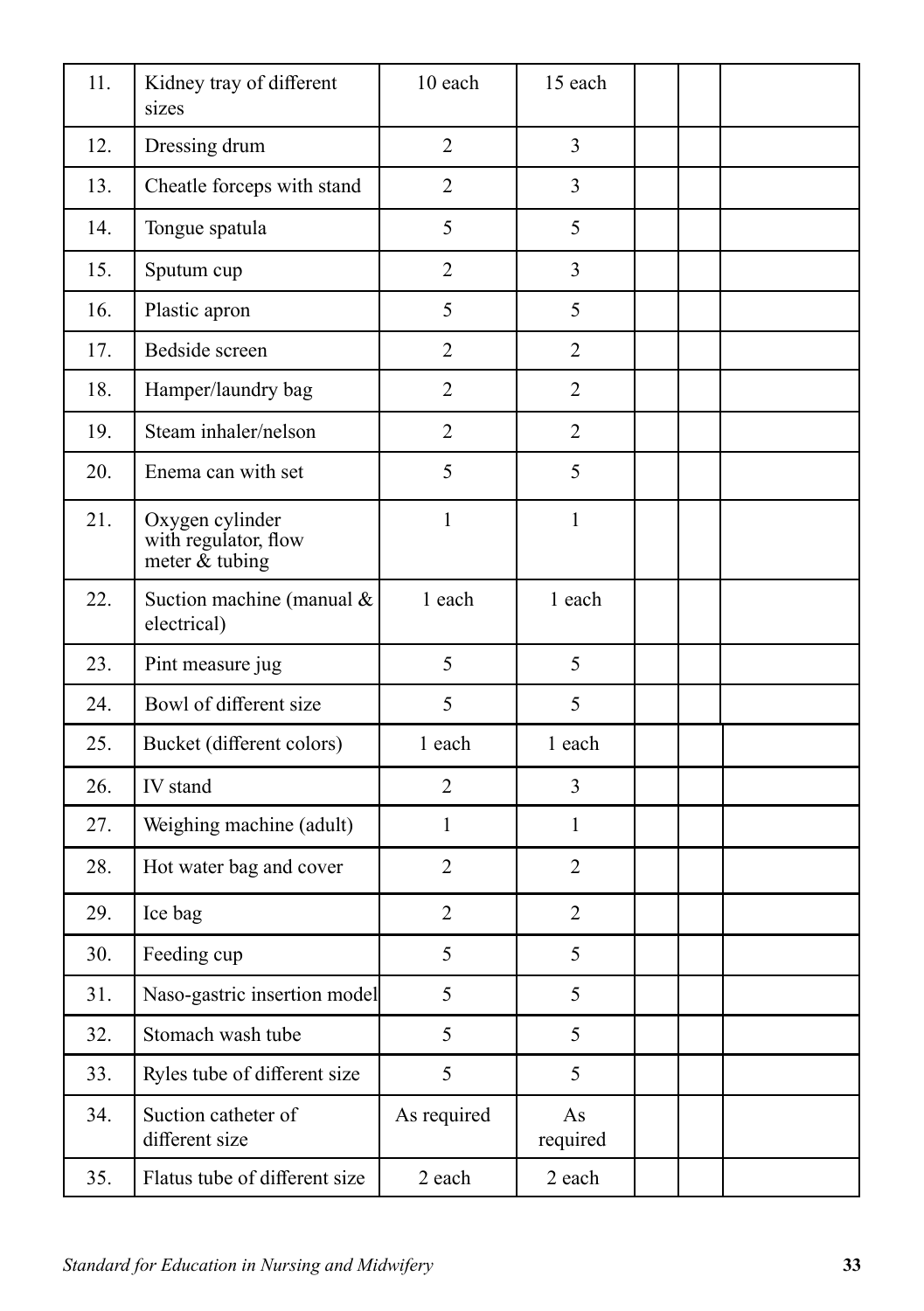| 36. | Potassium permanganate                                                                  | As required    | As<br>required |  |
|-----|-----------------------------------------------------------------------------------------|----------------|----------------|--|
| 37. | Wheel chair                                                                             | $\mathbf{1}$   | $\mathbf{1}$   |  |
| 38. | Patient transfer trolley                                                                | 1              | 1              |  |
|     | <b>First year - Second semester</b>                                                     |                |                |  |
| 1.  | Advanced nursing<br>procedure mannequin                                                 | $\mathbf{1}$   | $\overline{2}$ |  |
| 2.  | I/M injection mode                                                                      | 5              | 10             |  |
| 3.  | I/V injection training<br>arm model                                                     | 5 sets         | 10 sets        |  |
| 4.  | Suture practice arm                                                                     | 5 sets         | 10 sets        |  |
| 5.  | Intra-dermal injection<br>arm model                                                     | 5 sets         | 10 sets        |  |
| 6.  | Female and male<br>catheter model                                                       | 5              | $\tau$         |  |
| 7.  | Set for IV cannulation:<br>• IV cannula of different<br>size<br>IV line<br>• Tourniquet | As required    | As<br>required |  |
| 8.  | Urinary catheter of<br>different size (plain &<br>foley's)                              | As required    | As<br>required |  |
| 9.  | Bed pan                                                                                 | $\overline{2}$ | $\overline{3}$ |  |
| 10. | Urinal                                                                                  | $\overline{2}$ | 3              |  |
| 11. | Drainage tube of<br>different size                                                      | 5              | 5              |  |
| 12. | Nebulizer set                                                                           | $\overline{2}$ | $\overline{3}$ |  |
| 13. | Ounce glass                                                                             | 5              | 5              |  |
| 14. | Dropper (different size)                                                                | 1 each         | $\overline{2}$ |  |
| 15. | Syringes of different size                                                              | As required    | As<br>required |  |
| 16. | Bed cradle                                                                              | $\overline{2}$ | $\overline{2}$ |  |
| 17. | Foot block                                                                              | $\overline{2}$ | $\overline{2}$ |  |
| 18. | Sand bag                                                                                | 5              | 5              |  |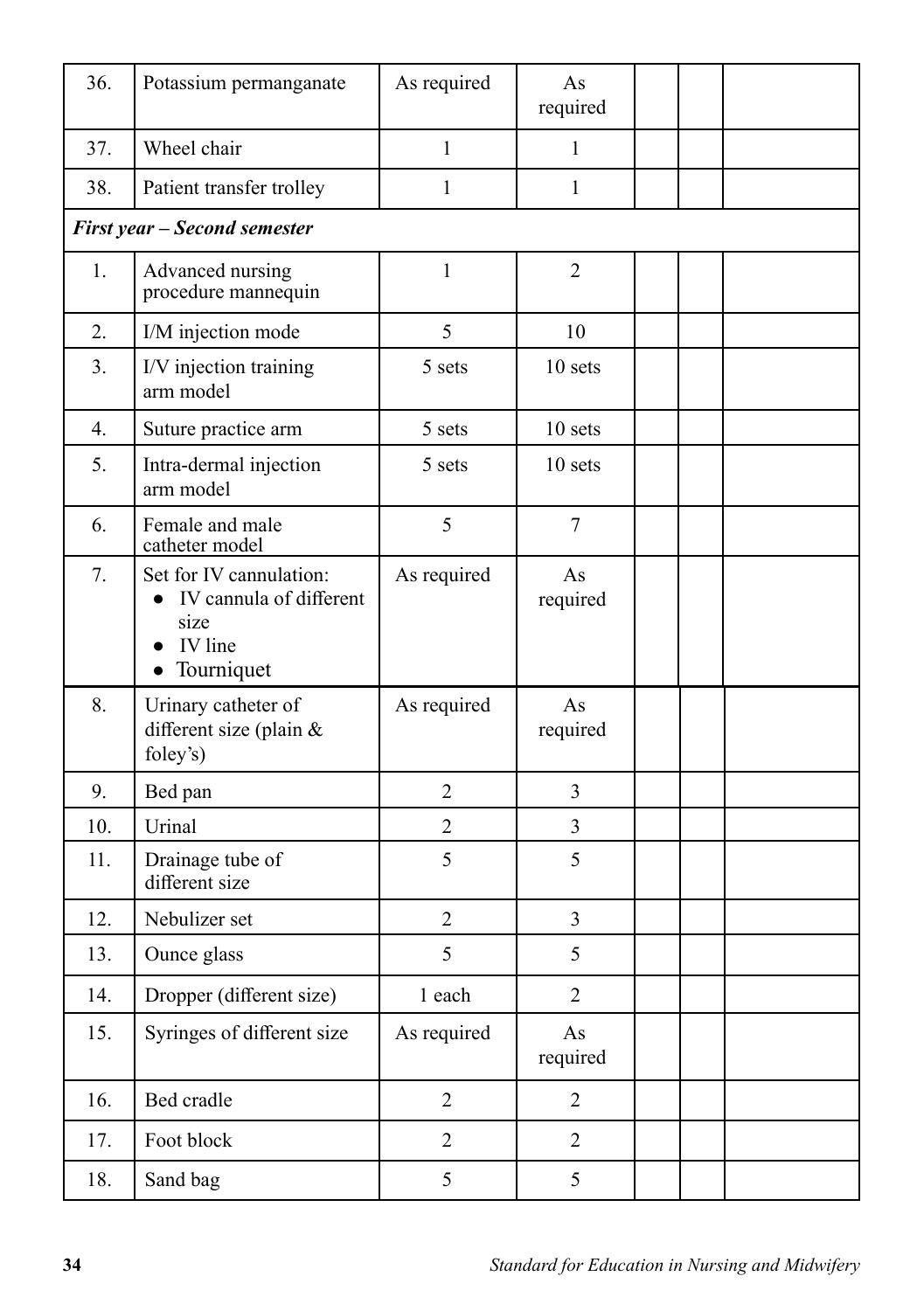| 19. | Forceps:<br>Artery forceps<br>$\bullet$<br>Allis tissue forceps<br>$\bullet$<br>Dissecting forceps<br>$\bullet$<br>Sponge holding<br>forceps | 5 each         | 10 each        |  |
|-----|----------------------------------------------------------------------------------------------------------------------------------------------|----------------|----------------|--|
| 20. | Scissors:<br>Plain<br>Curved<br>Straight                                                                                                     | 2 each         | 3 each         |  |
| 21. | Surgical blade with handle<br>(different size)                                                                                               | 2 each         | 2 each         |  |
| 22. | Suturing materials                                                                                                                           | As required    | As<br>required |  |
| 23. | Dressing trolley<br>(double rack)                                                                                                            | $\overline{2}$ | $\overline{2}$ |  |
| 24. | Bandage of different size                                                                                                                    | As required    | As<br>required |  |
| 25. | Tincture of iodine                                                                                                                           | As required    | As<br>required |  |
| 26. | Spirit                                                                                                                                       | As required    | As<br>required |  |
| 27. | Povidone iodine                                                                                                                              | As required    | As<br>required |  |
| 28. | Vaseline                                                                                                                                     | As required    | As<br>required |  |
| 29. | Bleaching powder                                                                                                                             | As required    | As<br>required |  |
| 30. | Distilled water                                                                                                                              | As required    | As<br>required |  |
| 31. | Lubricant (KY jelly,<br>xylocaine)                                                                                                           | As required    | As<br>required |  |
|     | <b>Equipment/Articles Liaise with the teaching hospital</b>                                                                                  |                |                |  |
| a)  | <b>Procedure sets</b>                                                                                                                        |                |                |  |
| 1.  | Lumbar puncture set                                                                                                                          |                |                |  |
| 2.  | Sternal puncture set                                                                                                                         |                |                |  |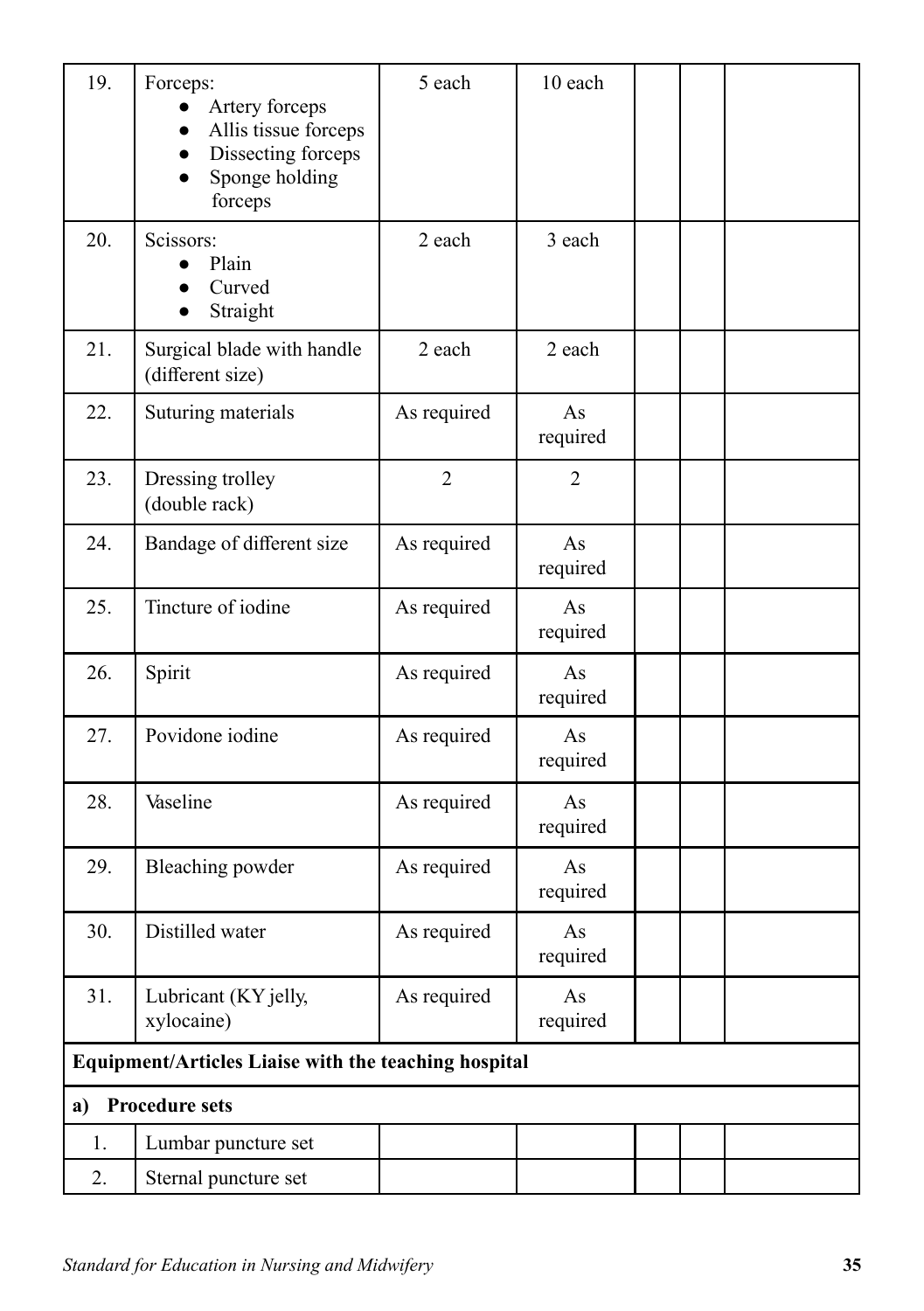| 3.  | Liver biopsy set                             |  |  |  |
|-----|----------------------------------------------|--|--|--|
| 4.  | Aspiration set                               |  |  |  |
| 5.  | Chest drainage set                           |  |  |  |
| 6.  | Abdominal paracentesis set                   |  |  |  |
| 7.  | Venesection set                              |  |  |  |
| 8.  | Incision and drainage set                    |  |  |  |
| 9.  | Tracheostomy set                             |  |  |  |
| b)  | <b>Equipment and article</b>                 |  |  |  |
| 1.  | Resuscitation set<br>with emergency<br>drugs |  |  |  |
| 2.  | <b>ECG</b> machine                           |  |  |  |
| 3.  | Infusion pump                                |  |  |  |
| 4.  | Pulse oximeter                               |  |  |  |
| 5.  | POP materials (different<br>size)            |  |  |  |
| 6.  | Brawn Bohlerplint                            |  |  |  |
| 7.  | Thomas splint                                |  |  |  |
| 8.  | Weight (different size)                      |  |  |  |
| 9.  | Pulley with hook                             |  |  |  |
| 10. | Stirrup                                      |  |  |  |
| 11. | Rope                                         |  |  |  |
| 12. | Skin traction kit                            |  |  |  |
| 13. | Steinman pin                                 |  |  |  |
| 14. | Knee brace                                   |  |  |  |
| 15. | Jewet brace                                  |  |  |  |
| 16. | Cervical collar                              |  |  |  |
| 17. | Crepe bandage                                |  |  |  |
| 18. | Halo brace                                   |  |  |  |
| 19. | Air mattress                                 |  |  |  |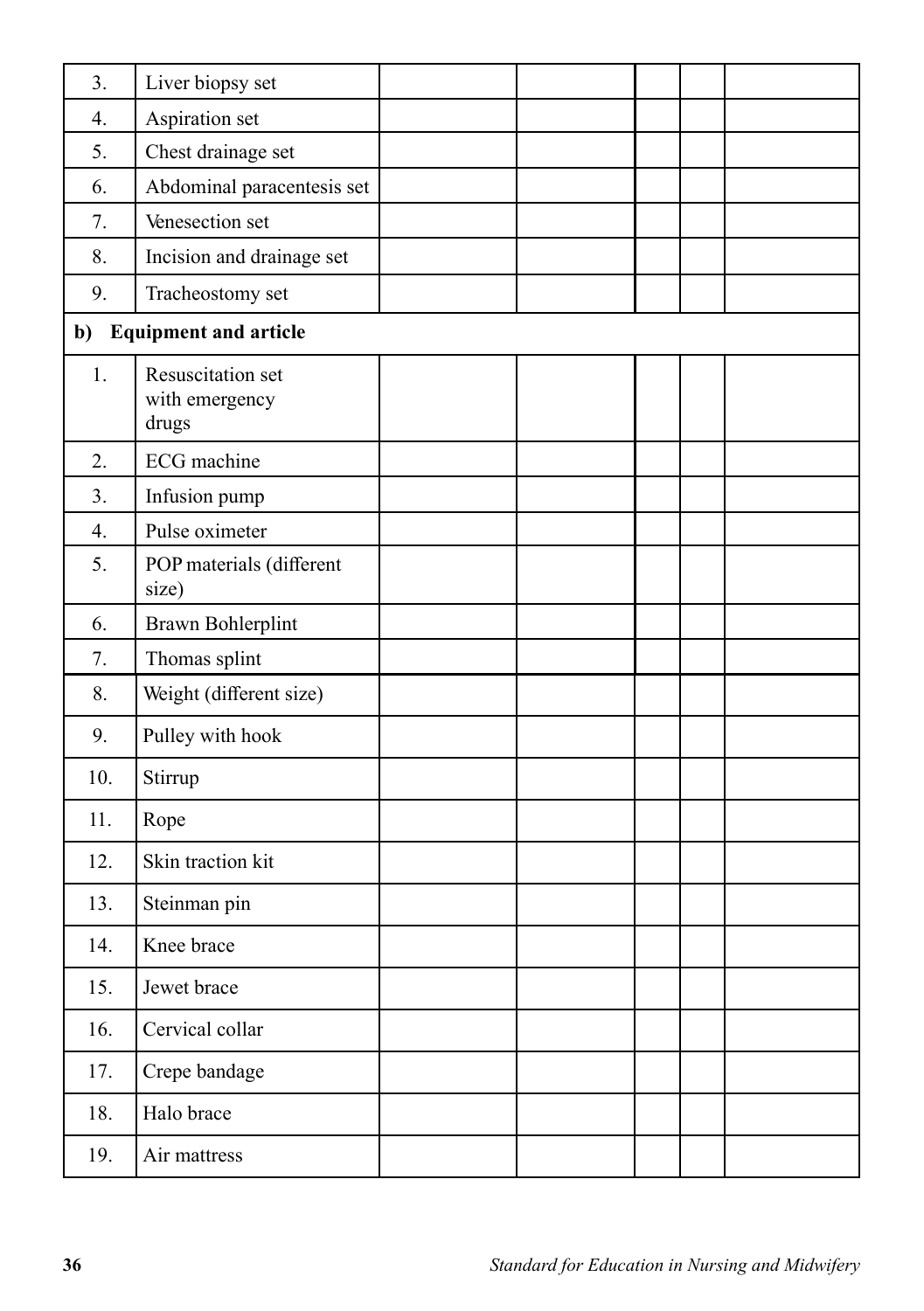| 20. | Water mattress                                                                  |                |                |  |
|-----|---------------------------------------------------------------------------------|----------------|----------------|--|
| 21. | Wound bag machine                                                               |                |                |  |
| 22. | Crutches (axillary and<br>elbow)                                                |                |                |  |
| D.  | <b>Midwifery Laboratory</b>                                                     |                |                |  |
| 1.  | Gum boot                                                                        | $\mathbf{1}$   | $\mathbf{1}$   |  |
| 2.  | Goggles                                                                         | $\overline{2}$ | $\overline{2}$ |  |
| 3.  | Stadiometer to measure<br>height                                                | 1              | 1              |  |
| 4.  | IV stand                                                                        | $\mathbf{1}$   | $\mathbf{1}$   |  |
| 5.  | Oxygen cylinder                                                                 | 1              | $\mathbf{1}$   |  |
| 6.  | Dressing drum with gauze<br>and cotton                                          | $\overline{2}$ | $\overline{2}$ |  |
| 7.  | Bucket/bowl/basin                                                               | 6              | 6              |  |
| 8.  | Trolley with double deck                                                        | 3              | 3              |  |
| 9.  | Disposable syringes of<br>different size (1ml, 2ml,<br>5ml,<br>& 10ml)          | As required    | As required    |  |
| 10. | Disposable needles of<br>different sizes (26G, 24G,<br>22G, 20G, 18G, 16G, 14G) | As required    | As required    |  |
| 11. | IV set                                                                          | As required    | As required    |  |
| 12. | IV solutions (different<br>types)                                               | As required    | As required    |  |
| 13. | IV Cannula of different<br>sizes                                                | As required    | As required    |  |
| 14. | Thermometer                                                                     | $\overline{3}$ | 5              |  |
| 15. | Cheatle forceps with stand                                                      | $\overline{2}$ | $\overline{2}$ |  |
| 16. | Tray with lid different sizes                                                   | 2 each         | 2 each         |  |
| 17. | Gloves of different size                                                        | As required    | As required    |  |
| 18. | Wall clock                                                                      | $\overline{2}$ | $\overline{2}$ |  |
| 19. | Plastic apron                                                                   | As required    | As required    |  |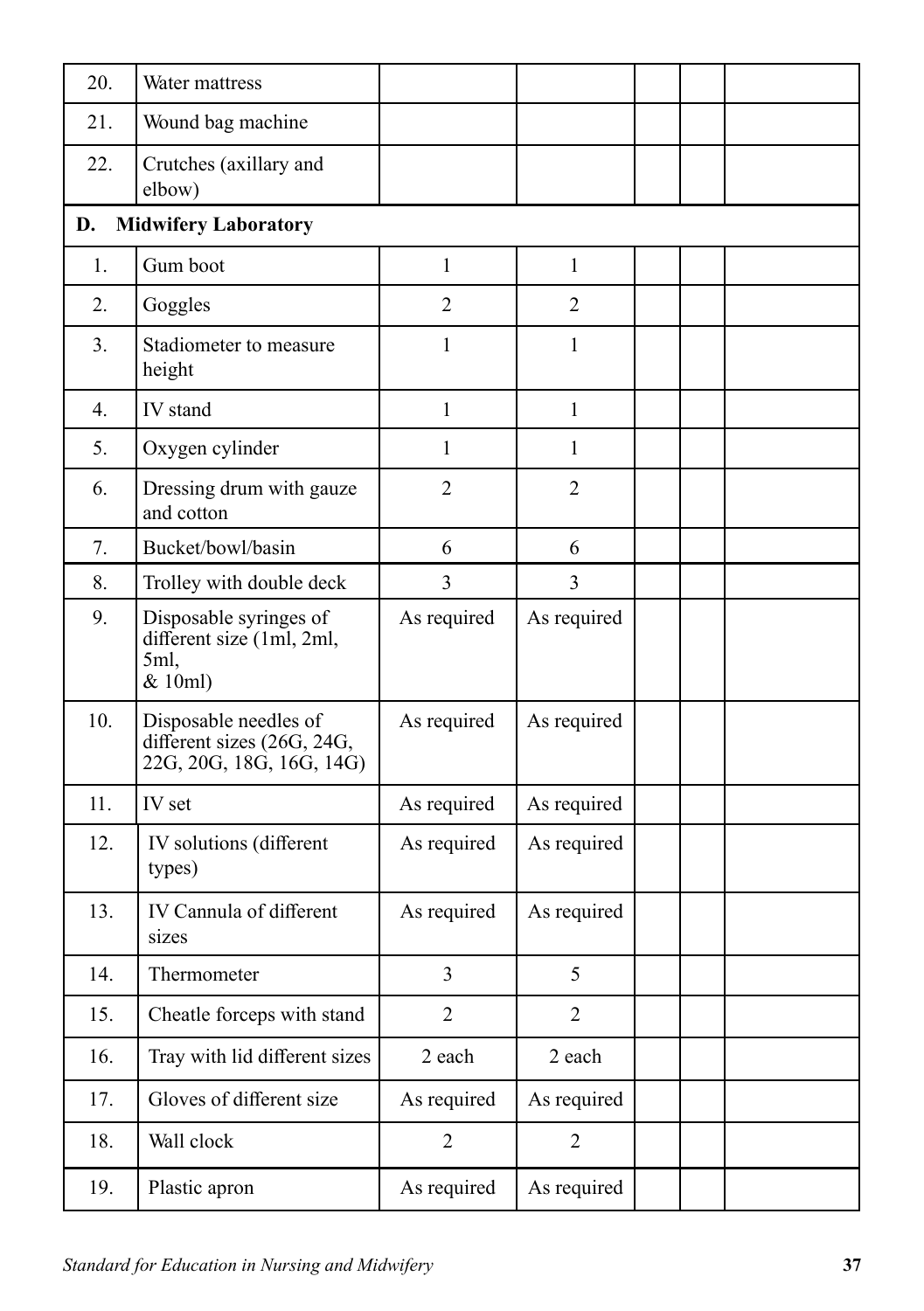| 20. | Pelvis model with charts                                                                                    | 1              | $\mathbf{1}$   |  |  |
|-----|-------------------------------------------------------------------------------------------------------------|----------------|----------------|--|--|
| 21. | Female torso abdominal<br>palpation simulator                                                               | 1              | 1              |  |  |
| 22. | Fetal skull model                                                                                           | $\mathbf{1}$   | $\mathbf{1}$   |  |  |
| 23. | Fetal circulation model                                                                                     | 1              | 1              |  |  |
| 24. | Empathy belly stimulator                                                                                    | 1              | 1              |  |  |
| 25. | Bony pelvis with ligaments                                                                                  | 1              | 1              |  |  |
| 26. | Female organ model                                                                                          | $\mathbf{1}$   | $\mathbf{1}$   |  |  |
| 27. | Female pelvis (sagittal<br>view of bones, muscles &<br>organs)                                              | 1              | 1              |  |  |
| 28. | Female torso simulator<br>with first trimester uteri $\&$<br>postpartum uterus                              | $\mathbf{1}$   | $\mathbf{1}$   |  |  |
| 29. | Pelvic model for PV, set<br>of 10                                                                           | 1              | $\mathbf{1}$   |  |  |
| 30. | Female torso childbirth<br>simulator with baby, cord,<br>& placenta                                         | 1              | $\mathbf{1}$   |  |  |
| 31. | Infant model $(21")$                                                                                        | $\overline{2}$ | $\overline{2}$ |  |  |
| 32. | Fetoscope/Doppler                                                                                           | $\overline{2}$ | $\overline{2}$ |  |  |
| 33. | Mechanism of normal<br>labor display                                                                        | 1              | 1              |  |  |
| 34. | Fetus model                                                                                                 | $\overline{2}$ | $\overline{2}$ |  |  |
| 35. | Infant dolls (cloth)                                                                                        | As required    | As required    |  |  |
| 36. | Episiotomy model                                                                                            | 1              | $\overline{2}$ |  |  |
| 37. | <b>Baby flannels</b>                                                                                        | As required    | As required    |  |  |
| 38. | Lubricants                                                                                                  | As required    | As required    |  |  |
| 39. | Per-vaginal examination<br>set:<br>· Kidney tray - 1<br>$\cdot$ Gallipot - 1<br>· Sponge holding forceps- 1 | 2 set          | 2 set          |  |  |
| 40. | Kelly's pad                                                                                                 | $\mathfrak{Z}$ | $\overline{3}$ |  |  |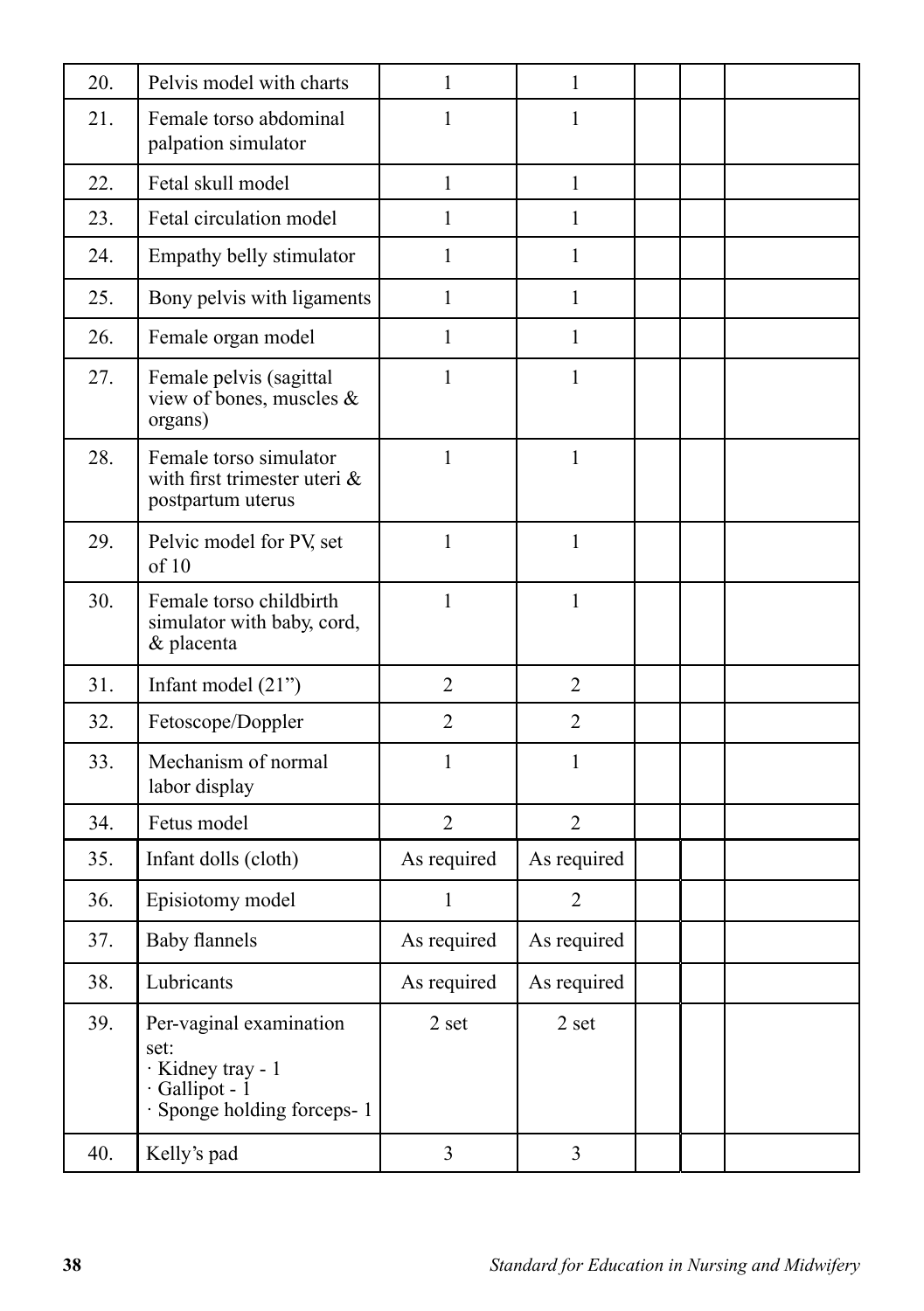| 41. | Normal delivery set:<br>• Outer tail wrapper $-1$<br>Inner wrapper $-1$<br>• Drape $-2$<br>$\bullet$ Gown - 1<br>$Gallipot - 1$<br>Amniotic hook $-1$<br>Artery forceps $-2$<br>Sponge forceps $-1$<br>$Scissors - 1$<br>Kidney tray $-1$ | 2 sets       | 4 sets      |  |  |
|-----|-------------------------------------------------------------------------------------------------------------------------------------------------------------------------------------------------------------------------------------------|--------------|-------------|--|--|
| 42. | Sutures (catguts of different<br>sizes)                                                                                                                                                                                                   | As required  | As required |  |  |
| 43. | Plain lignocaine $(1\%, 2\%,$<br>$0.5\%$                                                                                                                                                                                                  | 1 each       | 1 each      |  |  |
| 44. | Distilled water                                                                                                                                                                                                                           | As required  | As required |  |  |
| 45. | Episiotomy suture set:<br>• Outer wrapper $-1$<br>$\bullet$ Hole towel – 1<br>• Needle holder $-1$<br>Curved scissor $-1$<br>• Toothed dissecting<br>$forces - 1$<br>• Kidney tray $-1$                                                   | 2 sets       | 4 sets      |  |  |
| 46. | Newborn resuscitation tray<br>with ambu bag and mask of<br>both term and preterm size                                                                                                                                                     | 1 set        | 2 sets      |  |  |
| 47. | NeoNatalie                                                                                                                                                                                                                                | $\mathbf{1}$ | 1           |  |  |
| 48. | Baby weighing machine<br>with infantometer                                                                                                                                                                                                | 1            | 1           |  |  |
| 49. | Measuring tape                                                                                                                                                                                                                            | As required  | As required |  |  |
| 50. | Spirit                                                                                                                                                                                                                                    | As required  | As required |  |  |
| 51. | Bleaching powder                                                                                                                                                                                                                          | As required  | As required |  |  |
|     | Equipment/articles (Liaise with the teaching hospital)                                                                                                                                                                                    |              |             |  |  |
| 1.  | Radiant warmer                                                                                                                                                                                                                            |              |             |  |  |
| 2.  | D & C set                                                                                                                                                                                                                                 |              |             |  |  |
| 3.  | Vacuum extractor                                                                                                                                                                                                                          |              |             |  |  |
| 4.  | Delivery forceps                                                                                                                                                                                                                          |              |             |  |  |
| 5.  | CTG machine                                                                                                                                                                                                                               |              |             |  |  |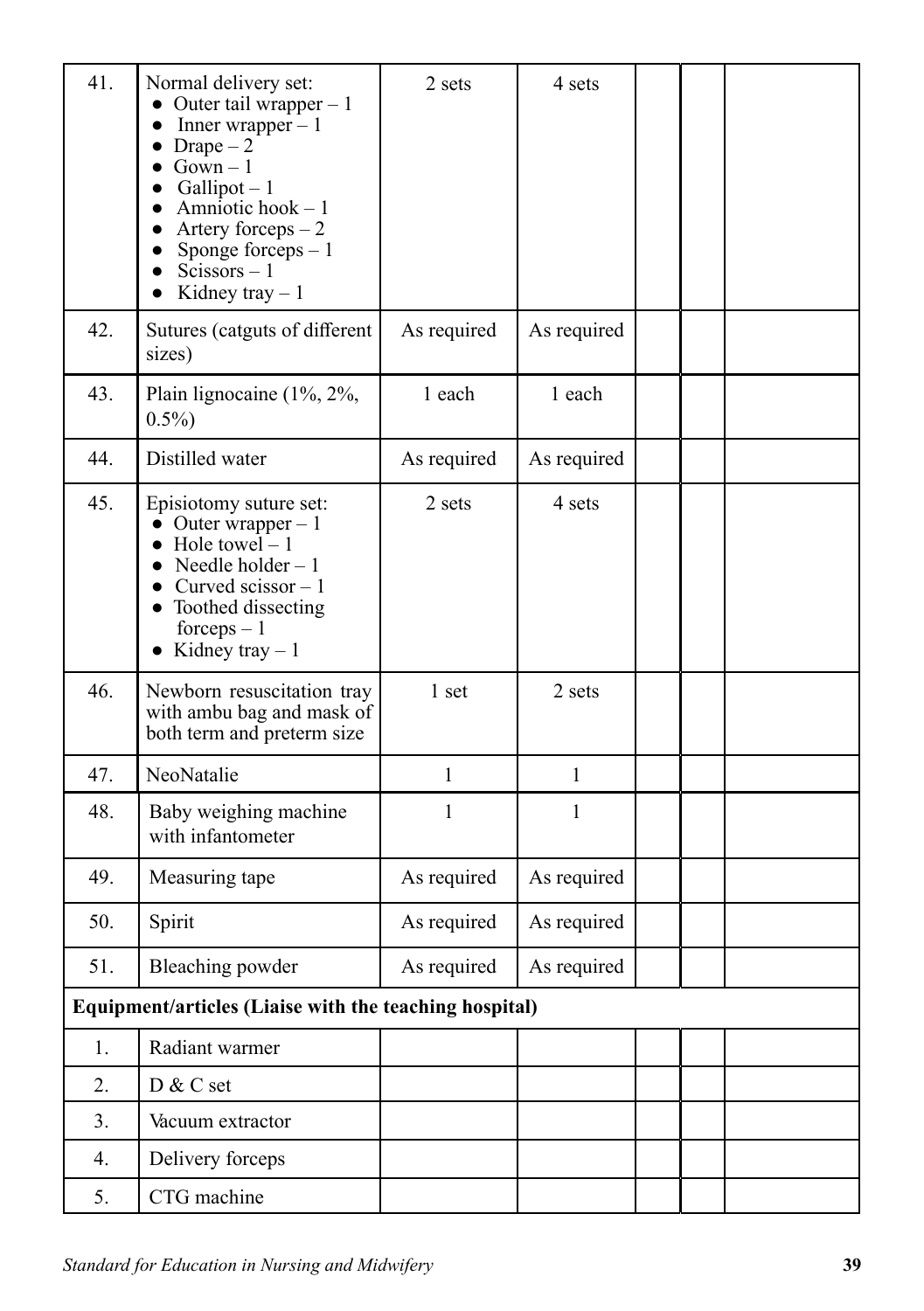| 6.  | Fetal Doppler                                                                       |                |                |  |  |  |  |
|-----|-------------------------------------------------------------------------------------|----------------|----------------|--|--|--|--|
| 7.  | Pulse oximeter                                                                      |                |                |  |  |  |  |
| 8.  | Baby transport incubator                                                            |                |                |  |  |  |  |
|     | <b>E: Paediatric Laboratory</b>                                                     |                |                |  |  |  |  |
| 1.  | Paediatric mannequin to<br>do different procedures                                  | $\overline{2}$ | $\overline{2}$ |  |  |  |  |
| 2.  | Nebulization set with mask                                                          | $\overline{2}$ | 3              |  |  |  |  |
| 3.  | Measuring tape                                                                      | 5              | 5              |  |  |  |  |
| 4.  | Thermometer(oral $&$ rectal)                                                        | 5              | 5              |  |  |  |  |
| 5.  | BP instrument with<br>paediatric cuff                                               | 5              | 5              |  |  |  |  |
| 6.  | Stethoscope(paediatric bell)                                                        | 5              | 5              |  |  |  |  |
| 7.  | Bed (paediatric size)                                                               | $\overline{2}$ | $\overline{2}$ |  |  |  |  |
| 8.  | Bed cradle(paediatric size)                                                         | $\overline{2}$ | $\overline{2}$ |  |  |  |  |
| 9.  | Paediatric size<br>Linens(bedsheet,<br>drawsheet, pillow<br>cover, blankets, towel) | $\overline{2}$ | $\overline{2}$ |  |  |  |  |
| 10. | <b>Blood</b> set                                                                    | 5              | 5              |  |  |  |  |
| 11. | Iv drip(micro drip set)                                                             | $\overline{2}$ | $\overline{4}$ |  |  |  |  |
| 12. | Suction set                                                                         | $\overline{2}$ | $\overline{2}$ |  |  |  |  |
| 13. | Ambu bag(paediatric size)                                                           | $\overline{2}$ | $\overline{2}$ |  |  |  |  |
| 14. | drugs and lotion                                                                    | As required    | As required    |  |  |  |  |
| 15. | Ryle's tube of different<br>paediatric size                                         | 5              | 5              |  |  |  |  |
| 16. | Catheter of different<br>paediatric size                                            | 2 each         | 2 each         |  |  |  |  |
| 17. | Torch                                                                               | $\mathbf{1}$   | $\mathbf{1}$   |  |  |  |  |
| 18. | Weighing machine                                                                    | $\overline{2}$ | $\overline{2}$ |  |  |  |  |
| 19. | Towel different<br>size(paediatric size)                                            | 5              | 5              |  |  |  |  |
| 20. | Blanket(paediatric size)                                                            | $\overline{2}$ | $\overline{2}$ |  |  |  |  |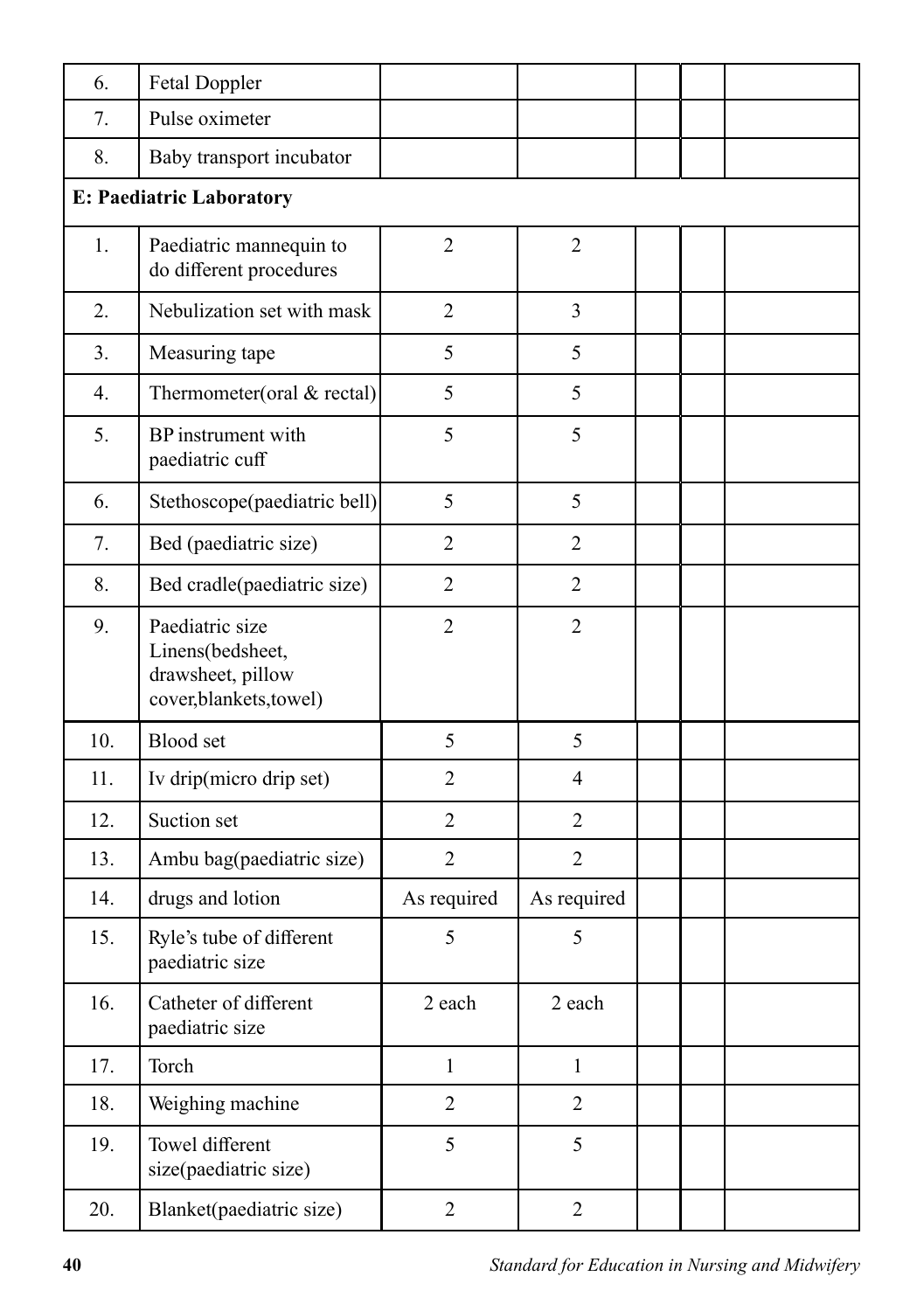| 21. | Linen paediatric<br>size(bedsheet, pillowcase,<br>draw sheet, mackintosh) | As required    | As required    |  |
|-----|---------------------------------------------------------------------------|----------------|----------------|--|
|     | Liaise with Teaching hospital                                             |                |                |  |
| 1.  | Instrument of tracheostomy<br>tray(Paediatric)                            |                |                |  |
| 2.  | Endotracheal tube of<br>different paediatric size                         |                |                |  |
| 3.  | Paediatric Ophthalmoscope                                                 |                |                |  |
| 4.  | Paediatric Laryngoscope                                                   |                |                |  |
| 5.  | Paediatric airways of<br>different size                                   |                |                |  |
|     | <b>F: Nutrition Laboratory</b>                                            |                |                |  |
| 1.  | Food weighing machine<br>(electrical)                                     | $\mathbf{1}$   | $\mathbf{1}$   |  |
| 2.  | Measuring jugs: 500ml,<br>100ml, & 50 ml                                  | 1 each         | 1 each         |  |
| 3.  | Frying pan                                                                | $\overline{2}$ | $\overline{2}$ |  |
| 4.  | Pot                                                                       | 6              | 6              |  |
| 5.  | Spoon                                                                     | 12             | 12             |  |
| 6.  | <b>Mugs</b>                                                               | 12             | 12             |  |
| 7.  | Ladle                                                                     | 6              | 6              |  |
| 8.  | Plate                                                                     | 12             | 12             |  |
| 9.  | Water boiler                                                              | 1              | 1              |  |
| 10. | Rice cooker                                                               | $\mathbf{1}$   | $\mathbf{1}$   |  |
| 11. | Knife                                                                     | 1              | 1              |  |
| 12. | Gas stove with gas cylinder                                               | $\mathbf{1}$   | $\mathbf{1}$   |  |
| 13. | Refrigerator                                                              | $\mathbf{1}$   | $\mathbf{1}$   |  |
| 14. | Cooking materials                                                         | As required    | As required    |  |
|     | <b>G: Community Health Laboratory</b>                                     |                |                |  |
| 1.  | Infanometer(paediatric<br>height<br>& weight)                             | $\mathbf{1}$   | $\mathbf{1}$   |  |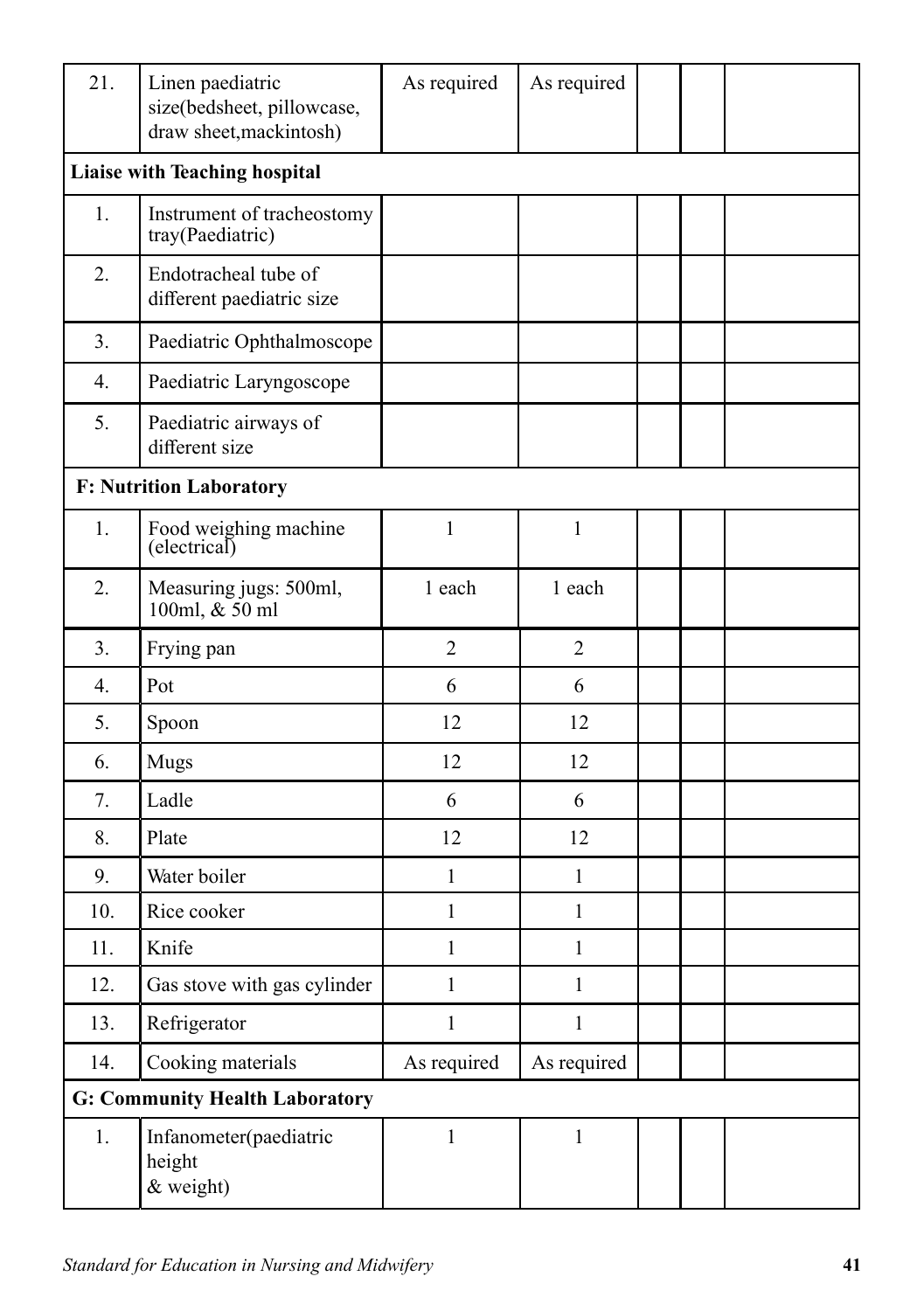| 2.                                 | Stadiometer(adult height &<br>weight)                                                                                                                                          | 1                                 | 1             |  |  |  |
|------------------------------------|--------------------------------------------------------------------------------------------------------------------------------------------------------------------------------|-----------------------------------|---------------|--|--|--|
| 3.                                 | Infant weighing machine<br>electrical                                                                                                                                          | 1                                 | $\mathbf{1}$  |  |  |  |
|                                    | H: Equipment/articles required for Community Health Visits                                                                                                                     |                                   |               |  |  |  |
| 1.                                 | Home visit bags equipped<br>with all articles required                                                                                                                         | Based on<br>number of<br>students | As required   |  |  |  |
| 2.                                 | Health education materials:<br>· Flip charts<br>· Posters (safe driving,<br>substance abuse, drugs,<br>and alcohol, HIV/STI<br>· Pamphlets<br>· Models for health<br>education | As required                       | As required   |  |  |  |
| 3.                                 | Portable Bp instrument                                                                                                                                                         | 5                                 | 5             |  |  |  |
| 4.                                 | Stethoscope                                                                                                                                                                    | 5                                 | 5             |  |  |  |
| 5.                                 | Clinical thermometer                                                                                                                                                           | 5                                 | 5             |  |  |  |
| 6.                                 | Glucometer                                                                                                                                                                     | 5                                 | 5             |  |  |  |
| 7.                                 | Weighing scale                                                                                                                                                                 | 1                                 | $\mathbf{1}$  |  |  |  |
| 8.                                 | Measuring tape                                                                                                                                                                 | 5                                 | 5             |  |  |  |
| 9.                                 | Home visiting bag with<br>essential drugs and first aid<br>equipment                                                                                                           | As required                       | As required   |  |  |  |
| <b>Teaching Aids in Laboratory</b> |                                                                                                                                                                                |                                   |               |  |  |  |
| 1.                                 | Slide projector                                                                                                                                                                | 1 in each lab                     | I in each lab |  |  |  |
| 2.                                 | White board                                                                                                                                                                    | 1 in each lab                     | 1 in each lab |  |  |  |
| 3.                                 | LCD projector                                                                                                                                                                  | 1 in each lab                     | 1 in each lab |  |  |  |
| 4.                                 | Computer with internet<br>facilities                                                                                                                                           | 1 in each lab                     | 1 in each alb |  |  |  |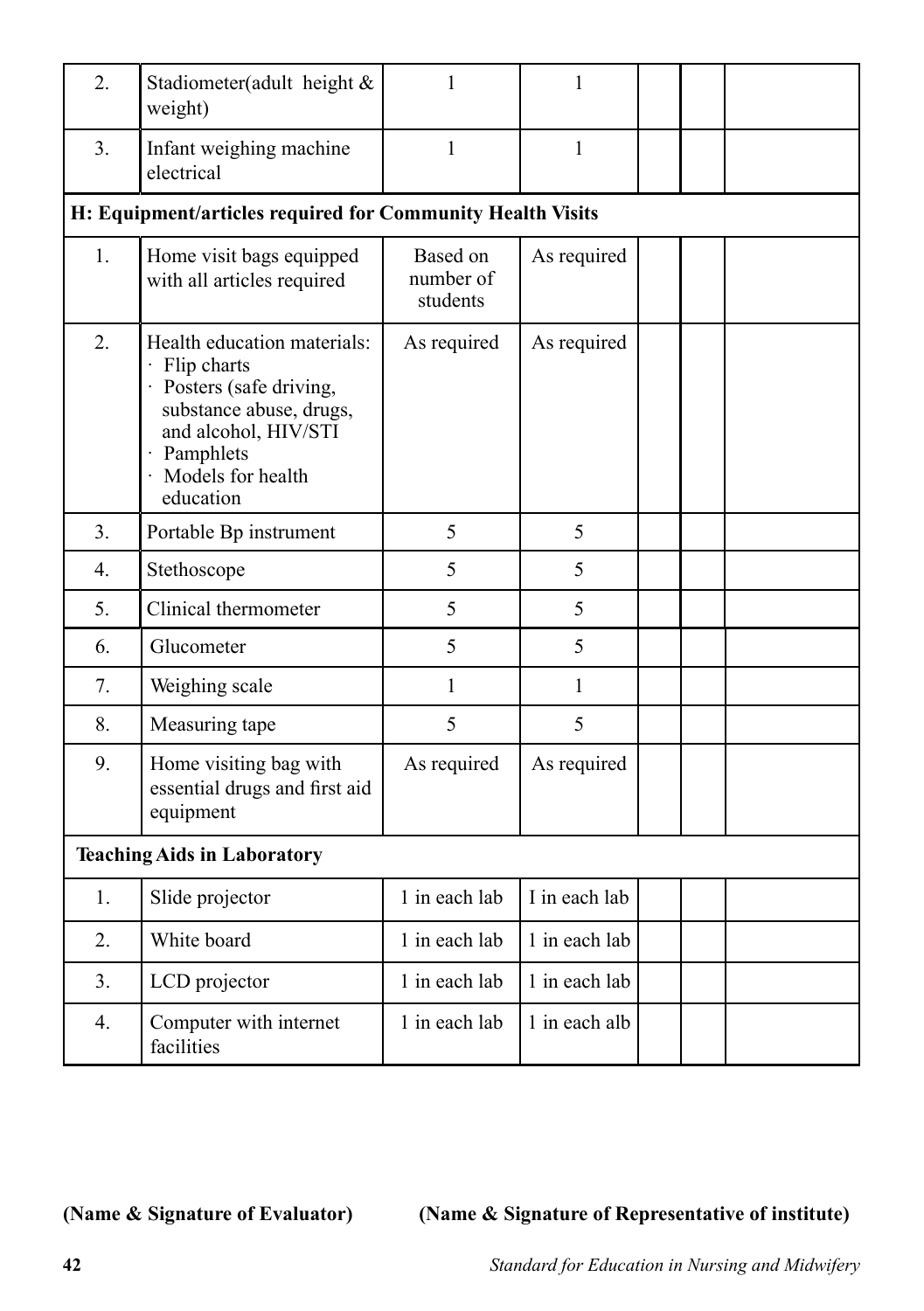## **STANDARD VII: PROGRAM EVALUATION AND QUALITY ASSURANCE**

The standard sets the requirements for the program evaluation and quality assurance. The training institution should have stipulated policies and procedures to monitor the quality and effectiveness of its program and operations. This should be organized through relevant committees and boards.

## **7.1. Objective**

To have an adequate evaluation and quality assurance system in place to ensure continuous improvement and quality of the training program.

## **7.2. Quality Indicators**

- 7.2.1. There is written plan for a systematic and continuous programme evaluation and improvement of the quality of education;
- 7.2.2. There is written plan for systematic evaluation of the programme's purposes and product outcomes;
- 7.2.3. There is a Quality Assurance Committee appointed for internal auditing and monitoring.
- 7.2.4. There is documentation of the implementation and improvement plans of the evaluation and Quality Assurance System.
- 7.2.5. The reports are made available to relevant regulatory bodies biannually, or as and when necessary.
- 7.2.6. The institution has standard methods of assessment of its students including the criteria for passing examinations including continuous summative and end-summative assessments.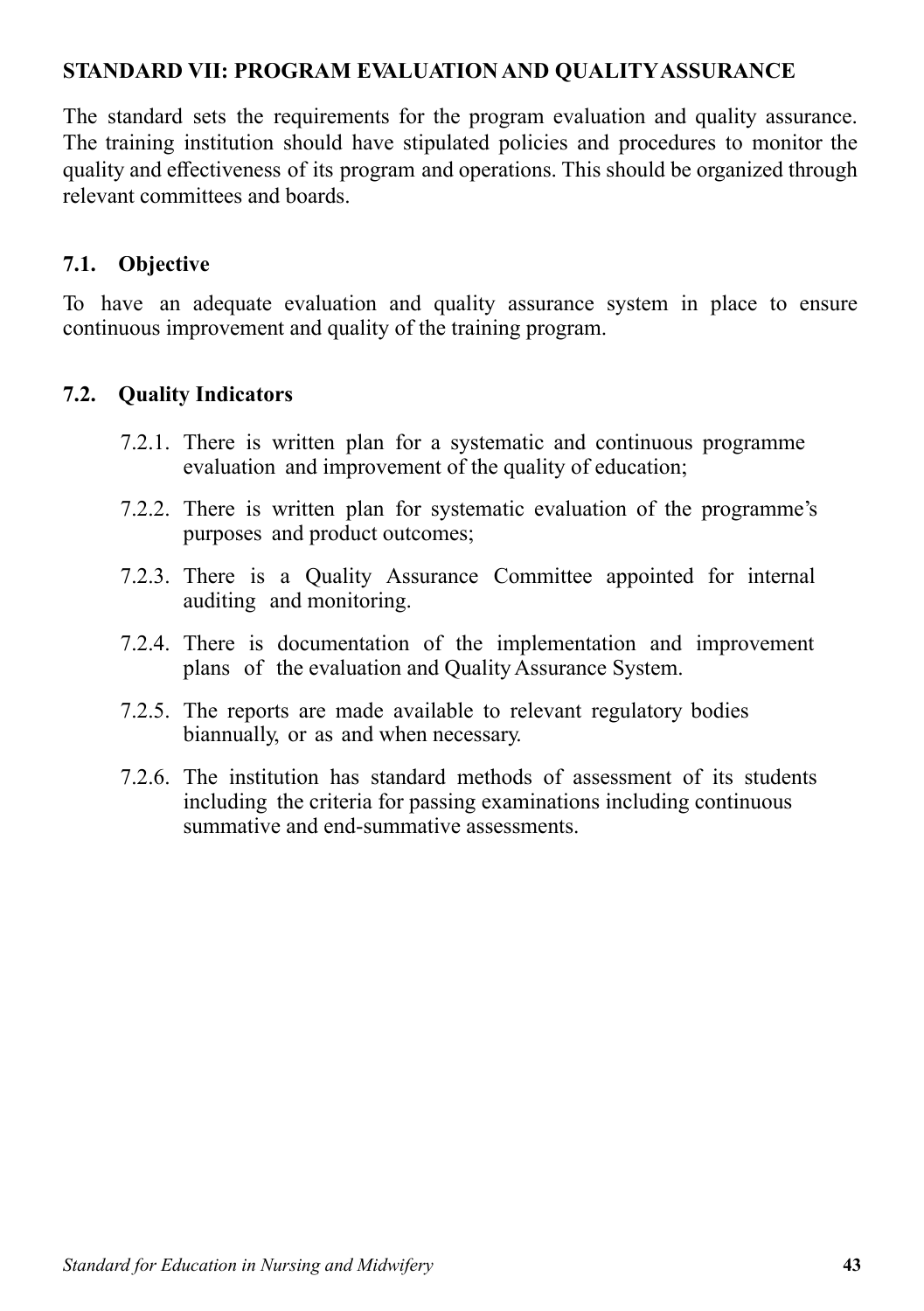# **Annexure 1: CHECKLIST FOR STANDARD VII: PROGRAMME EFFECTIVENESS AND QUALITY IMPROVEMENT**

### **Direction:**

*Assess the available resources, put tick*  $(\sqrt{})$  *in the appropriate column.* 

|--|--|

**Name of the institute / college:** …………………………………………….……………..

**Address:** …………………………………………………………………………………..

| <b>Sl. No.</b> | <b>Items</b>                                                                                                        | Yes | No | <b>Remarks</b> |
|----------------|---------------------------------------------------------------------------------------------------------------------|-----|----|----------------|
| 1.             | Is there a sign board written in Dzongkha and<br>English?                                                           |     |    |                |
| 2.             | Is there a Quality Assurance plan in place?                                                                         |     |    |                |
| 3.             | Is there a quality assurance focal person to manage<br>internal quality assurance unit?                             |     |    |                |
| 4.             | Is there a documented disaster contingency plan in<br>place?                                                        |     |    |                |
| 5.             | Is the vision, mission and goal of the facility<br>clearly documented?                                              |     |    |                |
| 6.             | Is the organogram of the facility clearly<br>documented?                                                            |     |    |                |
| 7.             | Is there a staff information board in the plan?                                                                     |     |    |                |
| 8.             | Is there a plan to prepare and maintain<br>periodic reports on internal quality assurance?                          |     |    |                |
| 9.             | Is there a prescribed policy on regular monitoring,<br>auditing, evaluation, and review of academic<br>performance? |     |    |                |
| 10.            | Is there a mechanism to receive feedback?                                                                           |     |    |                |
| 11.            | Is there a key performance indicator (KPI)?                                                                         |     |    |                |
| 12.            | Is there a system of peer evaluation mechanisms?                                                                    |     |    |                |
| 13.            | Is there a policy of training opportunities for<br>academic staff?                                                  |     |    |                |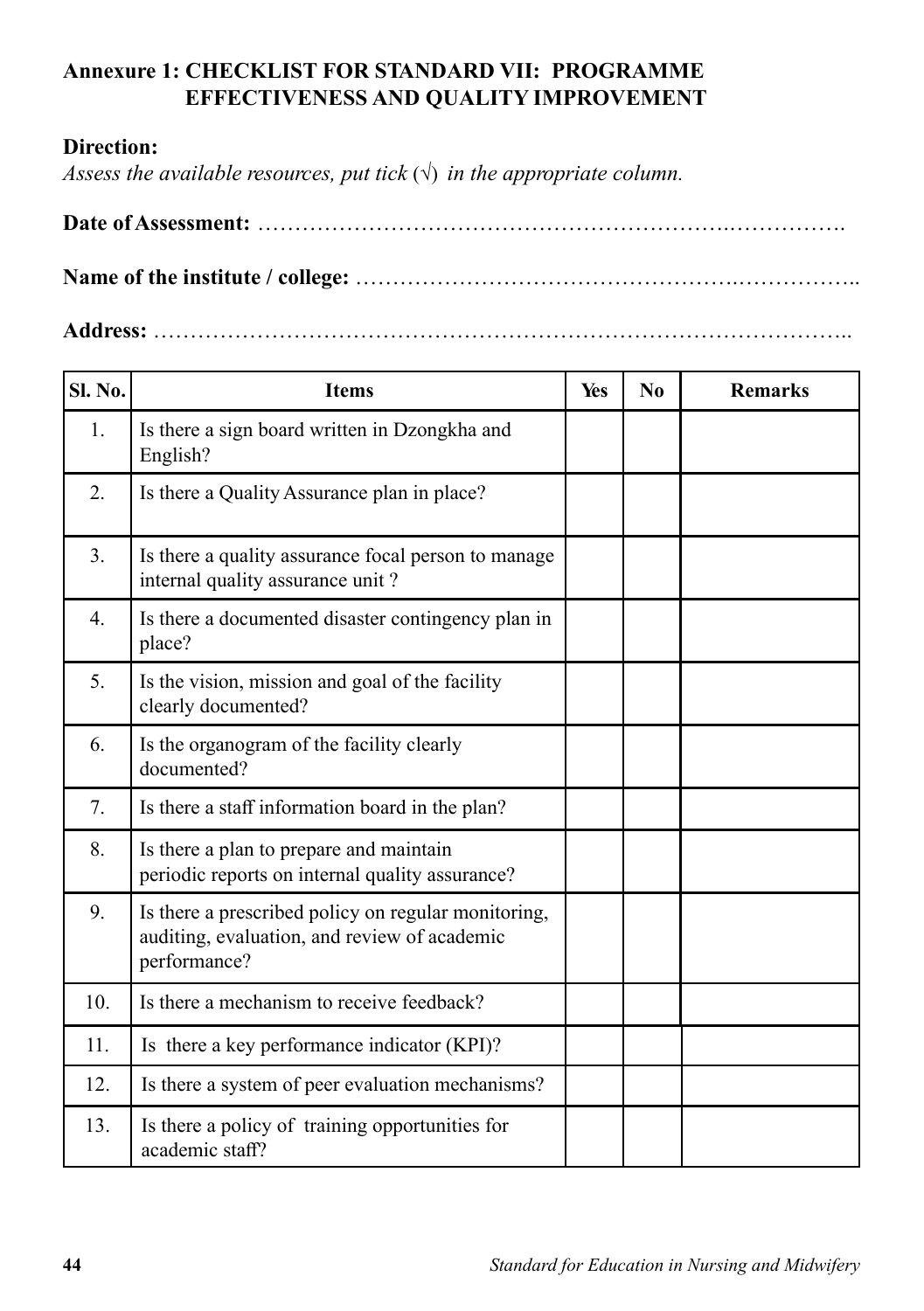| 14. | Is there a plan to maintain a log of activities<br>performed by the institute.                       |  |  |
|-----|------------------------------------------------------------------------------------------------------|--|--|
| 15. | Is there documented policies, guide lines,<br>regulations, act of regulating body and<br>procedures? |  |  |
| 16. | Is there a plan to submit a Self-Assessment report<br>quarterly to relevant stakeholders?            |  |  |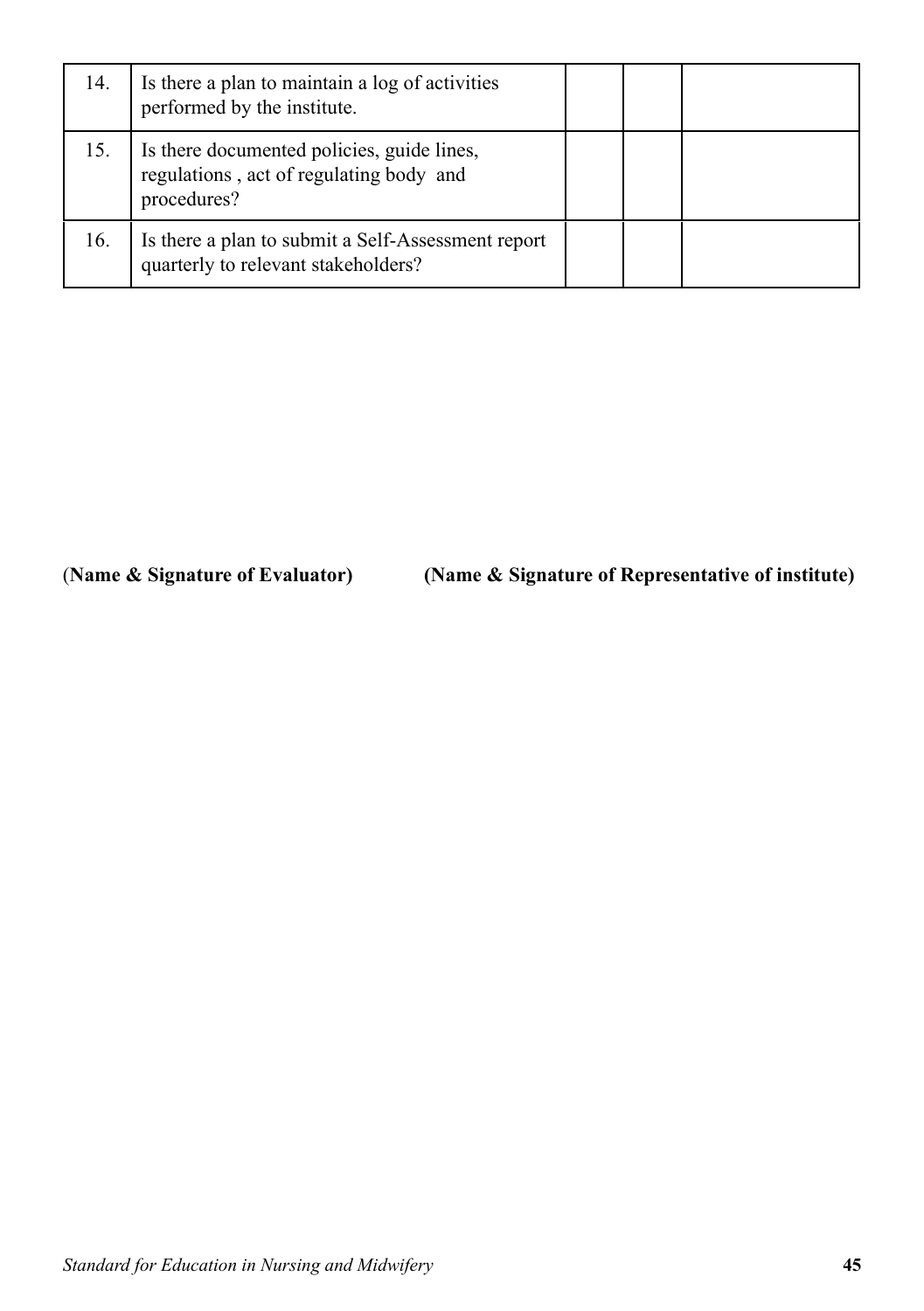### **REFERENCES**

- 1. Bhutan Accreditation Council. *(2012). Accreditation: Principles, Processes and Standards for the Tertiary Education Institutions in Bhutan.*  Quality Assurance and Accreditation Division: Department of Adult and Higher Education, Ministry of Education, Thimphu.
- 2. Carrol SV, Thomas G, DeEoff D. (2016). *Academic quality improvement programme:using quality improvement as toll for the accreditation of nursing education*: *Quality management in Healthcare,* West Suburban College of Nursing, Oak Park, IL 60302, USA.
- 3. Bhutan Medical and Health Council (2019). *Common minimum standards requirement for establishment of medical health institute* (Unpublished document)
- 4. Bhutan Medical and Health Council and Ministry of Labour and Human Resources (2012). *Guidelines for establishment of nursing and mid-wifery institute.* Royal Government of Bhutan, Thimphu.
- 5. Ministry of Health (2019). *Health Service Standard.* Royal Government of Bhutan. http://www.moh.gov.bt/wp-content/uploads/ict-files/2020/10/Health-Service-Standard\_2019.pdf.
- 6. International Standard ISO 9001(2015). Quality Management Systems-Requirements, Fifth Edition.
- 7. Jayathilake, S., Jayasuriya-Illesinghe, V., Perera, R., Molligoda, H., & Samarasinghe, K. (2016). Journal of Asian Midwives: " *Competent, but not allowed to blossom": midwifery-trained registered nurses' perceptions of their service: a qualitative study in SriLanka*,3(2),39-54.https://www.divaportal.org/smash/get/diva2:1114091/FULLTEXT0 1.pdf
- 8. Keating, S. B. (2014). *Curriculum development and evaluation in nursing*: Springer Publishing Company.
- 9. Kim, M., McKenna, H. P., & Ketefian, S. (2006).International journal of nursing studies: *Global quality criteria, standards, and indicators for doctoral programs in nursing; literature review and guideline development, 43(4), 477-489*. https://pdfslide.net/documents/globalquality-criteria-standards-and-indicators-for-doctor al-programs-in.html.
- 10. Performance rating of faculty. University of Malaya, Malaysia
- 11. Performance rating of Teaching faculty. Khesar Gyalpo University of Medical Sciences of Bhutan, 2020.